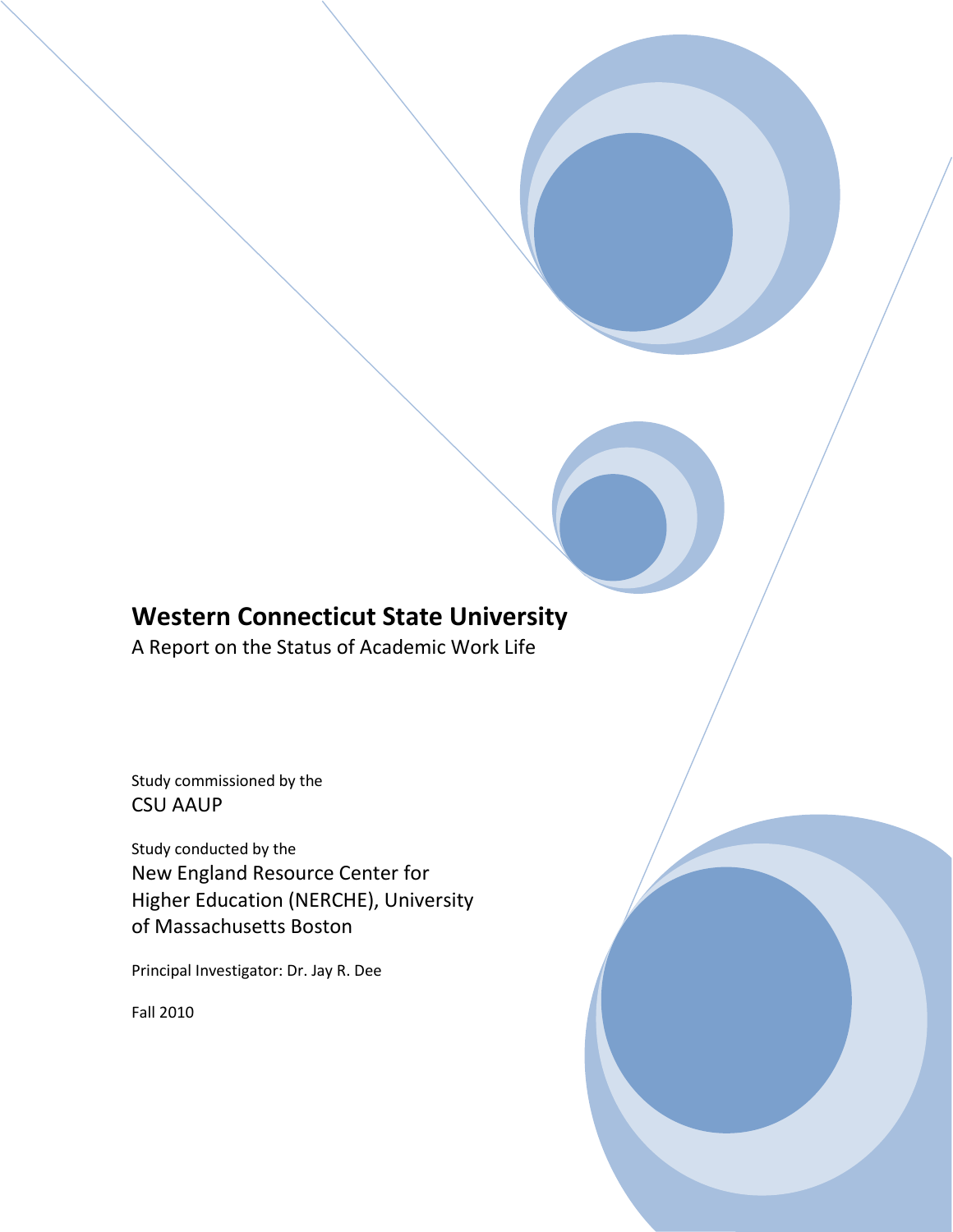

## **Introduction**

## **Overview of the study**

Workload issues at Western Connecticut State University can be considered in the context of the university's most recent strategic plan and vision statement, which were unveiled in spring 2007, after a multi-year planning process. These documents highlight Western's commitment to the following goals:

- Recruiting and retaining outstanding faculty who are committed to teaching and student success
- Capitalizing on the university's geographic location, including its proximity to New York City and opportunities that are available within the region
- Building a diverse academic community
- Providing high quality academic programs
- Offering a student-focused learning environment
- Delivering affordable educational opportunities (learning opportunities equivalent to the best private institutions, but at a public university price)

The goals contained in the university's strategic plan have direct implications for the workloads of academic professionals, including faculty, librarians, coaches, trainers, and counselors. Some of these implications include:

- Maintaining small class sizes (consistent with recommendations of disciplinary and/or accrediting bodies) to promote a personalized learning environment for students
- Enhancing the first-year experience (FYE) to promote student engagement in academic work
- Emphasizing the importance of student-faculty collaboration in research projects and other academic endeavors
- Developing new international opportunities to prepare students to participate in a global society
- Assessing student learning outcomes and program quality within each academic department
- Supporting faculty in the development of their scholarship and in their ongoing work to offer a state-of-the-art curriculum

Discussions of academic work at Western also need to be placed into the context of the students whom the university serves. Between 2004 and 2010, total enrollment grew by 11.9% (from 5,884 to 6,582). Given expectations for further enrollment growth (4% per year, according to the FY11 Spending Plan), the university must find ways to expand academic programs and services without compromising quality. University leaders, therefore, should be prepared to address several growth-related issues, including:

- Identifying the desirable proportion of courses taught by full-time and part-time faculty within each academic program
- Providing more extensive support to part-time faculty to acknowledge the important role that they play in fostering student success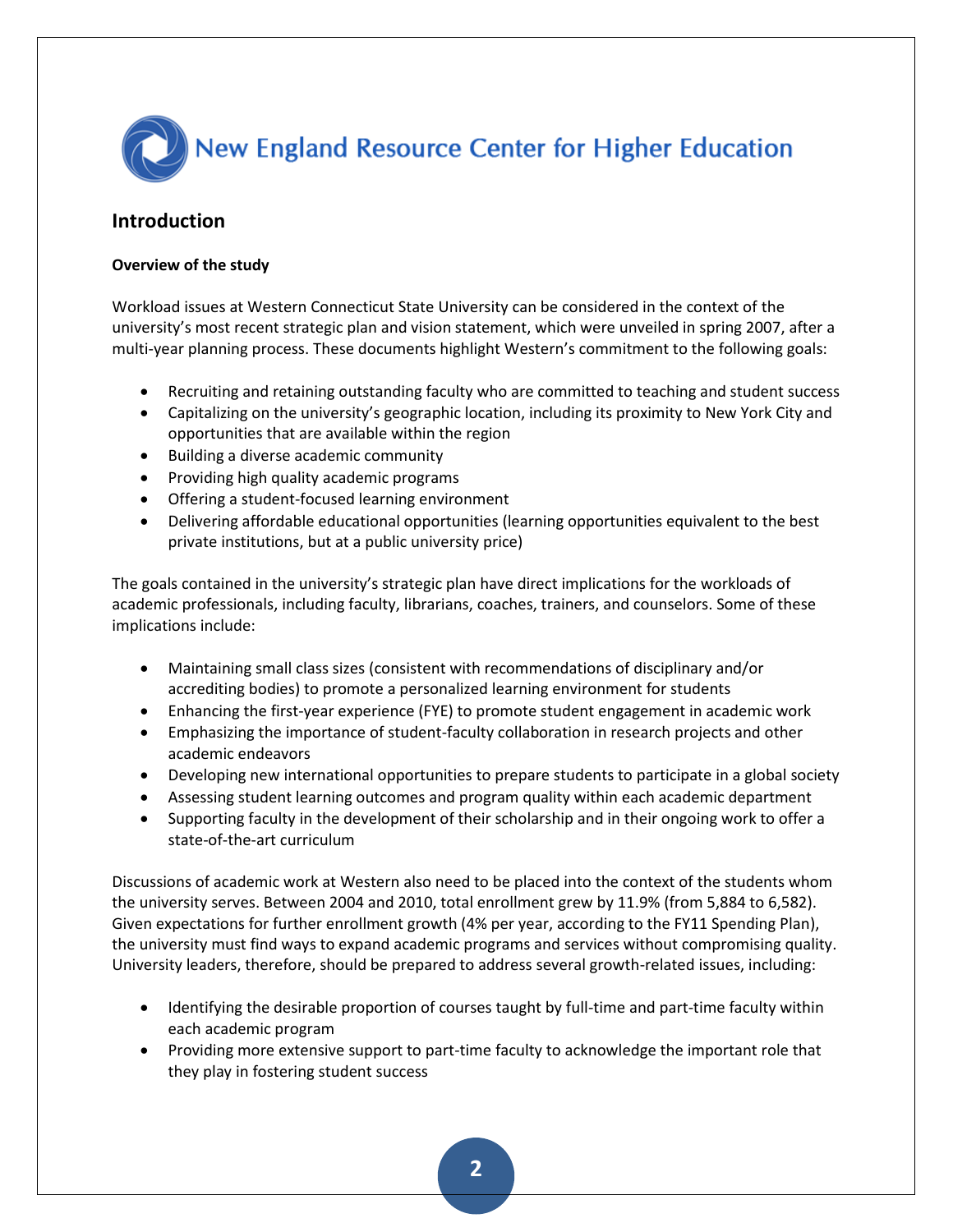- Examining the level of support provided for students who need to develop their academic skills, and determining appropriate roles for faculty and advising center staff in addressing the needs of under-prepared students
- Determining how the university can maintain a personalized learning environment for students, as enrollments become larger

This report will examine a broad range of workload issues at Western, as well as characterize the academic work environments experienced by full-time and part-time faculty, librarians, coaches, trainers, and counselors. Data sources for this report include:

## Survey Data

- Two surveys of all full-time faculty members (spring 2009, fall 2009)
- Two surveys of all part-time faculty members (spring 2009, fall 2009)
- Surveys of all full-time and part-time librarians, coaches, trainers, and counselors (spring 2010)

## Interview Data

- 7 interviews with full-time faculty members
- 5 interviews with part-time faculty members
- 5 interviews with academic department chairs
- 3 interviews with faculty search committee chairs
- 4 interviews with administrators
- 3 interviews with librarians
- 3 interviews with coaches/trainers
- 1 interview with a counselor

## Institutional Data

 Faculty load credit data supplied by the CSU system for four academic years: 2005-2006, 2006- 2007, 2007-2008, and 2008-2009

## **How will the data be used?**

Survey data will be used to examine workloads and collect information regarding perceptions of the work environment. In the faculty surveys, several items collected data that will be compared to national averages. In this way, we can compare faculty workloads and perceptions of the work environment to those of faculty at similar institutions. The surveys also collected information regarding the types of pedagogical practices used by CSU AAUP members in their efforts to foster student learning.

Interview data will be used to examine how workloads are experienced by full-time and part-time CSU AAUP members. These data will help us identify the organizational structures, practices, and policies that shape and influence workloads. The interviews will also provide data regarding how CSU AAUP members perceive and experience the work environment at Western.

Faculty load credit data will be used to examine how full-time faculty workload is allocated to various instructional and non-instructional responsibilities. We are interested in the total amount of load credits earned by faculty members, as well as how those load credits are distributed across different domains of activity. We are also interested in the number of load credits earned by part-time faculty members, as well as the categories in which those credits are awarded.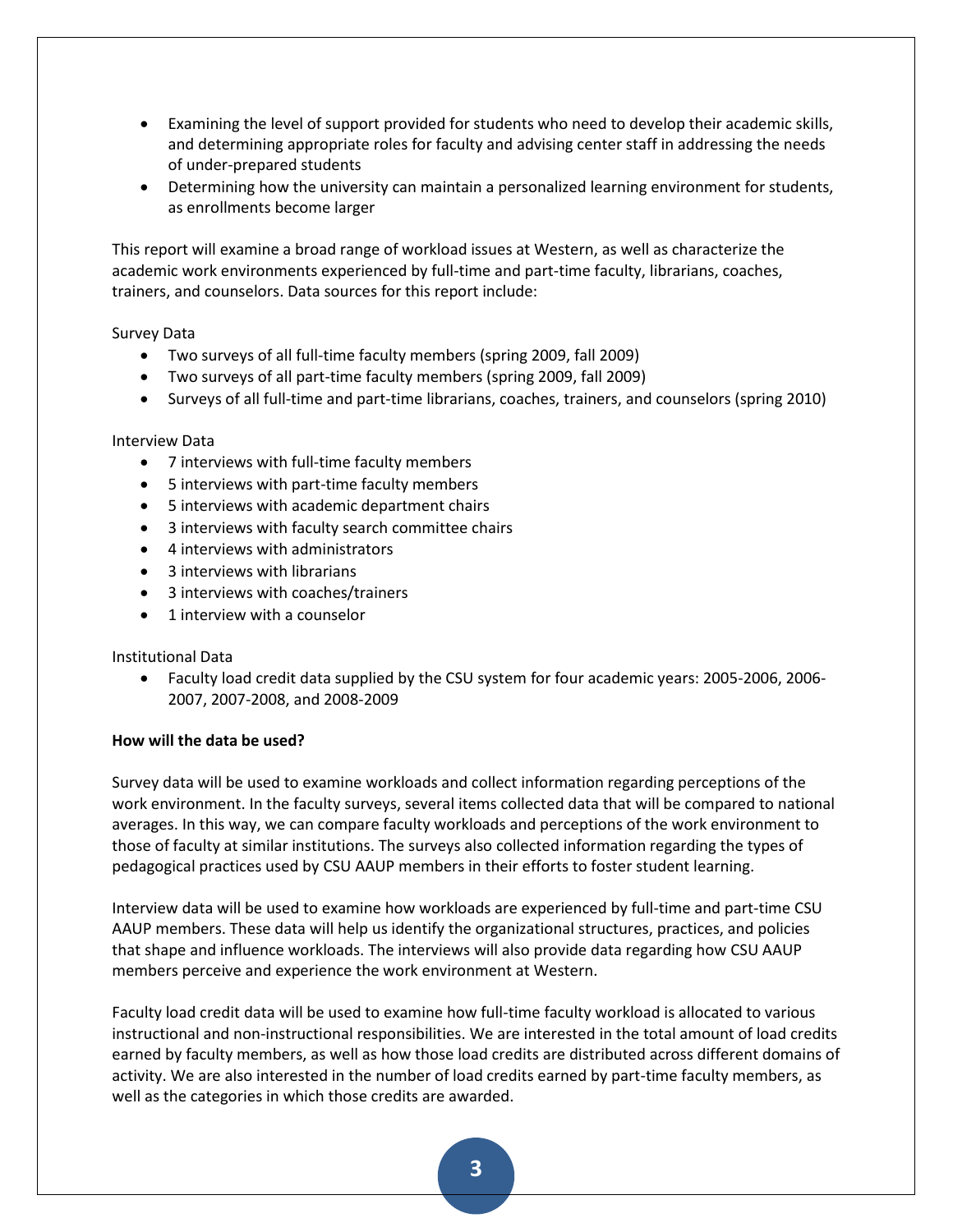All data collection protocols were approved by the Institutional Review Board (IRB) at Western.

Next, we will present some technical information regarding certain aspects of the research design. In particular, we will explain:

- How the national comparisons will be made with the faculty survey data
- What the response rates were for the surveys administered in this study
- How the faculty load credit data were supplied by the CSU system office
- How the interview and focus group participants were selected

## **Survey data: National comparative analyses**

When available, faculty survey findings from Western will be compared to data from the **National Survey of Postsecondary Faculty** (NSOPF). The most recent version of NSOPF (2004) relies on the 2000 Carnegie Classification of Higher Education Institutions, in which Western is classified as a **public master's I** institution. Therefore, comparisons will be made to faculty data from that institutional sector.

NSOPF data were collected by the National Center for Education Statistics (U.S. Department of Education) through a national faculty survey. The 2004 NSOPF included a sample of 1,080 public and private postsecondary institutions, and a sample of 35,000 faculty, with a response rate of 76%. NSOPF represents the most comprehensive national database on faculty workload and faculty perceptions of academic work life.

For more information about NSOPF, go to:<http://www.nces.ed.gov/surveys/nsopf/>

| Full-time faculty survey 1 (spring 2009)                                                                                                                                          | Full-time faculty survey 2 (fall 2009)                                                                                                                                            |  |  |  |
|-----------------------------------------------------------------------------------------------------------------------------------------------------------------------------------|-----------------------------------------------------------------------------------------------------------------------------------------------------------------------------------|--|--|--|
| CSU AAUP provided a list that contained valid<br>email addresses for 198 full-time faculty members.<br>A total of 81 faculty responded, resulting in a<br>response rate of 40.9%. | CSU AAUP provided a list that contained valid<br>email addresses for 218 full-time faculty members.<br>A total of 64 faculty responded, resulting in a<br>response rate of 29.4%. |  |  |  |
|                                                                                                                                                                                   |                                                                                                                                                                                   |  |  |  |
| Part-time faculty survey 1 (spring 2009)                                                                                                                                          | Part-time faculty survey 2 (fall 2009)                                                                                                                                            |  |  |  |
| CSU AAUP provided a list that contained valid<br>email addresses for 176 part-time faculty<br>members. A total of 25 faculty responded,<br>resulting in a response rate of 14.2%. | CSU AAUP provided a list that contained valid<br>email addresses for 301 part-time faculty<br>members. A total of 39 faculty responded,<br>resulting in a response rate of 13.0%. |  |  |  |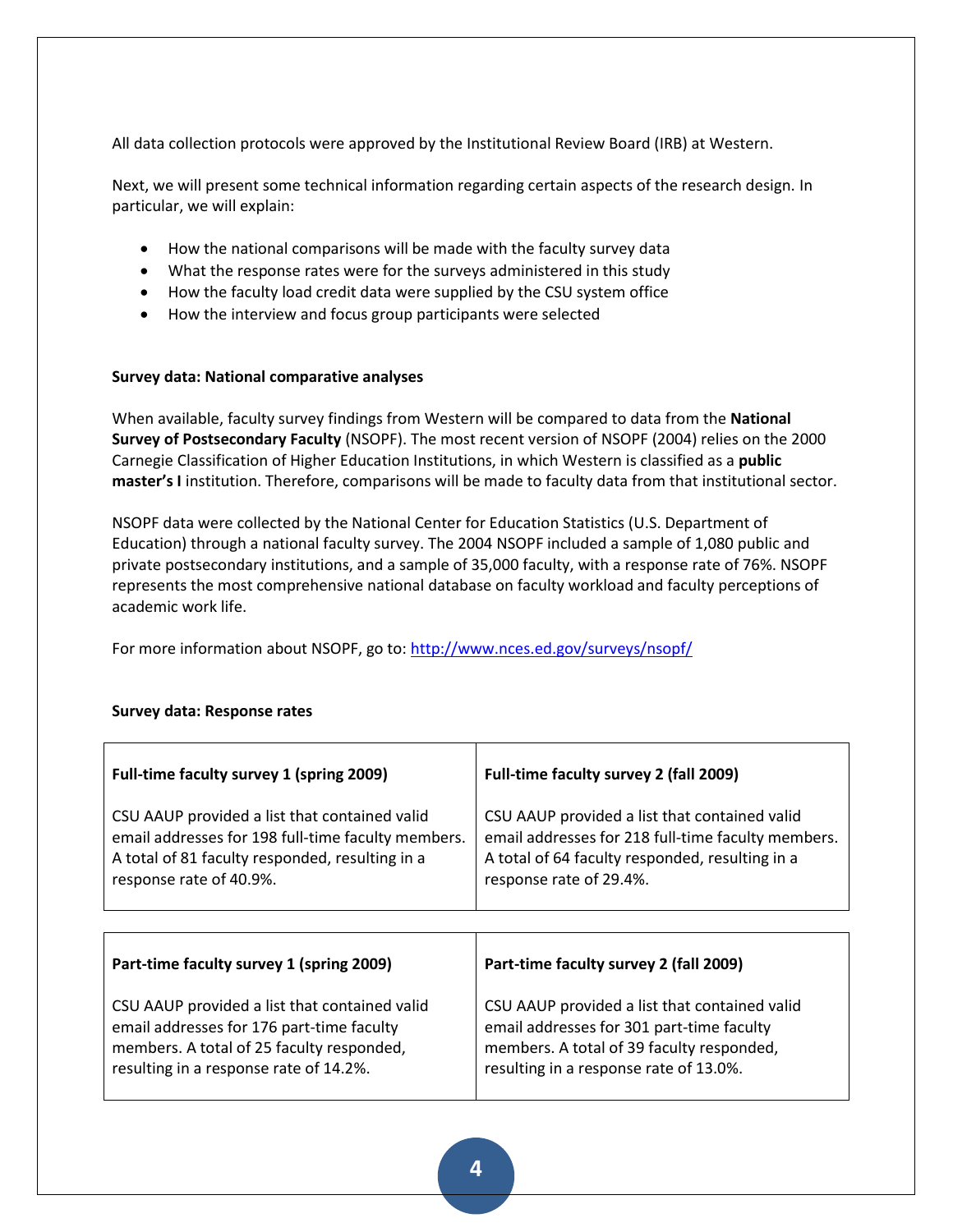For the part-time faculty surveys, the response rates and the total number of respondents were low for all four CSU institutions. Therefore, part-time faculty survey data will be analyzed in a system-wide report, rather than institution-by-institution.

The reason for the low response rate may be related to the survey distribution method. For the most part, the email addresses provided by CSU AAUP were university email accounts, which part-time faculty may not check regularly.

During the spring 2010 semester, surveys were distributed to all full-time and part-time librarians, coaches, trainers, and counselors working in the CSU system. At Western, a total of 8 librarians, 3 coaches/trainers, and 1 counselor completed their respective surveys. Given the small numbers of study participants, these survey data will be analyzed system-wide, rather than institution-by-institution.

### **Faculty load credit data**

Faculty load credit data were supplied by the CSU system, and were limited to four academic years. Data consistency and reliability concerns precluded the ability to examine data from earlier years. The CSU system does not maintain data regarding student credit hour production by academic department. Therefore, we could not examine average course enrollments across academic departments.

Note: Student credit hour production refers to the number of students enrolled in each course multiplied by the number of course credit hours.

For several analyses of faculty load credit data, we **controlled for sabbaticals and leaves** in order to report more accurately instructional and non-instructional load credit activities. To control for sabbaticals and leaves, we took the total number of load credits allocated for sabbaticals, medical leave, and unpaid leave in a given semester, and divided that number by 12. This number was viewed to be the most accurate computation of the number of faculty members on sabbatical or leave in a particular semester. We then reduced the full-time faculty headcount in that semester by the computed number of faculty on leave or sabbatical. Finally, load credits for sabbaticals, medical leave, and unpaid leave were subtracted from analyses that pertained to computing the proportion of load credits awarded for instructional and non-instructional activities.

#### **Interview and focus group participants: Selection procedures**

The study utilized two sources of recommendations for identifying potential study participants. Names of potential study participants were supplied by a faculty representative of CSU AAUP at Western, and by the academic deans and chief academic officer at Western. The principal investigator of the study then considered the two sets of recommendations in terms of the study's criteria for selecting study participants.

The criteria for selecting study participants were: 1) served in their current role for more than one year, or chaired more than one search committee; 2) the department or unit in which the individual works has engaged in an extensive change initiative – for example, new assessment process, online program development – that is likely to have had significant implications for faculty workload; and 3) appropriate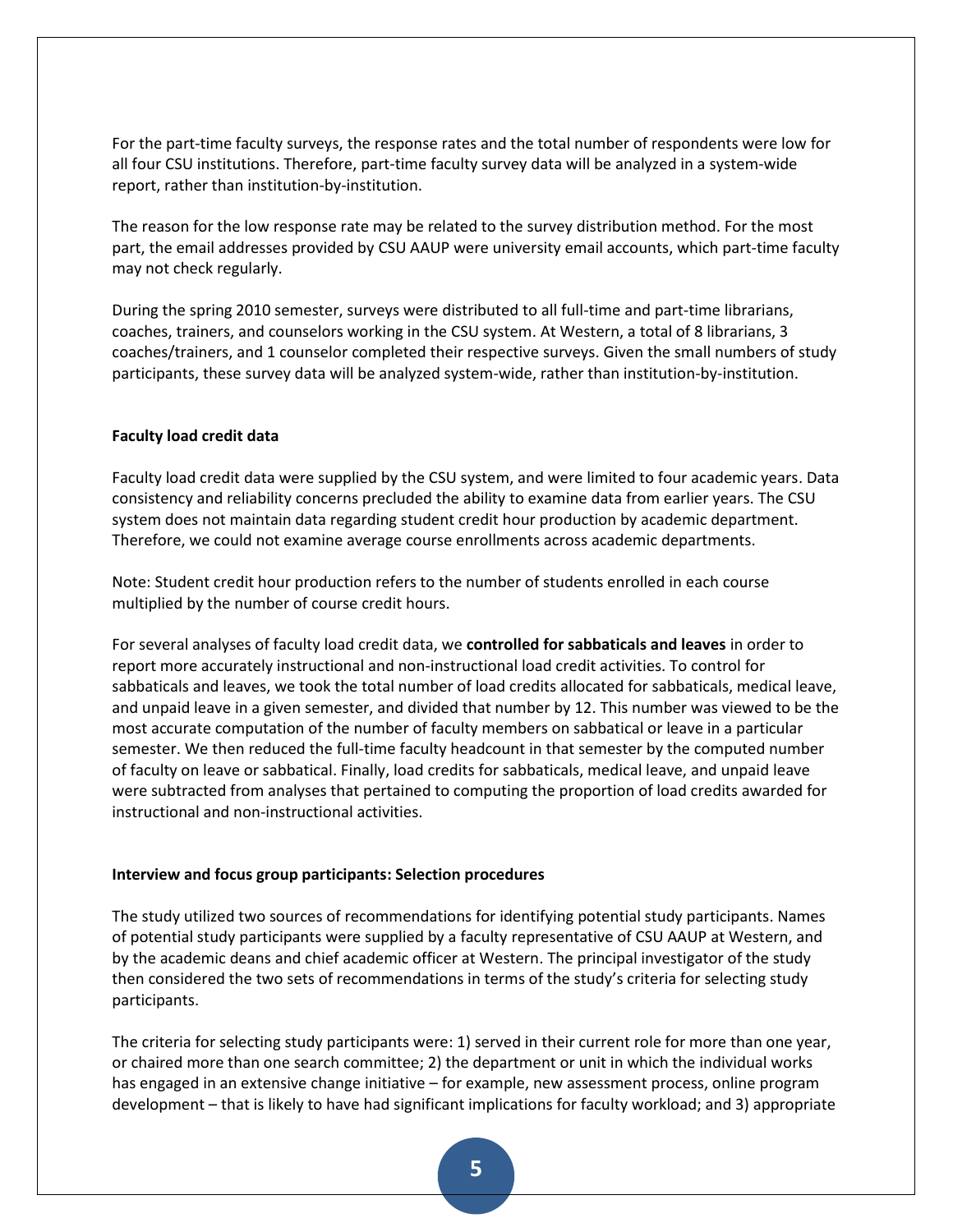representation of the disciplinary variation at Western, including undergraduate and graduate programs. The principal investigator selected approximately equal numbers of study particpants from both the list supplied by CSU AAUP and the names recommended by the deans and chief academic officer (several names were recommended on both lists). The principal investigator contacted selected individuals via email, and inquired regarding their willingness to participate voluntarily in the study.

### **Structure of this report**

This report will present the quantitative data first, in four sections.

- 1. **Faculty workload data**. This section will examine the number of hours worked per week, as reported by full-time faculty at Western, as well as faculty-reported summer activity. When available, comparisons will be made to national averages from NSOPF.
- 2. **Faculty load credit data**. This section will present an analysis of full-time and part-time faculty load credit data supplied by the CSU system office. Data were provided for four consecutive academic years: 2005-2006, 2006-2007, 2007-2008, and 2008-2009.
- 3. **Instructional and scholarly practices**. This section will discuss survey findings regarding the types of instructional practices that full-time faculty use in the classroom at Western. In particular, this section focuses on the pedagogical practices that research indicates are most closely associated with promoting academic achievement. When available, comparisons will be made to national averages from NSOPF.
- 4. **Job satisfaction and the work environment**. This section will describe the survey data associated with full-time faculty perceptions of the work environment at Western, as well as their levels of satisfaction with various dimensions of their job. When available, comparisons will be made to national averages from NSOPF.

Then, the report will present the qualitative data in five sections.

- 1. **Teaching loads and teaching effectiveness**. This section will describe full-time faculty members' experiences with the 4-4 teaching load at Western, as well as the relationship between the teaching load and teaching practices. Faculty members indicated that the workload associated with a 4-4 teaching load interferes with their ability to engage in innovative pedagogical practices and hinders their ability to remain current within their academic disciplines and fields of study. Furthermore, faculty in the sciences explained how contemporary pedagogy in labbased courses demands a substantial investment of faculty time, but the current practice of awarding partial load credits for lab-based courses does not accurately reflect this workload.
- 2. **Research expectations, promotion, and tenure**. This section will address the widespread perception among faculty members that research expectations are increasing at Western. Faculty discussed the implications of rising research expectations for the promotion and tenure process, and they described recent efforts to clarify the criteria for such reviews. Some faculty indicated that the 4-4 teaching load prevents them from conducting the type and amount of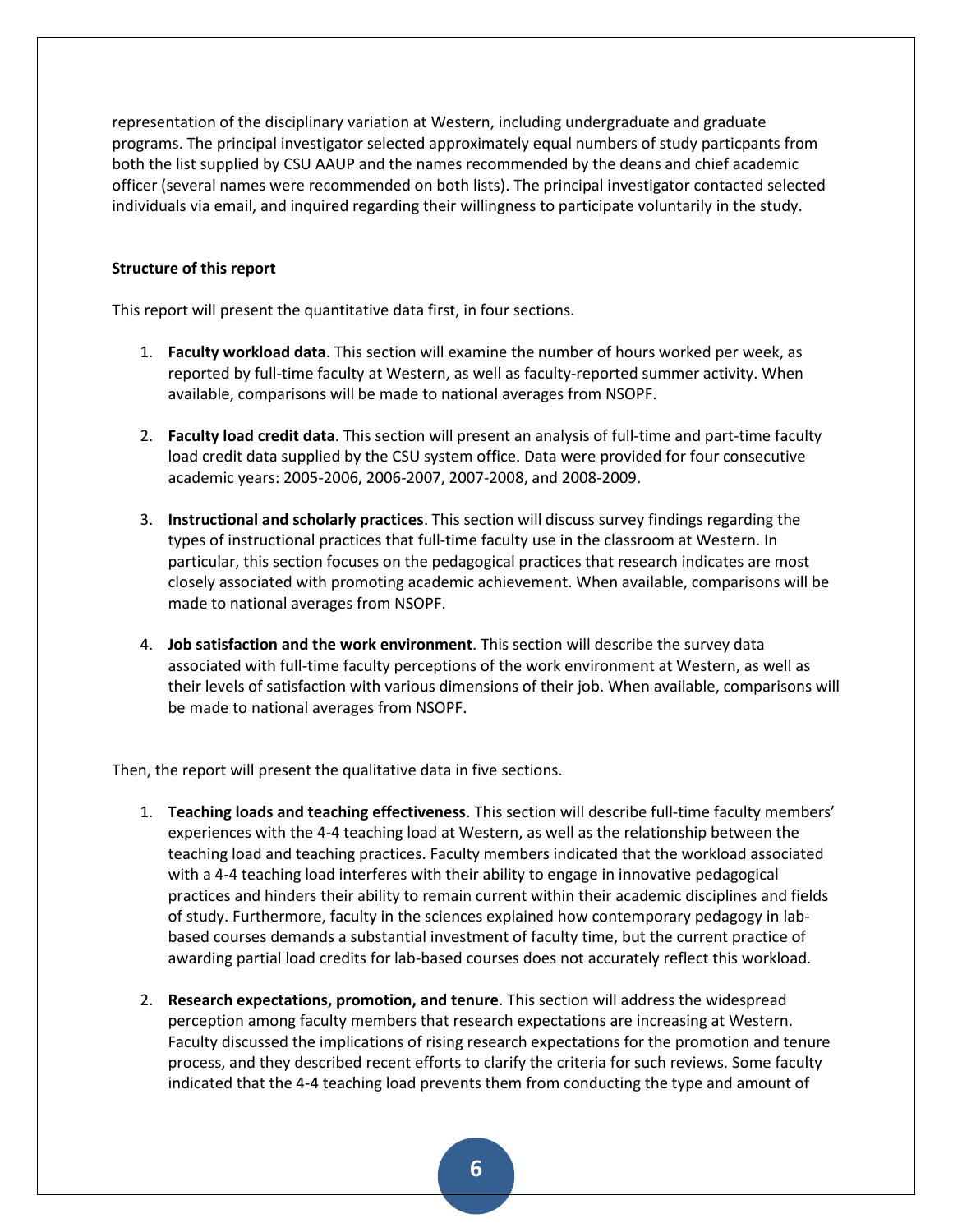research that is now expected for promotion and tenure. Other study participants argued that the university does not provide a sufficient amount of reassigned time for research.

- 3. **Administrative initiatives**. Study participants described a range of new initiatives that have emerged to advance the university's strategic plan. Western has strengthened its first-year experience (FYE) program and created new international learning opportunities for students. University administrators have also encouraged academic departments to engage in assessment and seek accreditation where appropriate. Faculty members, however, questioned whether the university provides sufficient administrative support for academic departments that are now expected to implement many more projects and initiatives. Department chairs expressed concerns about the effects of administrative initiatives on their workloads, and this section will devote attention to the work roles of department chairs at Western.
- 4. **Faculty recruitment, hiring, and professional development**. This section will examine how new full-time faculty members are recruited and hired at Western, from the perspective of faculty search committee chairs, as well as university administrators. We will also explore the types of professional development opportunities that are available for faculty once they arrive at Western.
- 5. **Librarians, coaches, trainers, counselors, and part-time faculty members**. Again, given the small sizes of these groups, the quantitative analysis of survey data will be offered in the system-wide report. In this report for Western, we will focus on the campus-specific issues that emerged from data provided in interviews.

The report concludes with a summary of the key findings and some initial recommendations for policy and practice. An appendix to the report contains selected, verbatim responses to open-ended survey items, from the spring 2009 and fall 2009 full-time and part-time faculty surveys. Data from the openended responses were selected to represent various themes and findings that were highlighted in this report.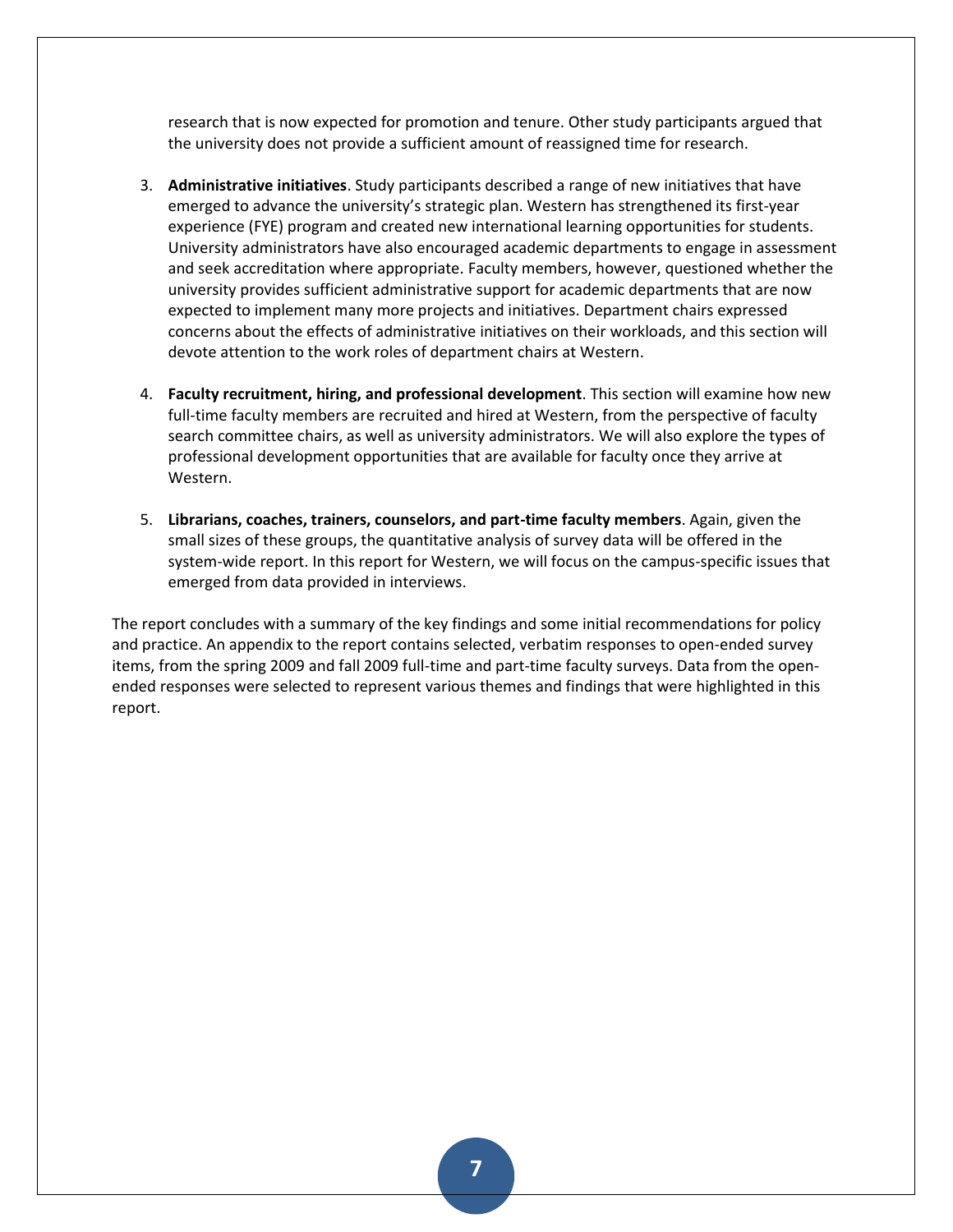# **Quantitative Analysis: Section 1 Faculty Workload Data**

In the spring 2009 survey, full-time faculty members completed two items that collected information regarding hours worked per week. The first survey item asked faculty members to report the total number of hours that they worked for the institution (both paid and unpaid), as well as the total number of hours that they worked external to the institution (both paid consulting and unpaid public/professional service). When these hours were totaled, the average work week was 53.4 hours (see Finding 1.1).

The second survey item asked faculty to report the number of hours per week that they spend on a wide range of academic activities. When these hours were totaled, the average number of hours worked per week was 58.15 (see Finding 1.2), which is higher than the 53.4 hours per week reported by faculty for the previous item in this survey.

The different results for these two survey items may be explained by the structure of the survey. When asked to report hours per week devoted to specific tasks (rather than to general categories), faculty might recall a more comprehensive set of professional activities, and therefore report a slightly higher number of hours worked.

## **Finding 1.1**

Full-time faculty at Western reported working an average of 53.4 hours per week, which is nearly equivalent to the national average for faculty at "public master's I" institutions (53.2 hours per week).

|                         | Paid work for<br>institution | Unpaid work for<br>institution | External work,<br>paid | <b>External work,</b><br>unpaid | <b>Total</b> |
|-------------------------|------------------------------|--------------------------------|------------------------|---------------------------------|--------------|
| Western                 | 41.4                         | 5.6                            | 2.9                    | 3.5                             | 53.4         |
| <b>National average</b> | 44.4                         | 4.5                            | າາ<br>ے ۔              | 2.2                             | 53.2         |

## **Finding 1.2**

Full-time faculty at Western allocated more hours per week to **undergraduate instruction** than the national average for faculty at "public master's I" institutions.

|                           | Western      |         | <b>National average</b> |         |  |
|---------------------------|--------------|---------|-------------------------|---------|--|
|                           | <b>Hours</b> | Percent | <b>Hours</b>            | Percent |  |
| Undergraduate instruction | 35.47        | 61.0%   | 28.30                   | 53.2%   |  |
| Graduate instruction      | 5.12         | 8.8%    | 6.28                    | 11.8%   |  |
| Research                  | 7.99         | 13.7%   | 7.93                    | 14.9%   |  |
| Other (including service) | 9.57         | 16.5%   | 10.69                   | 20.1%   |  |
| Total                     | 58.15        | 100%    | 53.20                   | 100%    |  |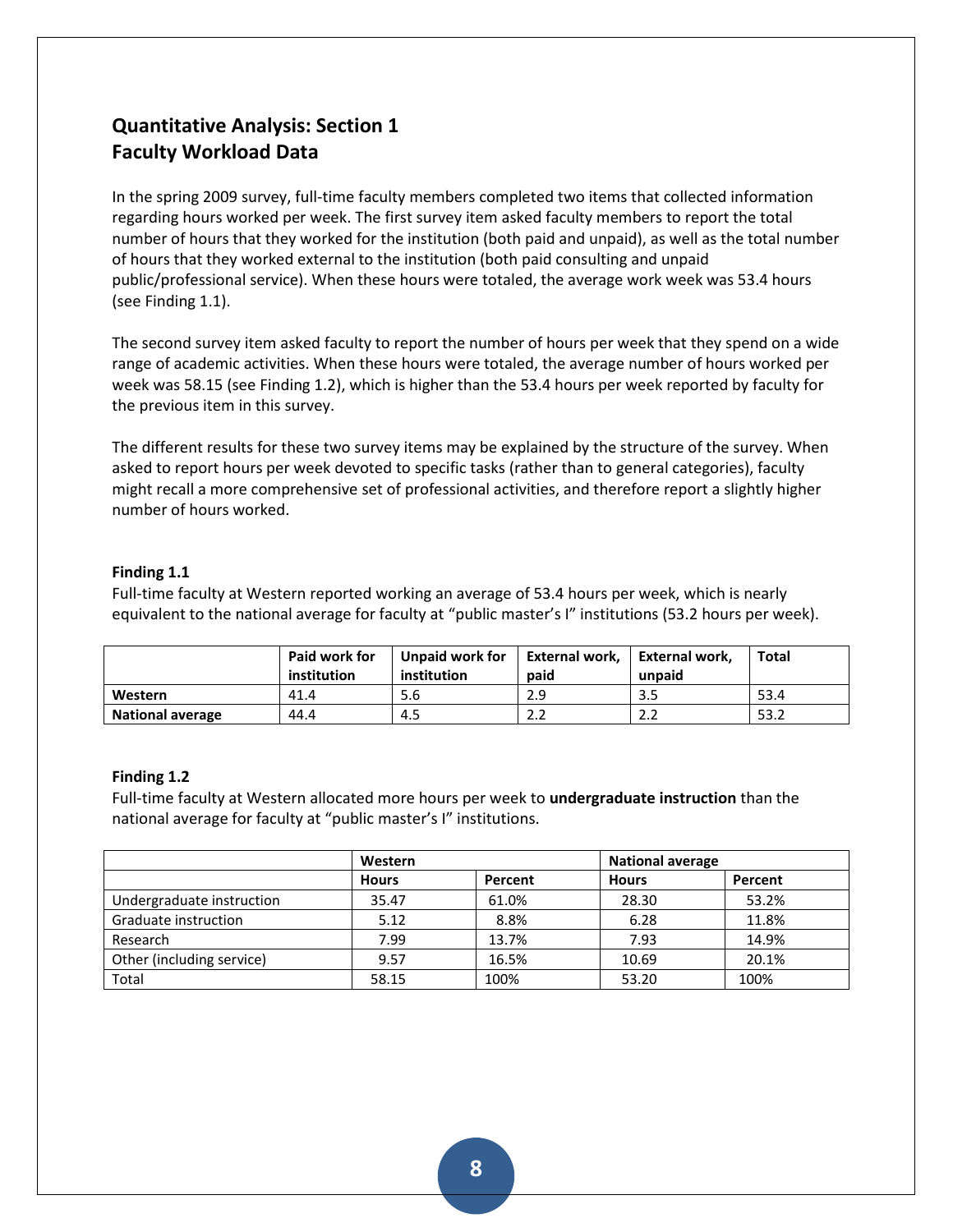In contrast, full-time faculty at Western allocated fewer hours per week to **graduate instruction** than the national average for faculty at "public master's I" institutions. This finding reflects enrollment patterns at Western, where graduate students constitute approximately 10% of total enrollments.<sup>1</sup>

Full-time faculty at Western allocated 7.99 hours per week to **research and scholarship**, which was nearly equivalent to the national average for faculty at "public master's I" institutions (7.93 hours per week).

Conversely, full-time faculty at Western allocated fewer hours per week to **service and other activities** than the national average (9.57 hours compared to 10.69). This finding, however, should be interpreted cautiously, since the "service/other" category combines a wide variety of activities, including institutional service, public service outreach, administrative responsibilities, and external consulting.

### **Finding 1.3**

l

Full-time faculty at Western are engaged in significant amounts of work during the summer months, most of which connects to their work roles at the university.

The academic work of full-time faculty at Western extends far beyond the nine-month contract. According to the fall 2009 survey, 33% of full-time faculty reported that they teach during the summer at Western.

Furthermore, many faculty members indicated that the 4-4 teaching load does not allow them to make sufficient progress on their research agendas during the academic year, so the summer becomes a time to engage in "catch up" work. According to the fall 2009 survey, full-time faculty spent an average of 100.2 hours over the summer, working on research and other scholarly activity – the equivalent of twoand-a-half 40-hour work weeks.

Full-time faculty at Western also reported spending an average of 32.4 hours during the summer preparing for classes for the next academic year.

In total, full-time faculty at Western reported that they spent 173.4 hours on academic work during summer 2009 (not including summer teaching). This is the equivalent of more than four 40-hour work weeks, during the months for which faculty are not "on contract." National data for comparative purposes are not included in NSOPF.

 $^{1}$  The 2008 WCSU Enrollment Report indicated an undergraduate enrollment of 5,768 (89.3%) and a graduate enrollment of 693 (10.7%).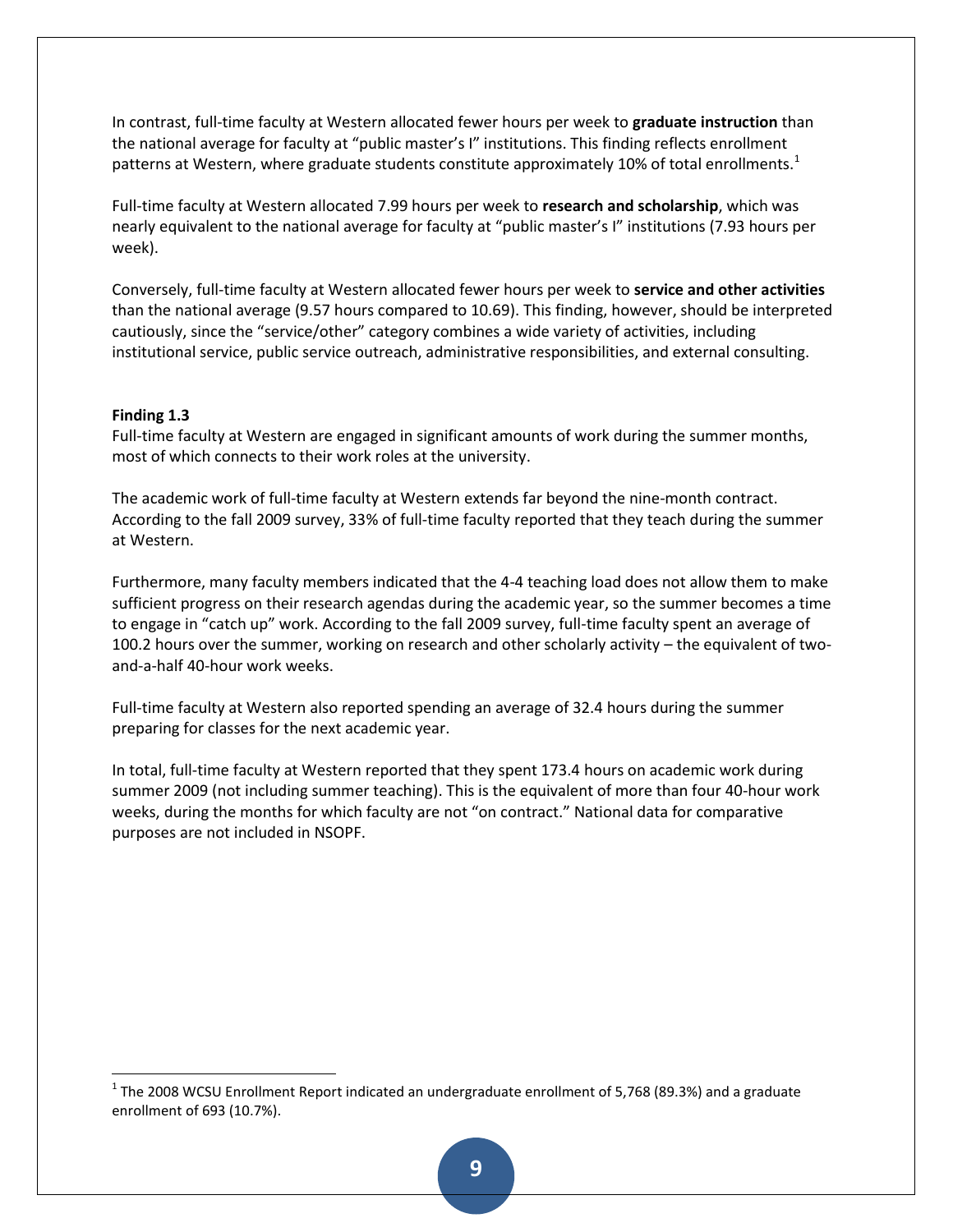| <b>Summer Activity</b>                                                                                                                                                                                  | Average number of hours spent<br>on activity during summer 2009 |  |  |
|---------------------------------------------------------------------------------------------------------------------------------------------------------------------------------------------------------|-----------------------------------------------------------------|--|--|
| Preparing for classes for the next academic year                                                                                                                                                        | 32.4                                                            |  |  |
| Research and other scholarly activity                                                                                                                                                                   | 100.2                                                           |  |  |
| Supervising students in internships or field placements                                                                                                                                                 | 4.1                                                             |  |  |
| Administrative responsibilities (department chair, program coordinator)                                                                                                                                 | 9.9                                                             |  |  |
| Advising students within your department or program (include work with<br>student clubs)                                                                                                                | 4.1                                                             |  |  |
| Thesis direction (includes master's and doctoral theses/dissertations)                                                                                                                                  | 2.0                                                             |  |  |
| Unpaid (pro bono) professional service and outreach activities to external<br>organizations, such as K-12 schools, community organizations, and state<br>agencies (do not include paid consulting work) | 8.7                                                             |  |  |
| Unpaid (pro bono) service to academic professional associations and journals<br>in my field or discipline                                                                                               | 12.0                                                            |  |  |
| Total hours of academic work during summer 2009 (average)                                                                                                                                               | 173.4                                                           |  |  |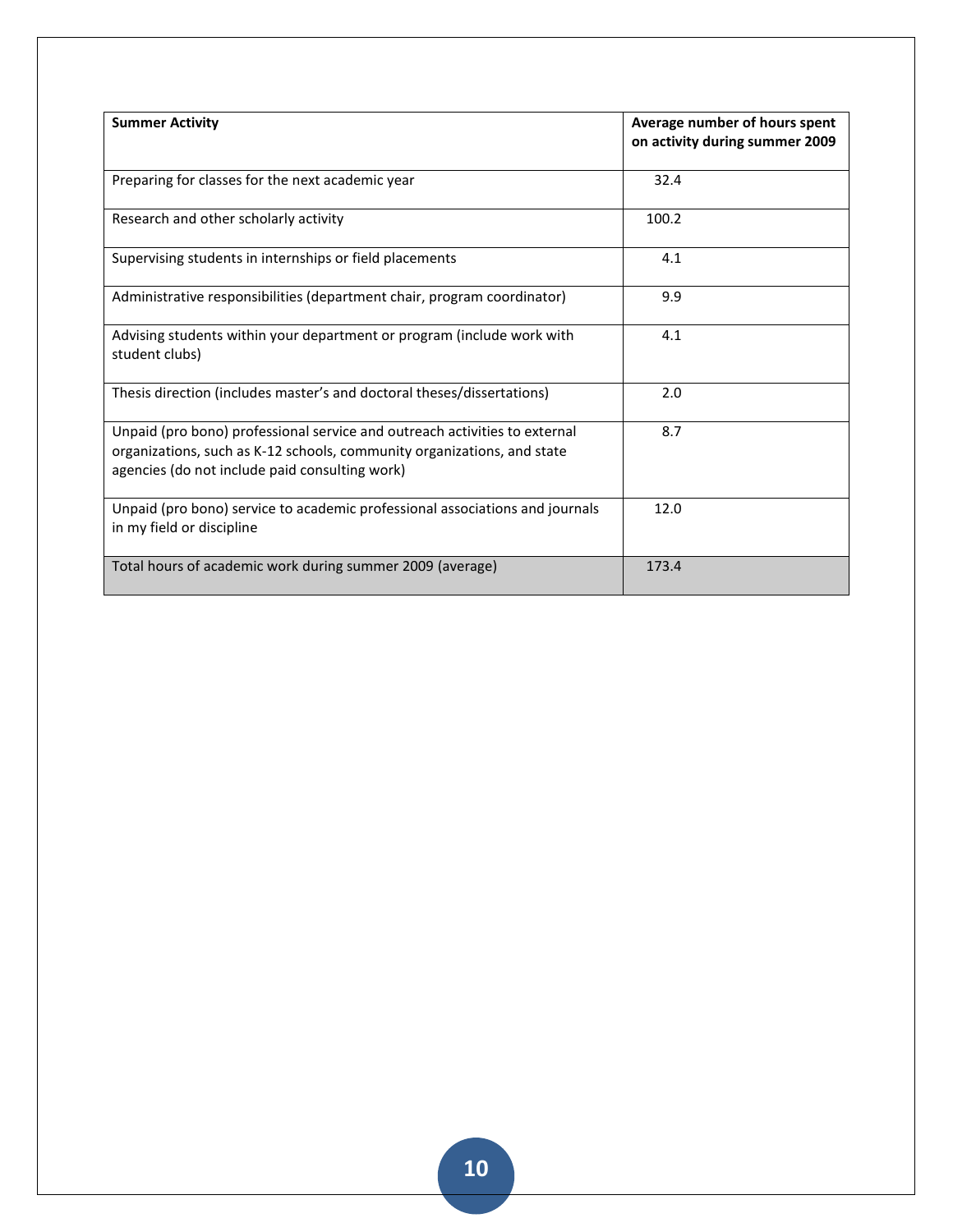# **Quantitative Analysis: Section 2 Faculty Load Credits**

## **Finding 2.1**

Full-time faculty members at Western received an average of 12.16 load credits per semester, and 81.3% of those load credits were awarded for activity that pertains directly to instruction.

Across the four academic years for which data were provided, full-time faculty at Western earned an average of 12.16 load credits per semester. Among these load credits, an average of 9.89 were for instruction (courses, labs, supervision of student teachers, independent studies, thesis supervision, and supplemental lab credits), while 2.27 were for non-instructional activities. Thus, 81.3% of load credits were awarded for faculty activity that pertains directly to instruction.

| Instructional load credit activities                                                                                             | <b>Non-instructional load credit activities</b>                                                                                                                                                                                                                           |
|----------------------------------------------------------------------------------------------------------------------------------|---------------------------------------------------------------------------------------------------------------------------------------------------------------------------------------------------------------------------------------------------------------------------|
| Courses<br>Labs<br>Supervision of student-teachers<br>Independent studies<br>Thesis supervision<br>Supplemental credits for labs | Special assignments<br>Administrative duties<br>$\bullet$<br>Reassigned time for curriculum development<br>٠<br>Reassigned time for research<br>٠<br>Online course development<br>Reassigned time for external grants<br>Other non-instructional assignments<br>$\bullet$ |

## **Load credits awarded to faculty at Western by semester**

|                                                  | <b>Fall 2005</b> | Spring 2006 | <b>Fall 2006</b> | Spring 2007 |
|--------------------------------------------------|------------------|-------------|------------------|-------------|
| Total load credits per full-time faculty         | 11.74            | 11.54       | 11.85            | 12.20       |
| member                                           |                  |             |                  |             |
| Instructional load credits per full-time faculty | 9.42             | 9.33        | 9.62             | 9.83        |
| member                                           |                  |             |                  |             |
| Non-instructional load credits per full-time     | 2.32             | 2.21        | 2.23             | 2.37        |
| faculty member                                   |                  |             |                  |             |

|                                  | <b>Fall 2007</b> | <b>Spring</b> | <b>Fall 2008</b> | <b>Spring</b> | Overall |
|----------------------------------|------------------|---------------|------------------|---------------|---------|
|                                  |                  | 2008          |                  | 2009          | average |
| Total load credits per full-time | 13.01            | 12.27         | 12.22            | 12.39         | 12.16   |
| faculty member                   |                  |               |                  |               |         |
| Instructional load credits per   | 10.79            | 9.84          | 9.95             | 10.22         | 9.89    |
| full-time faculty member         |                  |               |                  |               |         |
| Non-instructional load credits   | 2.22             | 2.43          | 2.27             | 2.17          | 2.27    |
| per full-time faculty member     |                  |               |                  |               |         |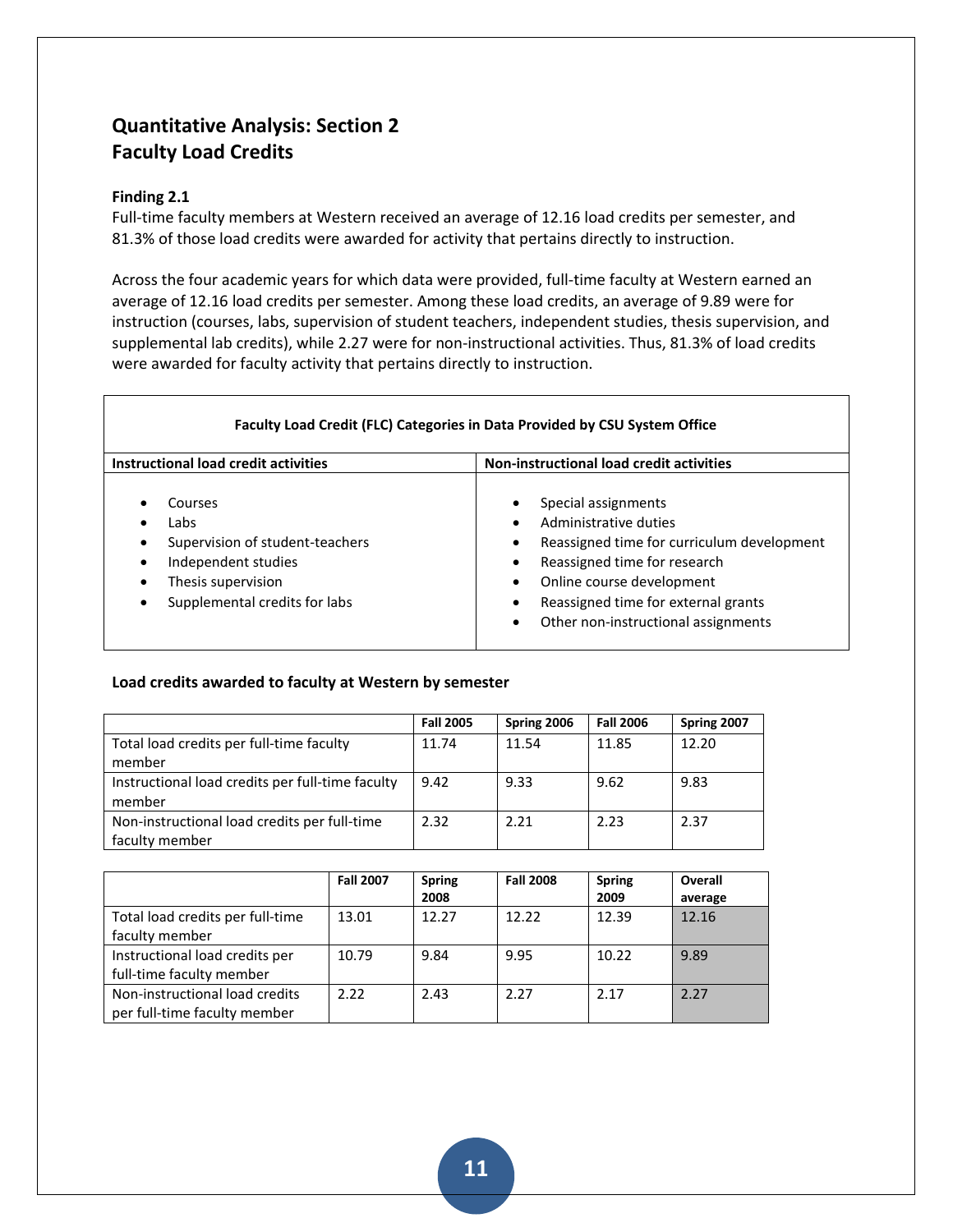Across the four academic years of data, 72.4% of all load credits were awarded for teaching courses. The other instructional categories included labs/studios (3.0%), independent studies (2.0%), supervision of student-teachers (0.6%), supplemental lab (0.6%), and thesis supervision (0.2%).

Among the non-instructional categories, administrative duties accounted for 7.7% of all load credits awarded to faculty at Western, and reassigned time for curriculum development also accounted for 7.7% of the total load credits. Other non-instructional categories included reassigned time for research (2.1%), external grants (0.4%), other non-instructional (0.3%), and online course development (less than 0.1%).

Sabbaticals comprised 2.3% of all load credits.

| <b>Distribution of Load Credits Across Activities:</b><br><b>Four-Year Totals</b> (includes sabbaticals, leaves) |         |       |  |  |  |  |  |  |
|------------------------------------------------------------------------------------------------------------------|---------|-------|--|--|--|--|--|--|
| <b>Activity</b>                                                                                                  | LC      | ℅     |  |  |  |  |  |  |
| <b>FT Sabbatical</b>                                                                                             | 462.0   | 2.3%  |  |  |  |  |  |  |
| <b>FT Medical Leave</b>                                                                                          | 150.1   | 0.7%  |  |  |  |  |  |  |
| FT Unpaid Leave                                                                                                  | 0.0     | 0.0%  |  |  |  |  |  |  |
| <b>FT Courses</b>                                                                                                | 14617.0 | 72.4% |  |  |  |  |  |  |
| FT Lab                                                                                                           | 610.3   | 3.0%  |  |  |  |  |  |  |
| FT Student-Teach Supervise                                                                                       | 124.8   | 0.6%  |  |  |  |  |  |  |
| FT Ind Study                                                                                                     | 404.6   | 2.0%  |  |  |  |  |  |  |
| <b>FT Thesis</b>                                                                                                 | 33.0    | 0.2%  |  |  |  |  |  |  |
| FT Special Assign                                                                                                | 0.0     | 0.0%  |  |  |  |  |  |  |
| <b>FT Admin Duties</b>                                                                                           | 1544.7  | 7.7%  |  |  |  |  |  |  |
| FT Reassign Curriculum                                                                                           | 1545.7  | 7.7%  |  |  |  |  |  |  |
| <b>FT Grants</b>                                                                                                 | 83.0    | 0.4%  |  |  |  |  |  |  |
| FT Online                                                                                                        | 1.5     | 0.0%  |  |  |  |  |  |  |
| FT Supp Lab                                                                                                      | 121.5   | 0.6%  |  |  |  |  |  |  |
| FT Reassign Research                                                                                             | 427.0   | 2.1%  |  |  |  |  |  |  |
| FT Other Non-Instructional                                                                                       | 60.0    | 0.3%  |  |  |  |  |  |  |
|                                                                                                                  | 20185.1 | 100%  |  |  |  |  |  |  |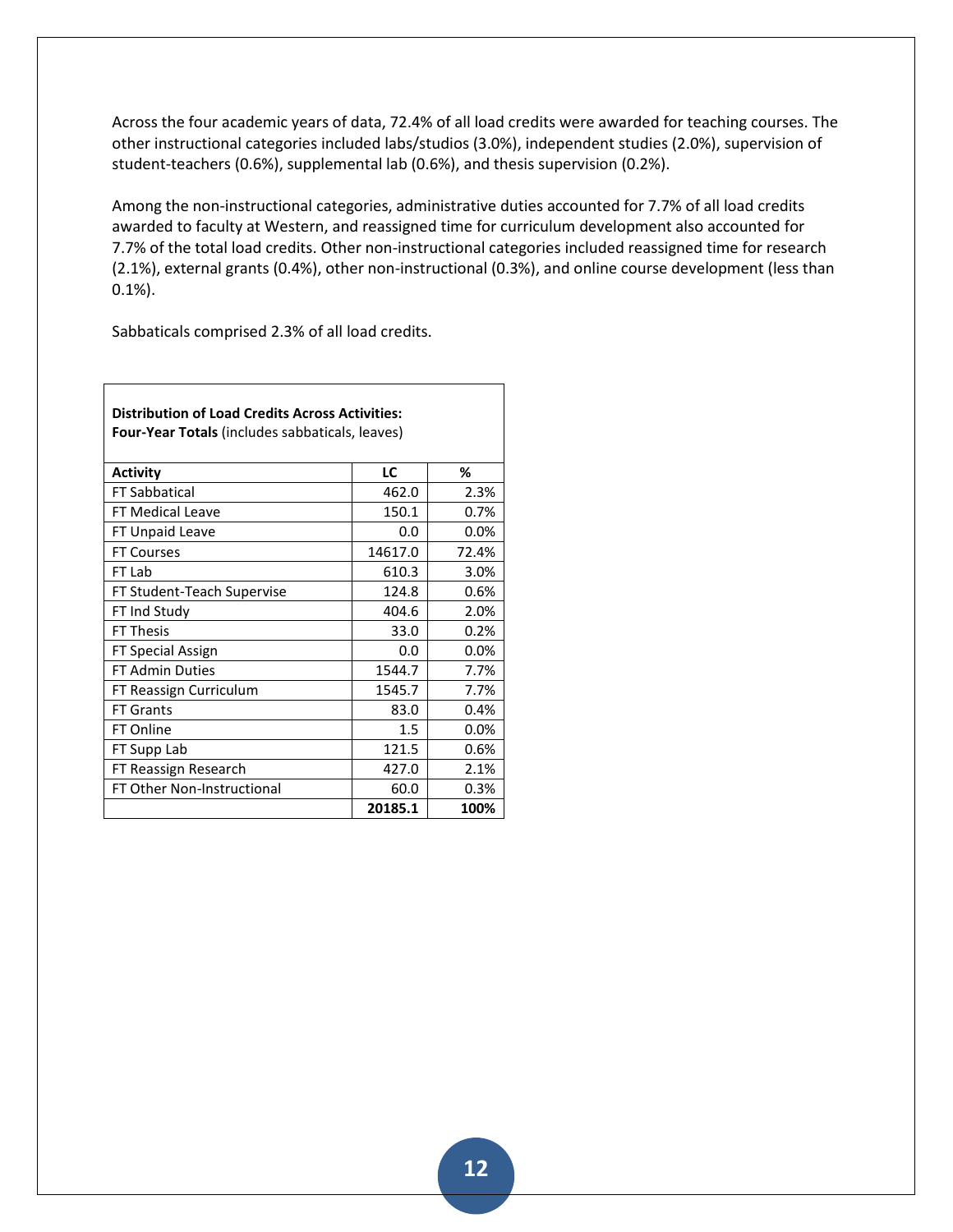When we control for sabbaticals and leaves, we find that 74.7% of all load credits were awarded for teaching courses. The other instructional categories included labs/studios (3.1%), independent studies (2.1%), supervision of student-teachers (0.6%), supplemental lab (0.6%), and thesis supervision (0.2%).

Among the non-instructional categories, controlling for sabbaticals and leaves, administrative duties accounted for 7.9% of all load credits awarded to faculty at Western, and reassigned time for curriculum development also accounted for 7.9% of the total load credits. Other non-instructional categories included reassigned time for research (2.2%), external grants (0.4%), other non-instructional (0.3%), and online course development (less than 0.1%).

| <b>Distribution of Load Credits Across Activities:</b><br><b>Four-Year Totals</b> (controls for sabbaticals, leaves) |         |         |  |  |  |  |  |  |
|----------------------------------------------------------------------------------------------------------------------|---------|---------|--|--|--|--|--|--|
| <b>Activity</b>                                                                                                      | LC      | ℅       |  |  |  |  |  |  |
| <b>FT Courses</b>                                                                                                    | 14617.0 | 74.7%   |  |  |  |  |  |  |
| FT Lab                                                                                                               | 610.3   | 3.1%    |  |  |  |  |  |  |
| FT Student-Teach Supervise                                                                                           | 124.8   | 0.6%    |  |  |  |  |  |  |
| FT Ind Study                                                                                                         | 404.6   | 2.1%    |  |  |  |  |  |  |
| <b>FT Thesis</b>                                                                                                     | 33.0    | 0.2%    |  |  |  |  |  |  |
| FT Special Assign                                                                                                    | 0.0     | 0.0%    |  |  |  |  |  |  |
| <b>FT Admin Duties</b>                                                                                               | 1544.7  | 7.9%    |  |  |  |  |  |  |
| FT Reassign Curriculum                                                                                               | 1545.7  | 7.9%    |  |  |  |  |  |  |
| <b>FT Grants</b>                                                                                                     | 83.0    | 0.4%    |  |  |  |  |  |  |
| FT Online                                                                                                            | 1.5     | $0.0\%$ |  |  |  |  |  |  |
| FT Supp Lab                                                                                                          | 121.5   | 0.6%    |  |  |  |  |  |  |
| FT Reassign Research                                                                                                 | 427.0   | 2.2%    |  |  |  |  |  |  |
| FT Other Non-Instructional                                                                                           | 60.0    | 0.3%    |  |  |  |  |  |  |
|                                                                                                                      | 19573.1 | 100%    |  |  |  |  |  |  |

## **Finding 2.2**

Western consistently fulfilled the contractually obligated number of load credits regarding reassigned time for research; however, faculty reported that the current allocation of load credits for research is insufficient.

According to the collective bargaining agreement (August 2007 – August 2011), Western is obligated to award 25.8 load credits per semester for reassigned time for research (article 10.6.4). Western has exceeded that minimum standard in all eight semesters for which data are available, including those prior to the current collective bargaining agreement. The average per semester was 53.4.

|            |      |        |      | <b>Current Collective Bargaining Agreement</b> |      |               |      |               |         |
|------------|------|--------|------|------------------------------------------------|------|---------------|------|---------------|---------|
|            | Fall | Spring | Fall | Spring                                         | Fall | <b>Spring</b> | Fall | <b>Spring</b> | Overall |
|            | 2005 | 2006   | 2006 | 2007                                           | 2007 | 2008          | 2008 | 2009          | average |
| Reassigned |      |        |      |                                                |      |               |      |               |         |
| time for   | 44.0 | 36.0   | 31.0 | 55.5                                           | 35.0 | 70.0          | 78.5 | 77.0          | 53.4    |
| research   |      |        |      |                                                |      |               |      |               |         |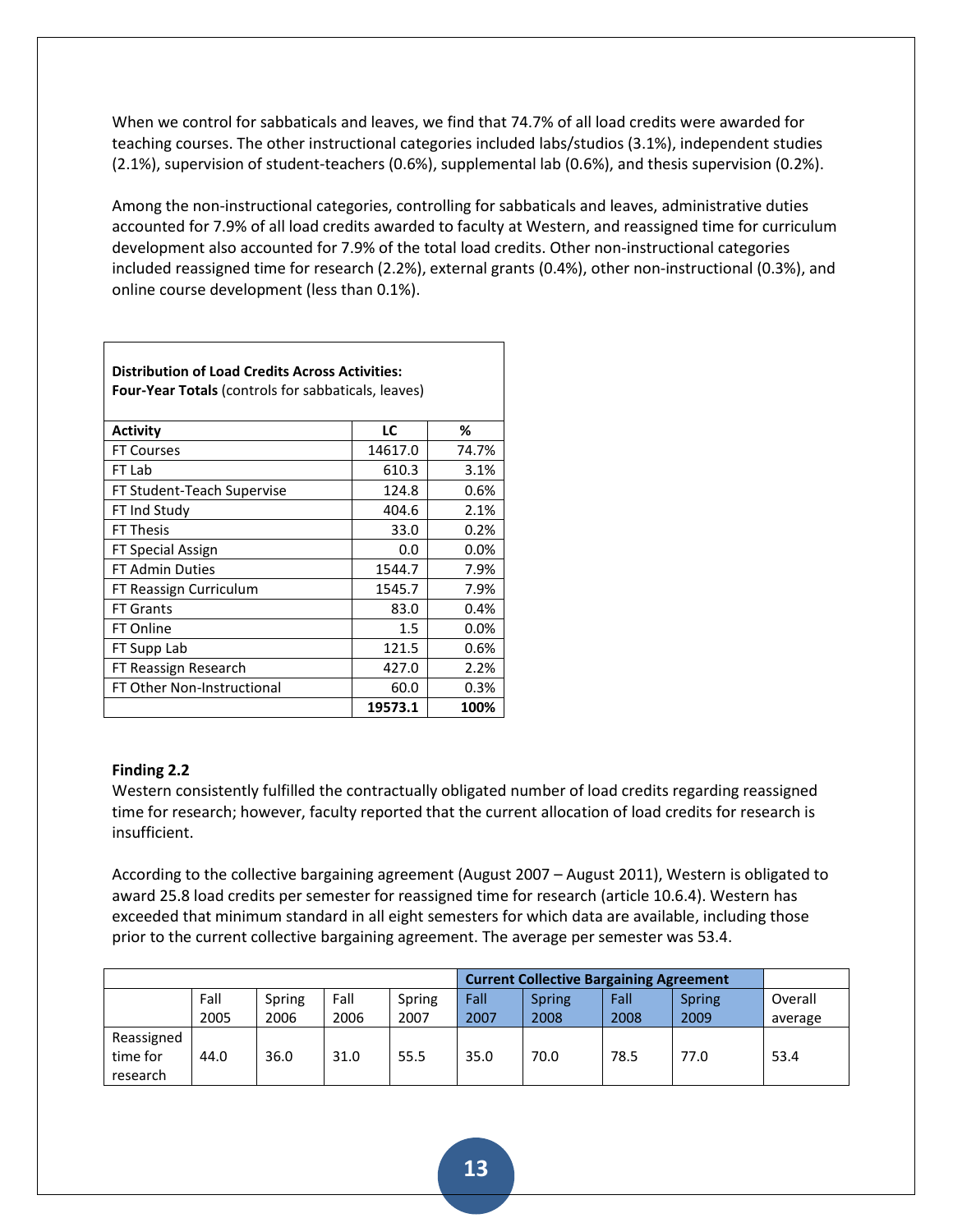Reassigned time for research comprised 2.2% of the total load credits awarded to faculty at Western. The comparable percentages at the other CSU institutions were 4.2% at Central, 3.3% at Southern, and 1.4% at Eastern.

Several full-time faculty members at Western, who were interviewed for this study, indicated that the number of load credits awarded for research activity remains insufficient to address faculty goals and institutional expectations for research and creative activity.

## **Finding 2.3**

Western consistently fulfilled the contractually obligated number of load credits for reassigned time for curriculum development.

According to the collective bargaining agreement (August 2007 – August 2011), Western is obligated to provide 87 load credits per semester for reassigned time for curriculum development, faculty development, and instructional enhancement (article 10.6.5). Western has exceeded that minimum standard in all eight semesters for which data are available, including those prior to the current collective bargaining agreement. The average per semester was 193.2.

|                                                     |       |        |       |        |       |               |       | <b>Current Collective Bargaining Agreement</b> |         |
|-----------------------------------------------------|-------|--------|-------|--------|-------|---------------|-------|------------------------------------------------|---------|
|                                                     | Fall  | Spring | Fall  | Spring | Fall  | <b>Spring</b> | Fall  | <b>Spring</b>                                  | Overall |
|                                                     | 2005  | 2006   | 2006  | 2007   | 2007  | 2008          | 2008  | 2009                                           | average |
| Reassigned<br>time for<br>curriculum<br>development | 189.3 | 178.8  | 175.5 | 194.5  | 213.5 | 217.6         | 194.3 | 182.3                                          | 193.2   |

Reassigned time for curriculum development comprised 7.9% of the total load credits awarded to faculty at Western. The comparable percentages at the other CSU institutions were 10.3% at Southern, 4.5% at Eastern, and 4.4% at Central.

## **Finding 2.4**

Among the CSU institutions, Western occupied a middle-range (along with Southern) in terms of sabbatical load credits per faculty member, per year.

|          | Average sabbatical load<br>credits per year | Average full-time faculty<br>headcount | Average sabbatical load<br>credits, per full-time<br>faculty member, per year |
|----------|---------------------------------------------|----------------------------------------|-------------------------------------------------------------------------------|
| Eastern  | 162                                         | 193.75                                 | 0.836                                                                         |
| Southern | 265.6                                       | 420.3                                  | 0.632                                                                         |
| Western  | 115.5                                       | 207.5                                  | 0.557                                                                         |
| Central  | 207                                         | 422.25                                 | 0.490                                                                         |

Western awarded an average of 115.5 sabbatical load credits per year. The average full-time faculty headcount during those years was 207.5. Thus, Western awarded 0.557 sabbatical load credits per fulltime faculty member, per year.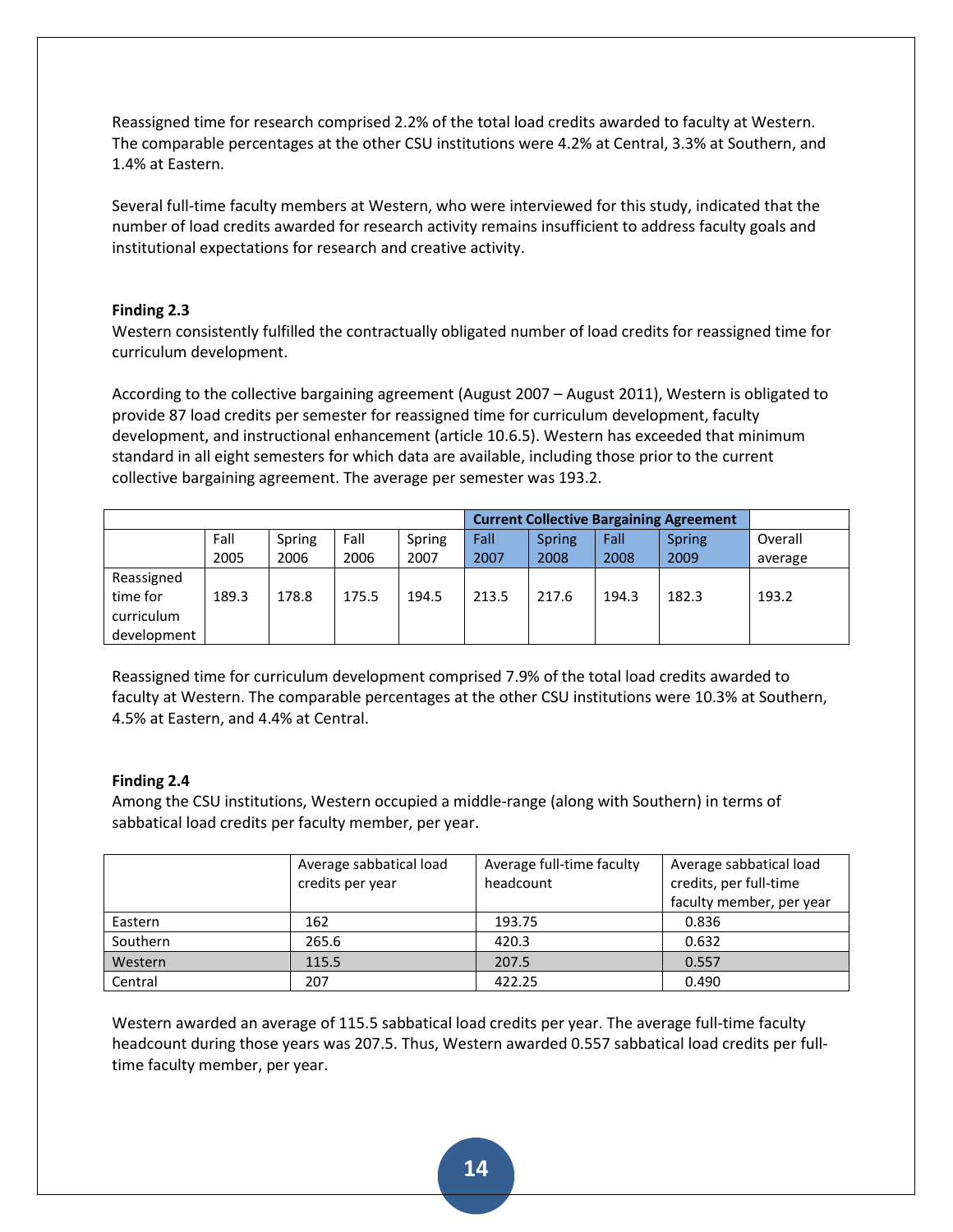At Western, 38.7% of all load credits awarded for instruction were earned by part-time faculty members.

Across the eight semesters for which data were provided, part-time faculty accounted for 40.7% of all load credits awarded for teaching courses. No load credit activity was reported for part-time faculty in any of the other instructional categories.

The 2007-2011 collective bargaining agreement specifies that no more than 20% of instructional load credits should be attributable to part-time faculty. The discrepancy between the contractual standard and the percentage obtained in calculations for this study should be a subject for discussion between CSU AAUP and university administration.

|                         |                        |                        |                           | % of Load     |
|-------------------------|------------------------|------------------------|---------------------------|---------------|
|                         | <b>PT Load Credits</b> | <b>FT Load Credits</b> | <b>Total Load Credits</b> | Credits by PT |
| Courses                 | 10028.36               | 14616.95               | 24645.31                  | 40.7%         |
| Lab                     | 0                      | 610.30                 | 610.30                    | 0.0%          |
| Student-Teach Supervise | 0                      | 124.83                 | 124.83                    | 0.0%          |
| Ind study               | 0                      | 404.62                 | 404.62                    | 0.0%          |
| <b>Thesis</b>           | 0                      | 33.00                  | 33.00                     | 0.0%          |
| Supp Lab                | 0                      | 121.48                 | 121.48                    | 0.0%          |
| <b>Grand Total</b>      | 10028.4                | 15911.2                | 25939.5                   | 38.7%         |

### **Finding 2.6**

Among the CSU institutions, Western occupied a middle-range (along with Central) in the amount of non-instructional load credits awarded to full-time faculty members.

Faculty at Western earned an average of 2.27 non-instructional load credits per semester. Comparatively, faculty at Southern received 3.18, faculty at Central received 2.10, and faculty at Eastern received 1.70.

|          | <b>Total FLCs</b> | Instructional | % of total | Non-          | % of total |
|----------|-------------------|---------------|------------|---------------|------------|
|          |                   | <b>FLCs</b>   |            | instructional |            |
|          |                   |               |            | <b>FLCs</b>   |            |
| Eastern  | 12.78             | 11.08         | 86.7%      | 1.70          | 13.3%      |
| Central  | 11.94             | 9.84          | 82.4%      | 2.10          | 17.6%      |
| Western  | 12.16             | 9.89          | 81.3%      | 2.27          | 18.7%      |
| Southern | 11.81             | 8.63          | 73.1%      | 3.18          | 26.9%      |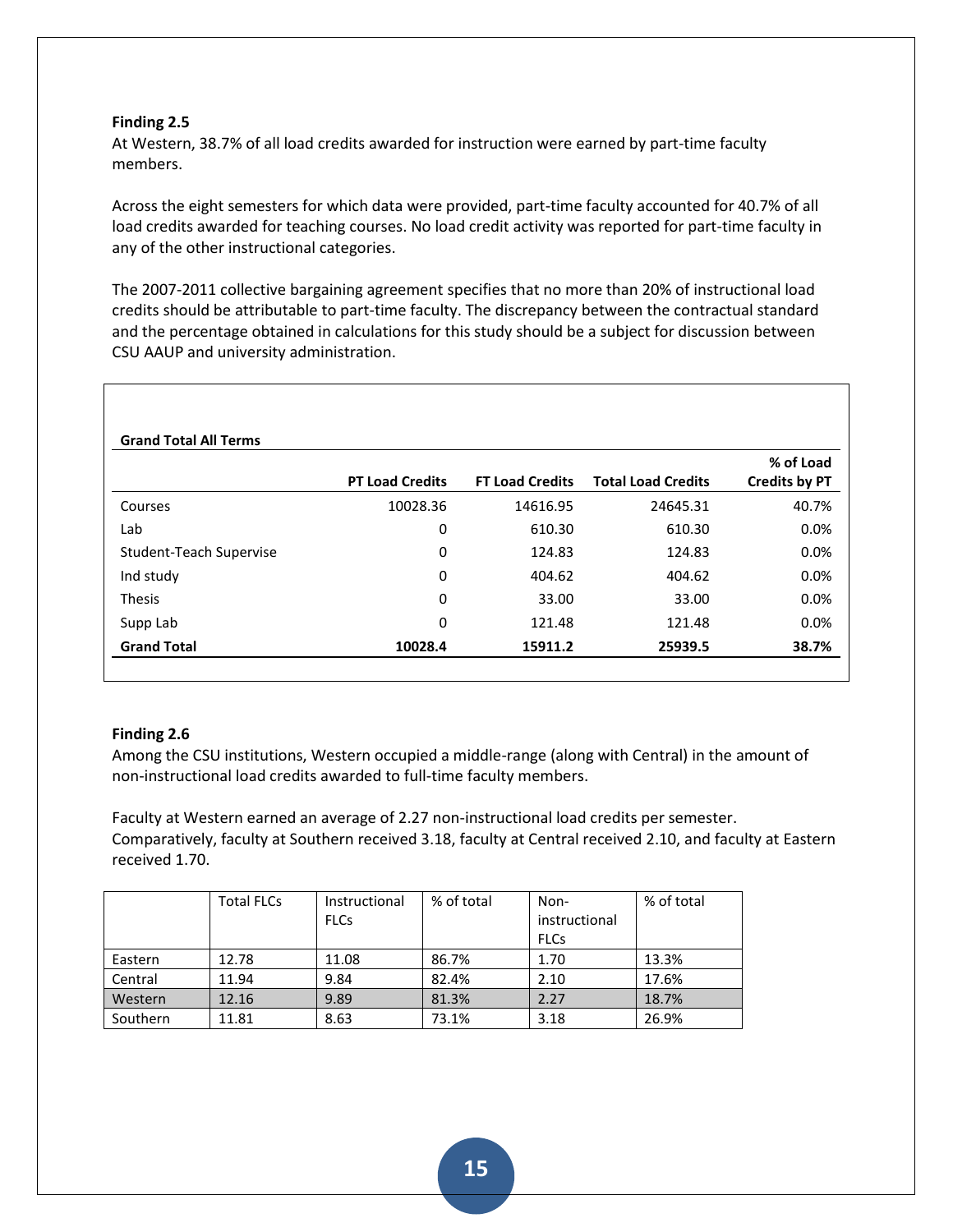The academic departments that carried the highest **total number of load credits** per semester included chemistry (13.87), world languages and literature (13.17), writing, linguistics, and creative process (12.95), biology (12.77), and health promotion and exercise science (12.73).

Two of these departments (chemistry and biology) have large numbers of lab-based courses. The number of load credits for these departments would have been even higher, if the university had allocated 1.0 load credit for each hour of class time (rather than 0.75). Therefore, this finding has important implications for the current method of assigning load credits for laboratory courses.

|                                           | <b>Total Load Credits/FT FTE</b> |         |                |  |  |
|-------------------------------------------|----------------------------------|---------|----------------|--|--|
| <b>Department</b>                         | <b>Mean</b>                      | Minimum | <b>Maximum</b> |  |  |
| Accounting                                | 11.76                            | 10.52   | 12.52          |  |  |
| Art                                       | 11.81                            | 9.82    | 13.64          |  |  |
| Biology                                   | 12.77                            | 10.75   | 17.13          |  |  |
| Chemistry                                 | 13.87                            | 9.78    | 17.35          |  |  |
| Communication                             | 11.50                            | 9.45    | 12.68          |  |  |
| <b>Computer Science</b>                   | 12.60                            | 11.39   | 14.08          |  |  |
| Div. of Justice & Law Administration      | 12.01                            | 10.72   | 12.42          |  |  |
| Education & Educ. Psychology              | 12.06                            | 11.06   | 13.56          |  |  |
| English                                   | 11.88                            | 10.71   | 12.84          |  |  |
| Finance                                   | 11.93                            | 11.25   | 12.06          |  |  |
| Health Promotion & Exercise Science       | 12.73                            | 11.93   | 13.98          |  |  |
| History & Non-Western Cultures            | 12.01                            | 10.43   | 13.09          |  |  |
| Management                                | 12.45                            | 11.56   | 13.48          |  |  |
| <b>Management Information Systems</b>     | 12.08                            | 10.20   | 15.00          |  |  |
| Marketing                                 | 12.40                            | 10.08   | 13.50          |  |  |
| Mathematics                               | 12.04                            | 10.58   | 13.08          |  |  |
| Music & Music Education                   | 12.08                            | 8.72    | 13.31          |  |  |
| <b>Nursing</b>                            | 12.08                            | 9.71    | 13.39          |  |  |
| Philosophy & Humanistic Studies           | 11.13                            | 10.00   | 12.11          |  |  |
| Physics, Astronomy, Meteorology           | 12.63                            | 11.49   | 14.27          |  |  |
| Psychology                                | 11.72                            | 10.99   | 13.49          |  |  |
| <b>Social Sciences</b>                    | 12.15                            | 10.81   | 13.01          |  |  |
| Social Work                               | 11.95                            | 10.73   | 12.65          |  |  |
| <b>Theatre Arts</b>                       | 11.91                            | 11.25   | 13.00          |  |  |
| World Languages & Literature              | 13.17                            | 11.75   | 15.50          |  |  |
| Writing, Linguistics, Creative Process    | 12.95                            | 11.90   | 13.63          |  |  |
| <b>University Total (all departments)</b> | 12.16                            | 8.72    | 17.35          |  |  |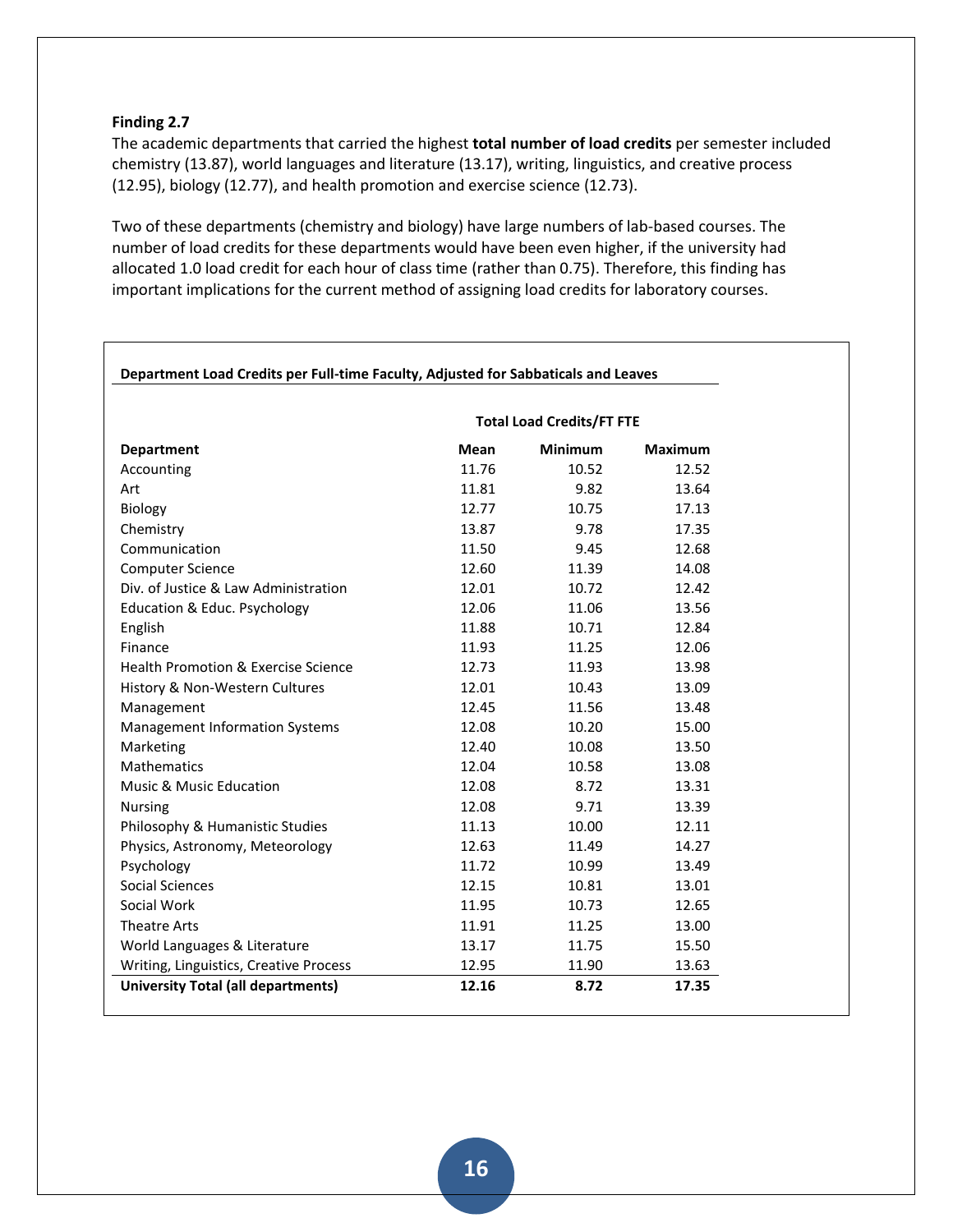The academic departments that carried the highest number of **instructional load credits** per semester were chemistry (11.88), music and music education (11.19), biology (10.88), health promotion and exercise science (10.70), and nursing (10.62).

Three of these departments (chemistry, biology, and nursing) have large numbers of lab-based courses, for which faculty receive 0.75 load credits for each hour of class time (e.g., 2.25 load credits for teaching a 3-hour lab). The number of instructional load credits for these departments would have been even higher, if the university had allocated 1.0 load credit for each hour of class time. Therefore, this finding has important implications for the current method of assigning load credits for laboratory courses.

|                                                |             | <b>Instructional Load Credits/FT FTE</b> |                |
|------------------------------------------------|-------------|------------------------------------------|----------------|
| <b>Department</b>                              | <b>Mean</b> | <b>Minimum</b>                           | <b>Maximum</b> |
| Accounting                                     | 9.86        | 8.52                                     | 10.56          |
| Art                                            | 9.78        | 8.41                                     | 11.64          |
| Biology                                        | 10.88       | 8.40                                     | 15.66          |
| Chemistry                                      | 11.88       | 7.79                                     | 15.79          |
| Communication                                  | 9.79        | 6.45                                     | 11.68          |
| <b>Computer Science</b>                        | 10.24       | 9.14                                     | 11.83          |
| Div. of Justice & Law Administration           | 10.43       | 9.37                                     | 10.87          |
| Education & Educ. Psychology                   | 9.10        | 8.56                                     | 10.10          |
| English                                        | 9.27        | 7.25                                     | 11.44          |
| Finance                                        | 10.35       | 9.60                                     | 10.80          |
| <b>Health Promotion &amp; Exercise Science</b> | 10.70       | 9.79                                     | 11.73          |
| History & Non-Western Cultures                 | 10.19       | 9.23                                     | 11.41          |
| Management                                     | 8.96        | 7.63                                     | 9.73           |
| <b>Management Information Systems</b>          | 8.54        | 6.00                                     | 10.50          |
| Marketing                                      | 9.02        | 7.08                                     | 10.08          |
| <b>Mathematics</b>                             | 9.73        | 8.15                                     | 10.84          |
| <b>Music &amp; Music Education</b>             | 11.19       | 7.81                                     | 12.40          |
| <b>Nursing</b>                                 | 10.62       | 8.10                                     | 12.08          |
| Philosophy & Humanistic Studies                | 9.05        | 7.50                                     | 10.11          |
| Physics, Astronomy, Meteorology                | 9.40        | 7.89                                     | 10.97          |
| Psychology                                     | 10.11       | 8.64                                     | 11.24          |
| Social Sciences                                | 9.72        | 8.71                                     | 11.10          |
| Social Work                                    | 8.62        | 7.69                                     | 10.13          |
| <b>Theatre Arts</b>                            | 8.13        | 7.50                                     | 9.25           |
| World Languages & Literature                   | 10.00       | 8.61                                     | 11.00          |
| Writing, Linguistics, Creative Process         | 8.37        | 7.60                                     | 9.53           |
| <b>University Total (all departments)</b>      | 9.89        | 6.00                                     | 15.79          |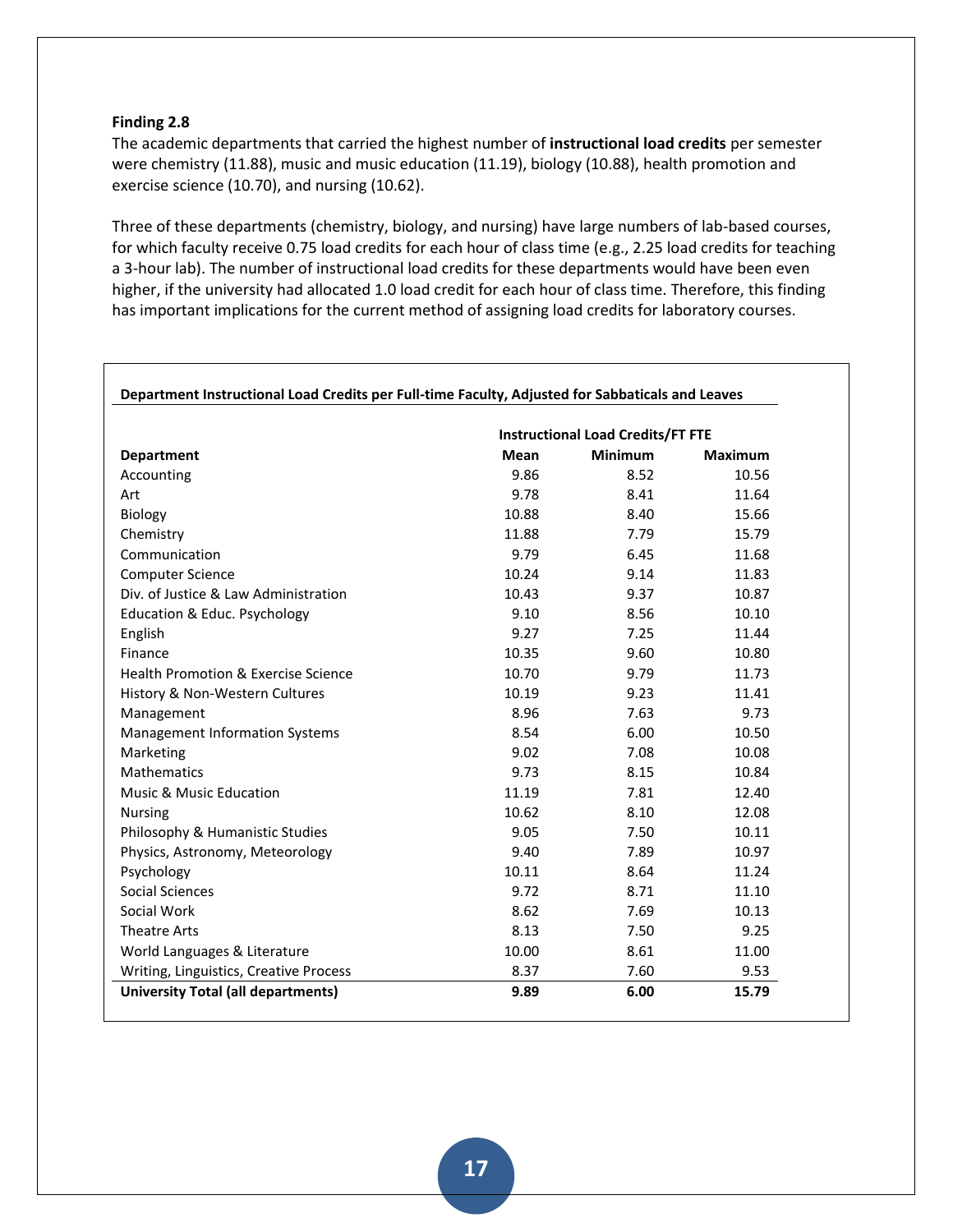In order to award one load credit for each laboratory/studio hour taught, Western would need to allocate 20.4 additional load credits per year (beyond those already designated as supplemental lab credits).

Western awarded 610 load credits to full-time faculty for teaching labs during the eight semesters for which data were supplied by the CSU system. As noted in the collective bargaining agreement, faculty receive 0.75 load credits for teaching one hour of a laboratory course (e.g., 2.25 load credits for teaching a 3-hour lab).

If faculty had received one load credit for each hour of laboratory courses that they taught, then Western would have awarded a total of 813 load credits during the eight semesters for which data were supplied by the CSU system.

The difference between these scenarios amounts to 203 load credits over eight semesters (610 vs. 813), which amounts to 25.4 load credits per semester, or **50.8 load credits per year**.

The collective bargaining agreement calls for supplemental lab credits to be awarded, in order to address this gap. Western is obligated to award 10.75 load credits per semester for supplemental lab credit (article 10.6.4), or 21.5 load credits per academic year.

Western met this minimum threshold in seven of the eight semesters for which data were supplied; the exception was Fall 2008.

|              |      |        |      |        | <b>Current Collective Bargaining Agreement</b> |               |      |        |             |
|--------------|------|--------|------|--------|------------------------------------------------|---------------|------|--------|-------------|
|              | Fall | Spring | Fall | Spring | Fall                                           | <b>Spring</b> | Fall | Spring | Overall     |
|              | 2005 | 2006   | 2006 | 2007   | 2007                                           | 2008          | 2008 | 2009   | average per |
|              |      |        |      |        |                                                |               |      |        | semester    |
| Supplemental | 14.0 | 22.6   | 16.0 | 13.1   | 14.1                                           | 17.1          | 9.8  | 14.8   | 15.2        |
| lab credit   |      |        |      |        |                                                |               |      |        |             |
|              |      |        |      |        |                                                |               |      |        |             |

Across the eight semesters of data, Western awarded an average of 15.2 supplemental lab credits per semester, or **30.4 load credits per year**.

Thus, the "cost" of awarding one load credit for each laboratory hour taught by full-time faculty would be an additional 20.4 load credits per year, bringing the total to 50.8.

Current annual supplemental lab allocation  $30.4 + 20.4 = 50.8$  (the annual gap between the two scenarios described above)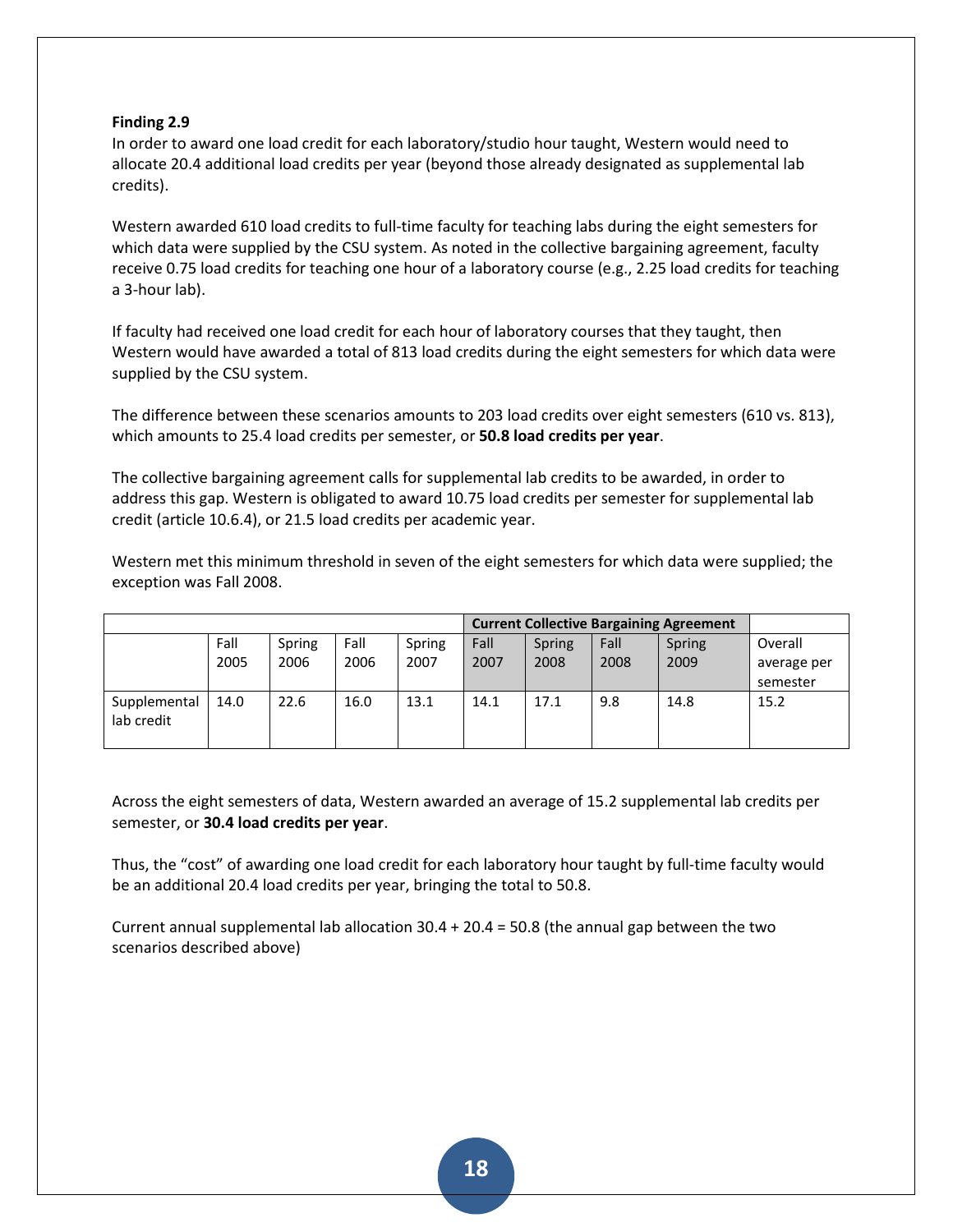# **Quantitative Analysis: Section 3 Instructional and scholarly practices**

## **Pedagogical practices in undergraduate courses**

NSOPF collects national data regarding faculty teaching practices in undergraduate courses. We collected comparative data from full-time faculty at Western who teach undergraduate courses.

Full-time faculty members who teach undergraduate courses at Western were **more likely** than the national average for faculty at "public master's I" institutions to use the following teaching practices:

- Multiple-choice exams
- Short-answer exams
- Student presentations
- Peer feedback on student work

Full-time faculty members at Western were **less likely** than the national average to use the following teaching practices:

- Essay exams
- Research papers and writing assignments

Faculty at Western reported using several teaching practices at rates that were comparable to (within 5% of) national averages for:

- Assessing multiple drafts of students' written work
- Group and team projects
- Lab, shop, or studio assignments
- Service-learning or co-op experiences

In some instances, faculty at Western were using pedagogical practices (student presentations, peer feedback) that research has shown to be effective in promoting student learning. On the other hand, faculty at Western were less likely than the national average to require research papers and writing assignments in their courses, and they were more likely than the national average to use multiple-choice exams.

The limited use of research papers and the reliance on multiple-choice exams may be related to heavy teaching loads that limit the ability of faculty to engage in more time-consuming pedagogical practices. Another potential explanation for these findings may pertain to the faculty development offerings at Western: specifically, the level of support and assistance the university provides faculty members who seek to integrate innovative teaching practices into their courses.

University leaders at Western should attempt to identify and remove disincentives that may dissuade faculty members from using pedagogical practices that promote student engagement and learning, as well as create new support mechanisms for faculty who want to try new pedagogical approaches.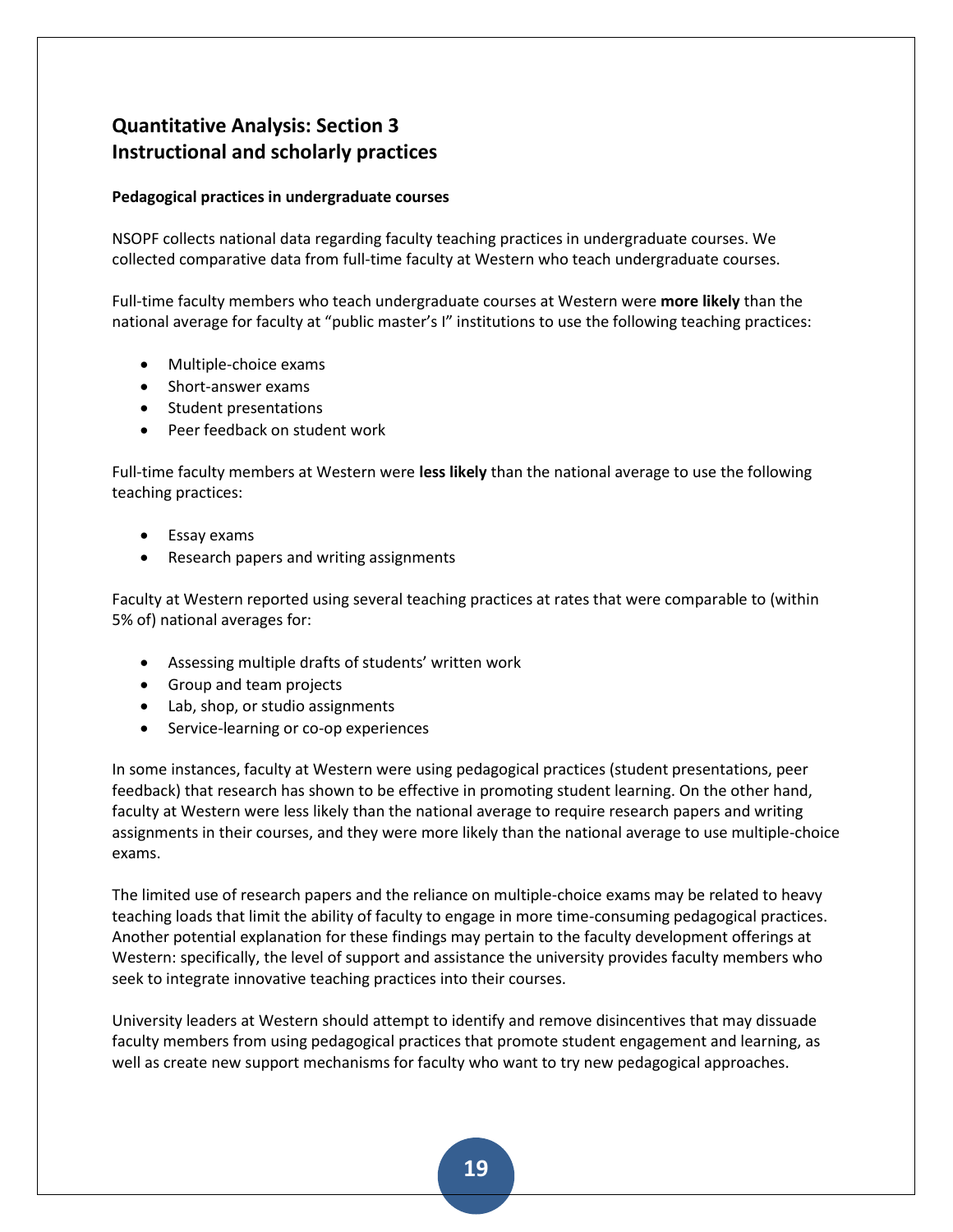Faculty members who teach undergraduate courses at Western were more likely to use multiple-choice exams in their courses than the national average for faculty in "public master's I" institutions.

| <b>Multiple-choice exams</b>            |       |       |       |  |  |
|-----------------------------------------|-------|-------|-------|--|--|
| All Classes<br>Not used<br>Some classes |       |       |       |  |  |
| Western                                 | 31.7% | 38.3% | 30.0% |  |  |
| National average                        | 32.1% | 26.4% | 41.5% |  |  |

## **Finding 3.2**

Faculty members who teach undergraduate courses at Western were less likely to use essay exams in their courses than the national average for faculty in "public master's I" institutions.

| Essay exams                             |       |       |       |  |  |
|-----------------------------------------|-------|-------|-------|--|--|
| All Classes<br>Not used<br>Some classes |       |       |       |  |  |
| Western                                 | 25.4% | 30.5% | 44.1% |  |  |
| National average                        | 31.9% | 30.8% | 37.3% |  |  |

## **Finding 3.3**

Faculty members who teach undergraduate courses at Western were more likely to use short-answer exams in their courses than the national average for faculty in "public master's I" institutions.

| <b>Short-answer exams</b>               |       |       |       |  |  |
|-----------------------------------------|-------|-------|-------|--|--|
| All Classes<br>Not used<br>Some classes |       |       |       |  |  |
| Western                                 | 31.7% | 40.0% | 28.3% |  |  |
| National average                        | 33.4% | 31.9% | 34.8% |  |  |

## **Finding 3.4**

Faculty members who teach undergraduate courses at Western were less likely to use term/research papers and writing assignments in their courses than the national average for faculty in "public master's I" institutions.

| Term/research papers and writing assignments |       |       |       |  |  |
|----------------------------------------------|-------|-------|-------|--|--|
| All Classes<br>Some classes<br>Not used      |       |       |       |  |  |
| Western                                      | 45.9% | 31.1% | 23.0% |  |  |
| National average                             | 49.2% | 33.1% | 17.7% |  |  |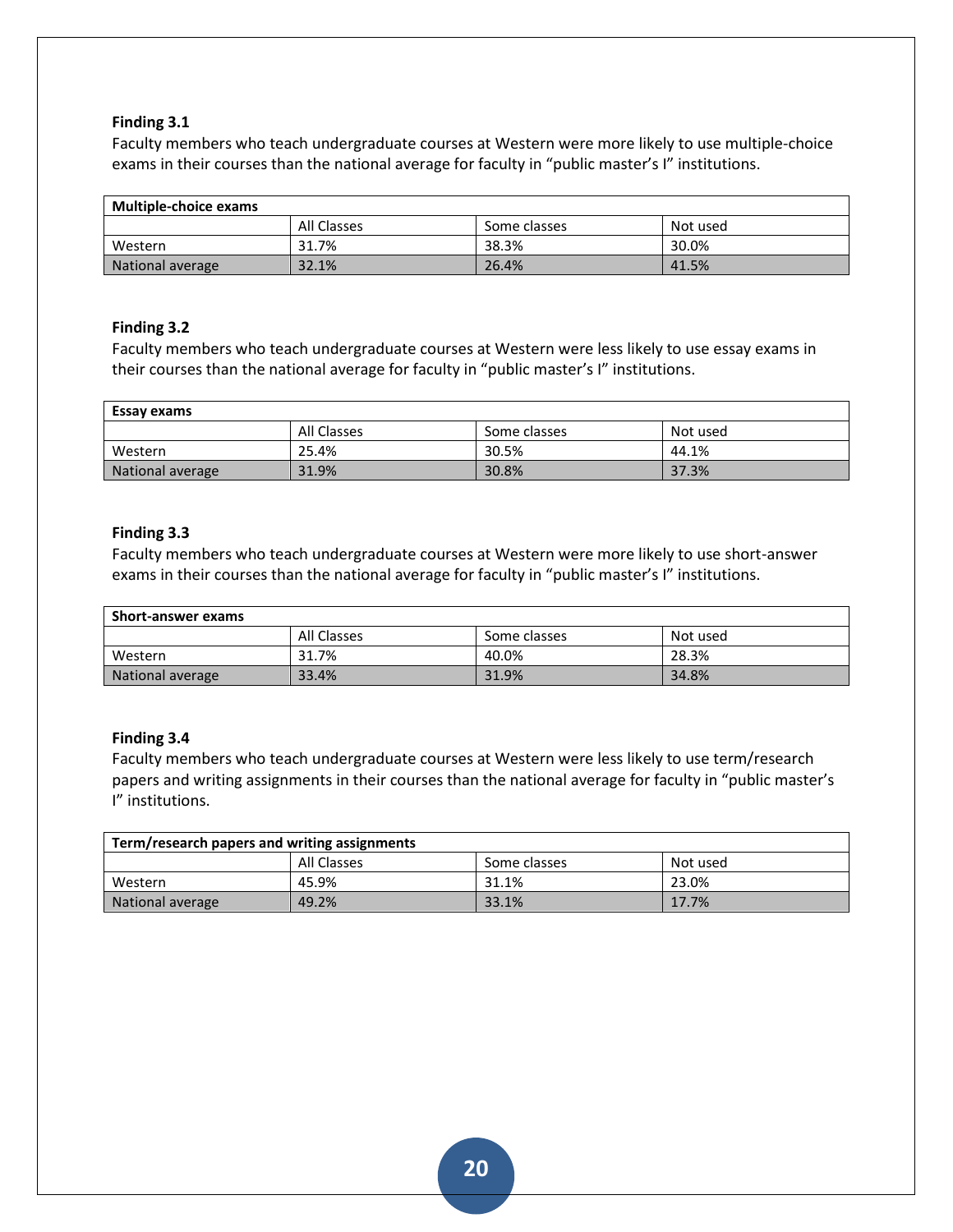Faculty members who teach undergraduate courses at Western assessed multiple drafts of students' written work at rates comparable to (with 5% of) the national average for faculty in "public master's I" institutions.

| Multiple drafts of written work         |       |       |       |  |  |
|-----------------------------------------|-------|-------|-------|--|--|
| All Classes<br>Not used<br>Some classes |       |       |       |  |  |
| Western                                 | 22.4% | 20.7% | 56.9% |  |  |
| National average                        | 21.0% | 26.5% | 52.5% |  |  |

## **Finding 3.6**

Faculty members who teach undergraduate courses at Western were more likely to have students deliver presentations in their courses than the national average for faculty in "public master's I" institutions.

| Oral presentations                      |       |       |       |  |  |
|-----------------------------------------|-------|-------|-------|--|--|
| All Classes<br>Not used<br>Some classes |       |       |       |  |  |
| Western                                 | 30.0% | 53.3% | 16.7% |  |  |
| National average                        | 33.5% | 34.4% | 32.1% |  |  |

## **Finding 3.7**

Faculty members who teach undergraduate courses at Western had students work on group and team projects at rates comparable to (within 5% of) the national average for faculty in "public master's I" institutions.

| <b>Group and team projects</b> |             |              |          |
|--------------------------------|-------------|--------------|----------|
|                                | All Classes | Some classes | Not used |
| Western                        | 26.2%       | 32.8%        | 41.0%    |
| National average               | 28.1%       | 31.2%        | 40.6%    |

## **Finding 3.8**

Faculty members who teach undergraduate courses at Western were more likely than the national average to have students evaluate and provide feedback on each other's work.

| Student evaluations of each other's work |             |              |          |
|------------------------------------------|-------------|--------------|----------|
|                                          | All Classes | Some classes | Not used |
| Western                                  | 16.9%       | 35.6%        | 47.5%    |
| National average                         | 18.7%       | 22.0%        | 59.2%    |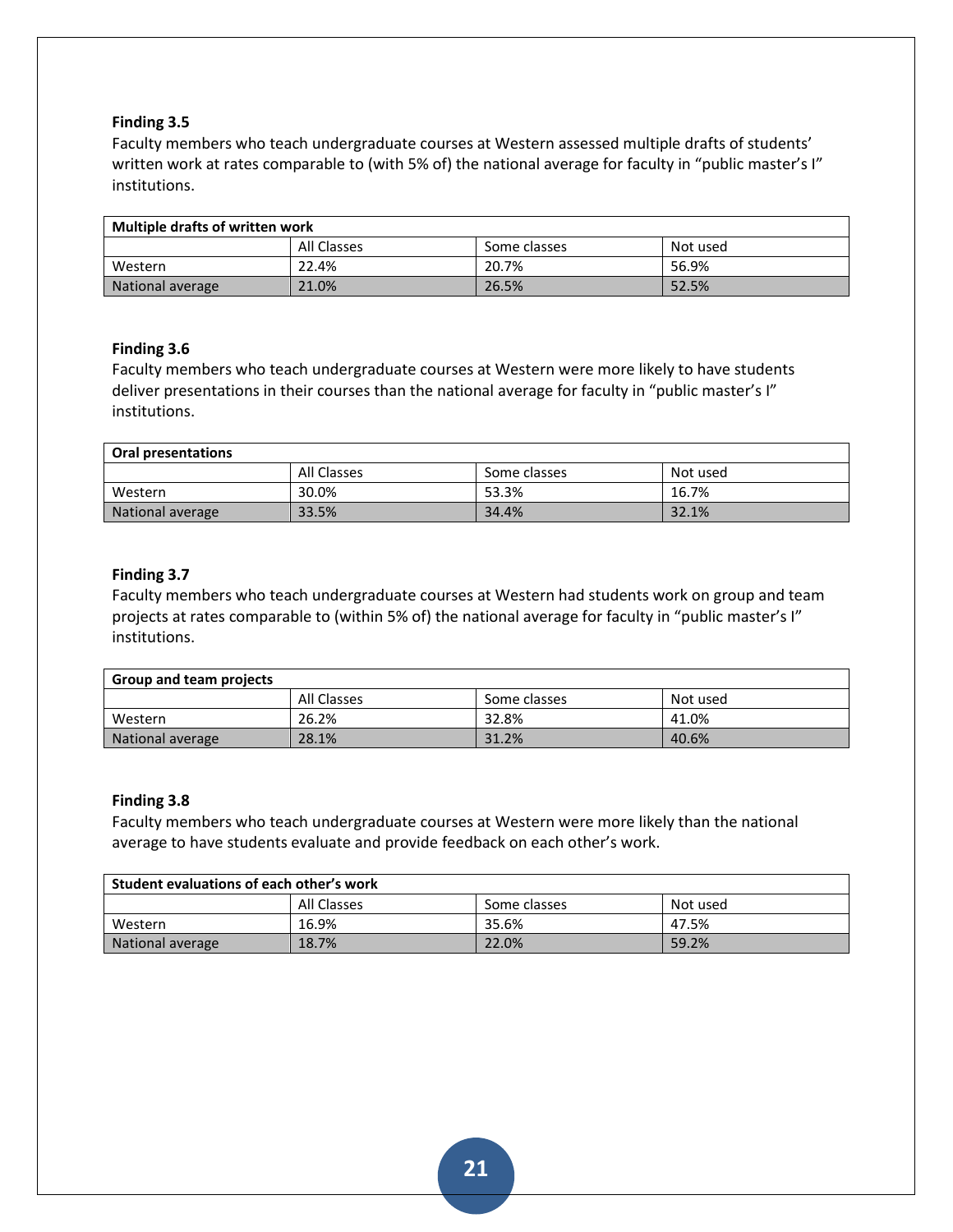Faculty members who teach undergraduate courses at Western used laboratory, shop, or studio assignments in their courses at rates comparable to (within 5% of) the national average for faculty in "public master's I" institutions.

| Laboratory, shop, or studio assignments |             |              |          |
|-----------------------------------------|-------------|--------------|----------|
|                                         | All Classes | Some classes | Not used |
| Western                                 | 20.3%       | 28.8%        | 50.8%    |
| National average                        | 23.8%       | 22.5%        | 53.7%    |

## **Finding 3.10**

Faculty members who teach undergraduate courses at Western incorporated service-learning or co-op experiences into their courses at rates comparable to (within 5% of) the national average for faculty in "public master's I" institutions.

| Service-learning or co-op experiences requiring interactions with the community or business/industry |       |       |       |  |  |
|------------------------------------------------------------------------------------------------------|-------|-------|-------|--|--|
| Some classes<br>All Classes<br>Not used                                                              |       |       |       |  |  |
| Western                                                                                              | 6.9%  | 22.4% | 70.7% |  |  |
| National average                                                                                     | 10.5% | 19.4% | 70.1% |  |  |

## **Innovation in Teaching**

In addition to examining teaching practices in undergraduate courses, we explored the types of changes that faculty were making to their courses, both undergraduate and graduate. The spring 2009 faculty survey identified full-time faculty who had taught at Western for at least two years, and asked those faculty to describe recent changes that they had made to their courses within the previous two academic years.

The findings indicate that large majorities of full-time faculty at Western are actively engaged in experimenting with new teaching methods (84.1%), changing their teaching practices to get students more involved in their own learning (77.8%), and incorporating new instructional technologies into their courses (74.6%).

The majority of full-time faculty at Western are also:

- Substantially revising their syllabi to reflect significant changes in their discipline or field of study (62.9%)
- Revising their syllabi to devote more attention to building students' academic skills (58.7%)
- Revising their syllabi and course requirements to fulfill expectations from professional accreditation associations (58.1%)
- Selecting readings and discussion topics to include more perspectives on cultural/ethnic diversity (54.8%)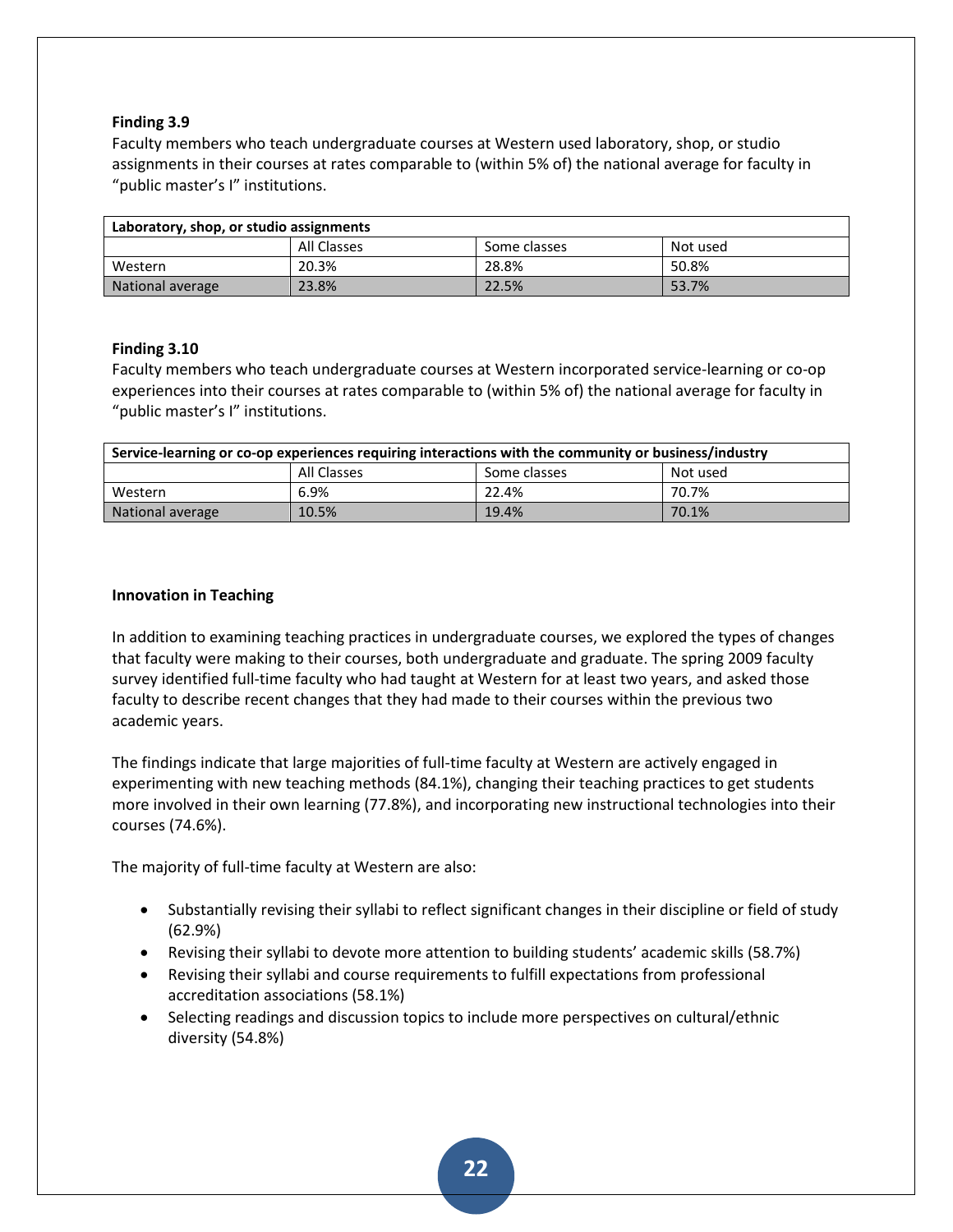Over the previous two years, 58.7% of faculty members at Western have revised their syllabi to devote more attention to building students' academic skills.

|                                                | Did this for all of my courses                   | 33.3% |
|------------------------------------------------|--------------------------------------------------|-------|
| Revised syllabus to devote more attention to   | Did this for some of my courses                  | 25.4% |
| building students' academic skills in reading, | Not necessary or relevant to my courses          | 38.1% |
| writing, or math                               | Did not do this, lack of time                    | 3.2%  |
|                                                | Did not do this, lack of support or professional | 0.0%  |
|                                                | development                                      |       |

## **Finding 3.12**

Over the previous two years, 77.8% of faculty members at Western have changed their teaching practices to get students more involved in their own learning.

|                                                                      | Did this for all of my courses                   | 39.7% |
|----------------------------------------------------------------------|--------------------------------------------------|-------|
| Changed teaching practices to get students                           | Did this for some of my courses                  | 38.1% |
| more involved in their own learning (e.g.,                           | Not necessary or relevant to my courses          | 20.6% |
| through hands-on projects, group work,<br>student-led presentations) | Did not do this, lack of time                    | 1.6%  |
|                                                                      | Did not do this, lack of support or professional | 0.0%  |
|                                                                      | development                                      |       |

## **Finding 3.13**

Over the previous two years, 54.8% of faculty members at Western have incorporated more perspectives from diverse cultural or ethnic traditions into their courses.

|                                                 | Did this for all of my courses                   | 25.8% |
|-------------------------------------------------|--------------------------------------------------|-------|
| Changed class readings and discussion topics to | Did this for some of my courses                  | 29.0% |
| include more perspectives from different        | Not necessary or relevant to my courses          | 43.5% |
| cultural or ethnic backgrounds and traditions   | Did not do this, lack of time                    | 1.6%  |
|                                                 | Did not do this, lack of support or professional | 0.0%  |
|                                                 | development                                      |       |

## **Finding 3.14**

Over the previous two years, 84.1% of faculty members at Western have experimented with new teaching approaches.

|                                           | Did this for all of my courses                   | 38.1% |
|-------------------------------------------|--------------------------------------------------|-------|
| Experimented with new teaching approaches | Did this for some of my courses                  | 46.0% |
|                                           | Not necessary or relevant to my courses          | 11.1% |
|                                           | Did not do this, lack of time                    | 3.2%  |
|                                           | Did not do this, lack of support or professional | 1.6%  |
|                                           | development                                      |       |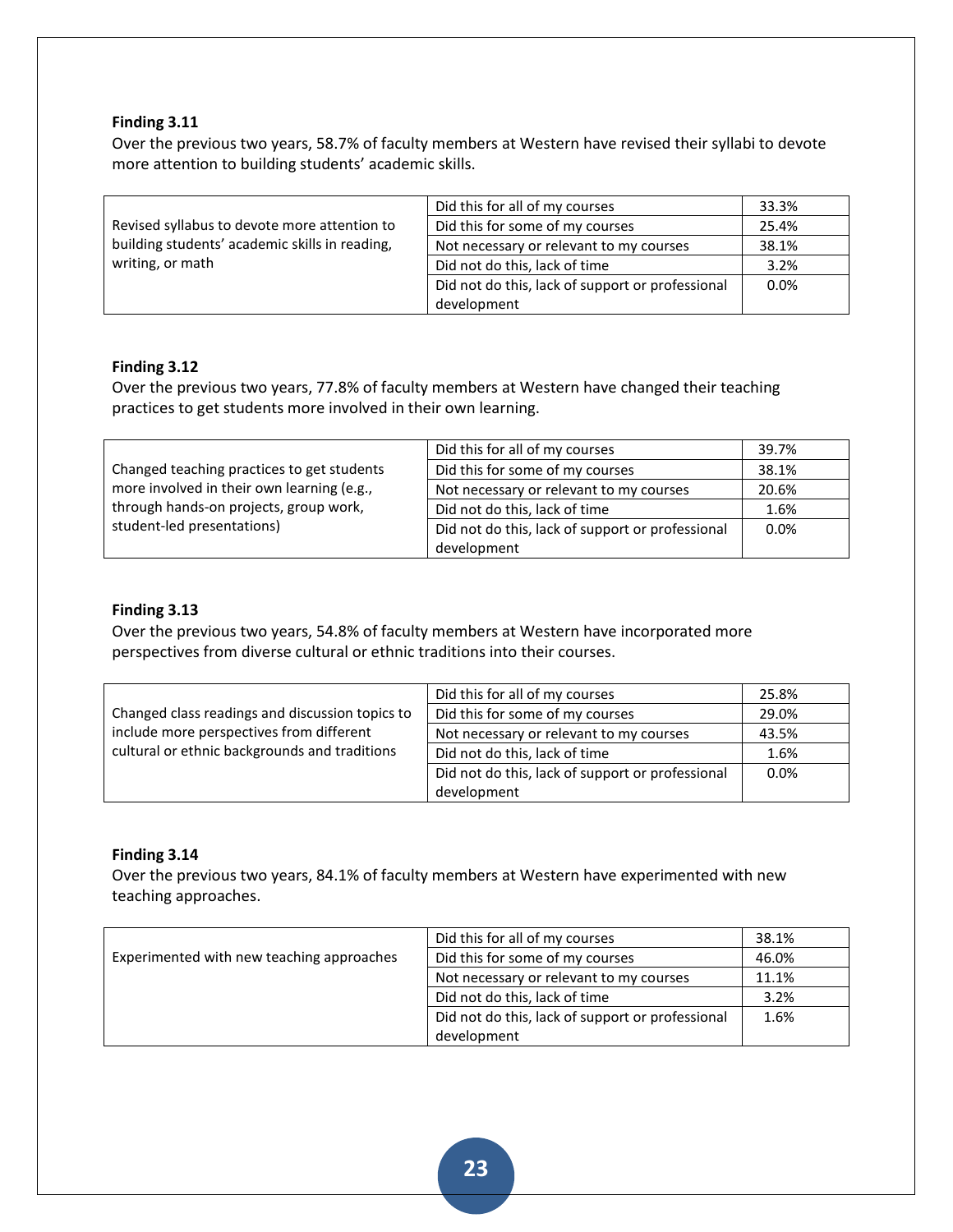Over the previous two years, 62.9% of faculty members at Western substantially revised their syllabi to reflect major changes in their academic fields or disciplines.

|                                                                                                                       | Did this for all of my courses                                  | 25.8% |
|-----------------------------------------------------------------------------------------------------------------------|-----------------------------------------------------------------|-------|
| Substantially revised syllabus to reflect                                                                             | Did this for some of my courses                                 | 37.1% |
| significant changes in my discipline or field (not                                                                    | Not necessary or relevant to my courses                         | 32.3% |
| just updating the readings, but re-envisioning<br>the course based on new developments in the<br>field or discipline) | Did not do this, lack of time                                   | 3.2%  |
|                                                                                                                       | Did not do this, lack of support or professional<br>development | 1.6%  |

## **Finding 3.16**

Over the previous two years, 74.6% of faculty members at Western incorporated new instructional technologies into their teaching practices.

|                                                                                      | Did this for all of my courses                   | 44.4% |
|--------------------------------------------------------------------------------------|--------------------------------------------------|-------|
| Incorporated new technologies into my<br>teaching practices (e.g., web sites, blogs) | Did this for some of my courses                  | 30.2% |
|                                                                                      | Not necessary or relevant to my courses          | 17.5% |
|                                                                                      | Did not do this, lack of time                    | 6.3%  |
|                                                                                      | Did not do this, lack of support or professional | 1.6%  |
|                                                                                      | development                                      |       |

## **Finding 3.17**

Over the previous two years, 58.1% of faculty members at Western revised their syllabi to bring courses into alignment with external expectations associated with accreditation or professional licensure.

|                                                 | Did this for all of my courses                   | 32.3% |
|-------------------------------------------------|--------------------------------------------------|-------|
| Revised syllabus to bring course into alignment | Did this for some of my courses                  | 25.8% |
| with external expectations associated with      | Not necessary or relevant to my courses          | 33.9% |
| accreditation or professional licensure         | Did not do this, lack of time                    | 4.8%  |
|                                                 | Did not do this, lack of support or professional | 3.2%  |
|                                                 | development                                      |       |

## **Scholarly activities**

The spring 2009 faculty survey also asked full-time faculty members at Western to describe the extent of their involvement in a range of scholarly activities. Study findings indicated that:

- 77.8% of full-time faculty at Western reported involvement in scholarly work that spans multiple disciplines
- 68.3% of full-time faculty at Western reported that they participate in teaching enhancement workshops
- 66.7% of full-time faculty at Western reported involvement in mentoring new faculty.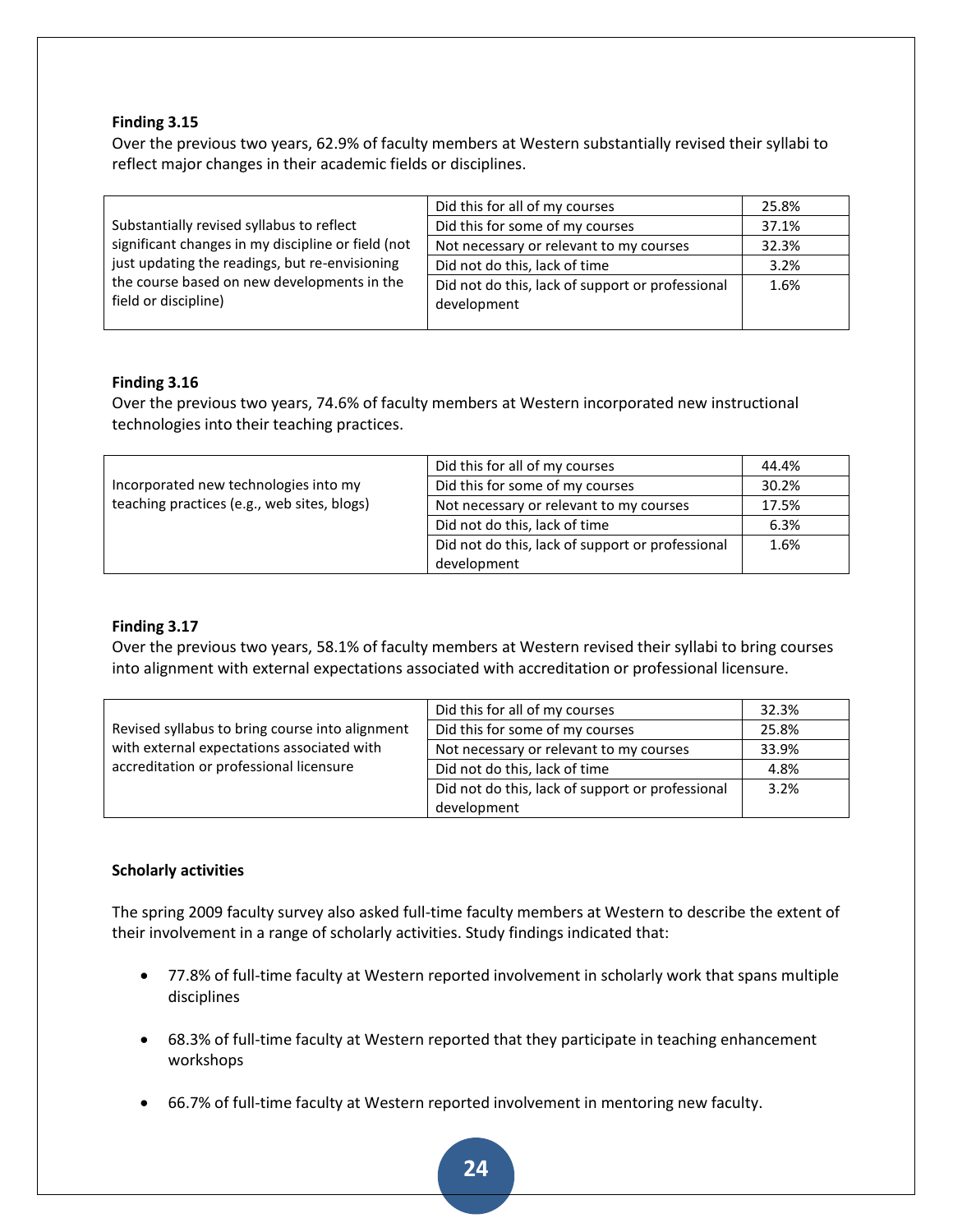Slightly more than half of the full-time faculty (55.6%) reported that they conduct at least some research on college teaching and learning, while one-third of full-time faculty (33.3%) reported some level of involvement in team-teaching courses with other faculty.

|                                                                                             | <b>Great Extent</b> | <b>Some Extent</b> | <b>Not at All</b> |
|---------------------------------------------------------------------------------------------|---------------------|--------------------|-------------------|
| Conduct research on college teaching and learning (scholarship<br>of teaching and learning) | 15.9%               | 39.7%              | 44.4%             |
| Participate in teaching enhancement workshops                                               | 12.7%               | 55.6%              | 31.7%             |
| Engage in academic work that spans multiple disciplines                                     | 34.9%               | 42.9%              | 22.2%             |
| Mentor new faculty                                                                          | 15.9%               | 50.8%              | 33.3%             |
| Team-teach courses with other faculty                                                       | 12.7%               | 20.6%              | 66.7%             |
| Collaborate with other scholars on a research team                                          | 11.1%               | 49.2%              | 39.7%             |
| Collaborate with the local community in research                                            | 4.8%                | 24.2%              | 71.0%             |
| Collaborate with the local community in teaching (e.g., service<br>learning projects)       | 9.7%                | 21.0%              | 69.4%             |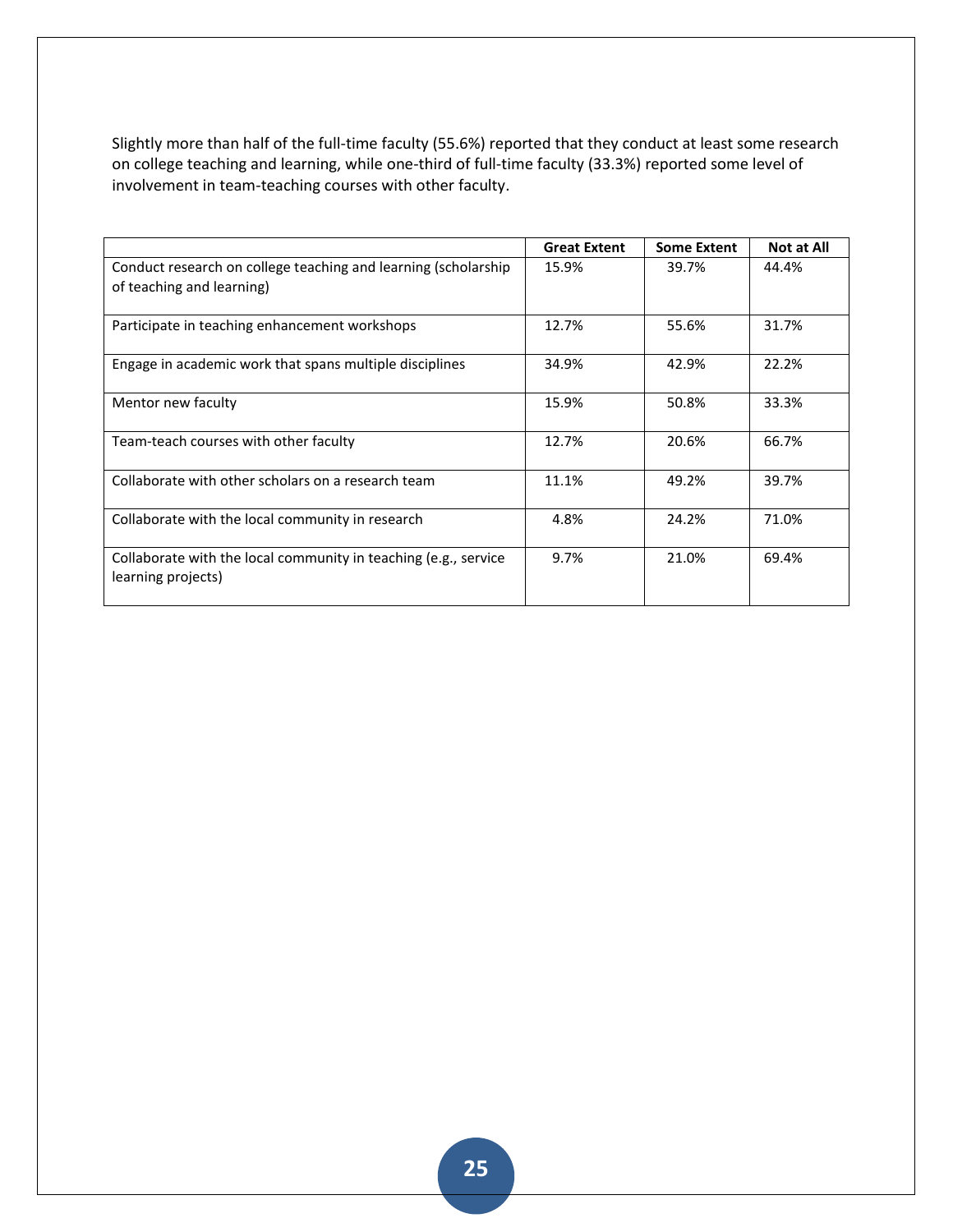# **Quantitative Analysis: Section 4 Job Satisfaction and the Academic Work Environment**

This section of the report contains four parts, which focus on: 1) faculty job satisfaction, 2) time and work schedule pressures, 3) institutional support for faculty work, and 4) organizational climate.

## **Section 4.1 Faculty job satisfaction**

NSOPF collects national data on faculty job satisfaction. In spring 2009, we collected comparative data from full-time faculty at Western. Some of the findings suggest the potential for concern regarding faculty morale.

Full-time faculty members at Western were less satisfied than the national average for faculty at "public master's I" institutions with the following dimensions:

- Institutional support for instructional technology
- Institutional support for teaching improvement
- Workload

Full-time faculty members at Western were also less likely than the national average to believe that:

- Good teaching is rewarded by the institution
- Women faculty are treated fairly at this institution

Full-time faculty members at Western reported satisfaction levels that were comparable to (within 5% of) national averages for:

- Faculty autonomy regarding decisions about course content and teaching methods
- Quality of equipment and facilities available for classroom instruction
- Overall job satisfaction

Full-time faculty at Western reported comparable levels of agreement with (within 5% of) the national average regarding whether faculty members from racial and ethnic minority groups are treated fairly at the institution.

Full-time faculty members at Western reported satisfaction levels that were higher than the national average for the following dimensions:

- Salary
- Benefits available in faculty compensation packages

And full-time faculty at Western reported higher levels of agreement than the national average regarding whether part-time faculty are treated fairly at this institution.

Note: satisfaction level includes both "very satisfied" and "somewhat satisfied" responses.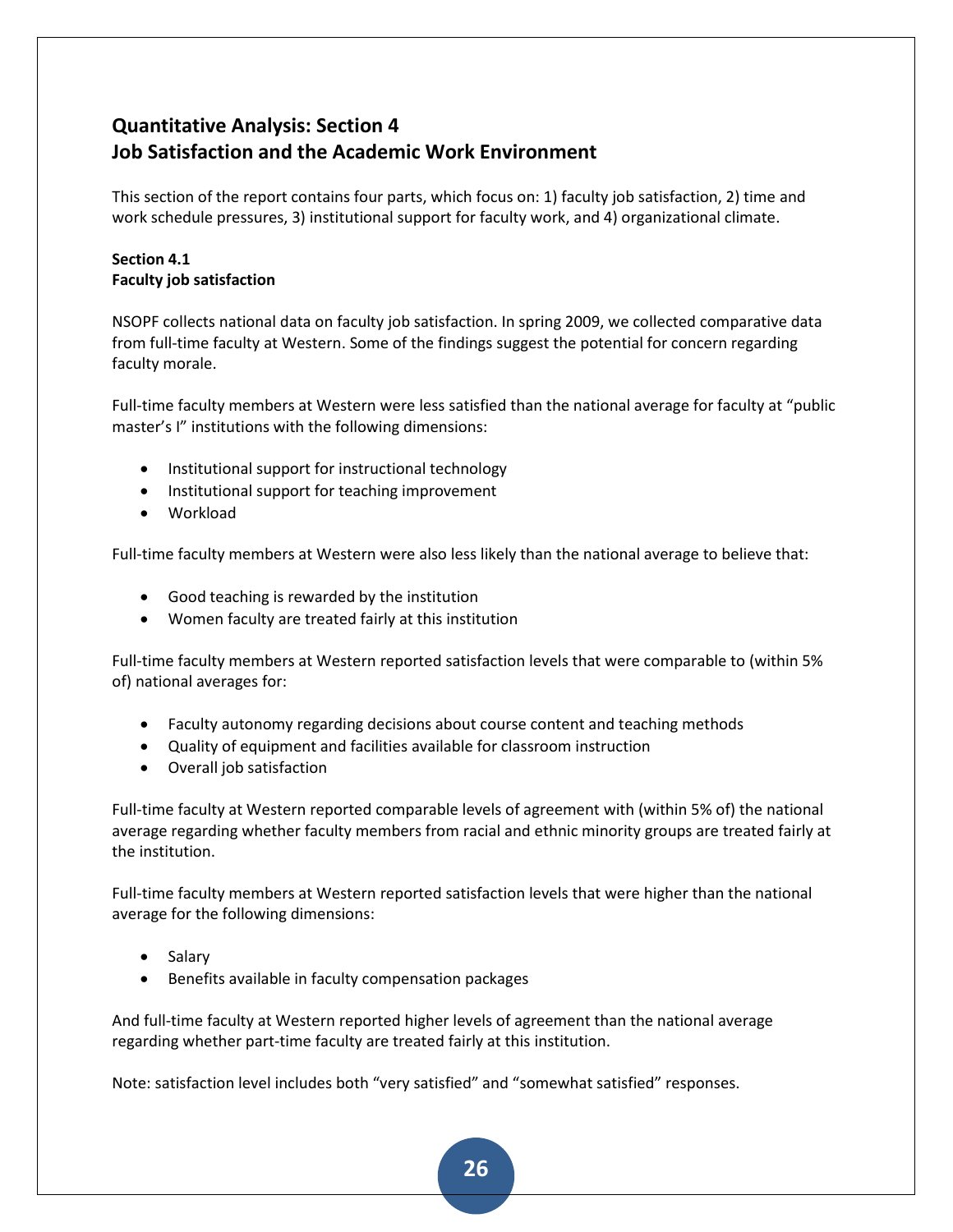|                                                                                                                        |                            | Very<br>satisfied | Somewhat<br>satisfied | Somewhat<br>dissatisfied | Very<br>dissatisfied |
|------------------------------------------------------------------------------------------------------------------------|----------------------------|-------------------|-----------------------|--------------------------|----------------------|
| The authority you have to make decisions about<br>the content and teaching methods in your<br>instructional activities | Western                    | 76.2%             | 22.2%                 | 1.6%                     | $0.0\%$              |
|                                                                                                                        | <b>National</b><br>average | 77.8%             | 17.9%                 | 3.6%                     | 0.7%                 |

|                                                                                                                   |                            | <b>Very</b><br>satisfied | Somewhat<br>satisfied | Somewhat<br>dissatisfied | Very<br>dissatisfied |
|-------------------------------------------------------------------------------------------------------------------|----------------------------|--------------------------|-----------------------|--------------------------|----------------------|
| Institutional support for implementing<br>technology-based instructional activities (teaching<br>with technology) | Western                    | 27.4%                    | 48.4%                 | 19.4%                    | 4.8%                 |
|                                                                                                                   | <b>National</b><br>average | 43.0%                    | 42.4%                 | 11.3%                    | 3.3%                 |

|                                                                                |                            | Very<br>satisfied | Somewhat<br>satisfied | Somewhat<br>dissatisfied | Very<br>dissatisfied |
|--------------------------------------------------------------------------------|----------------------------|-------------------|-----------------------|--------------------------|----------------------|
| The quality of equipment and facilities available<br>for classroom instruction | Western                    | 41.3%             | 30.2%                 | 22.2%                    | 6.3%                 |
|                                                                                | <b>National</b><br>average | 28.8%             | 43.6%                 | 19.9%                    | 7.7%                 |

|                                                                                                                           |                            | Very<br>satisfied | Somewhat<br>satisfied | Somewhat<br>dissatisfied | Very<br>dissatisfied |
|---------------------------------------------------------------------------------------------------------------------------|----------------------------|-------------------|-----------------------|--------------------------|----------------------|
| Institutional support for teaching improvement<br>(including grants, release time, and professional<br>development funds) | Western                    | 9.5%              | 41.3%                 | 30.2%                    | 19.0%                |
|                                                                                                                           | <b>National</b><br>average | 23.9%             | 40.8%                 | 25.1%                    | 10.2%                |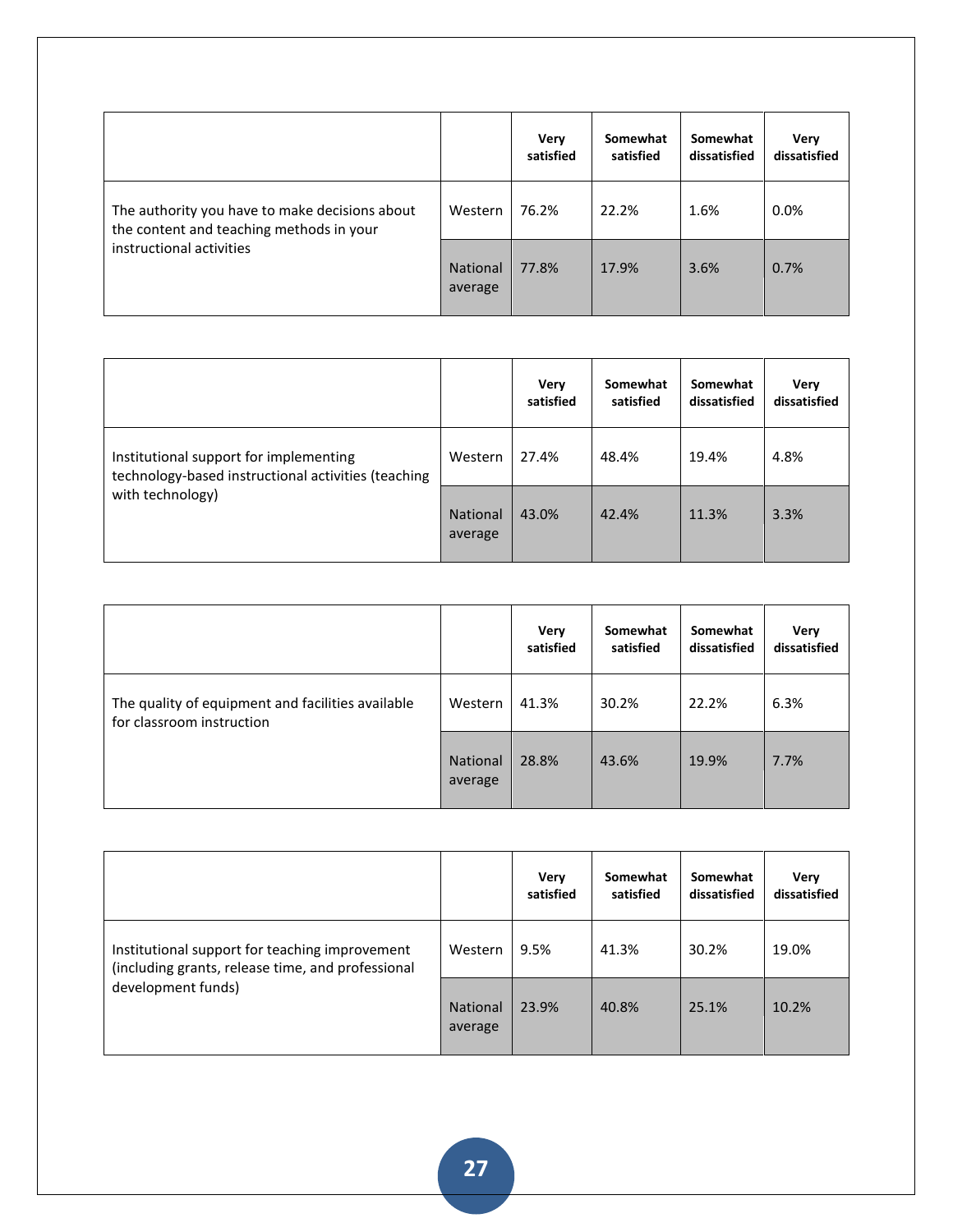|               |                     | Very<br>satisfied | Somewhat<br>satisfied | Somewhat<br>dissatisfied | Very<br>dissatisfied |
|---------------|---------------------|-------------------|-----------------------|--------------------------|----------------------|
| Your workload | Western             | 22.2%             | 34.9%                 | 19.0%                    | 23.8%                |
|               | National<br>average | 24.0%             | 40.8%                 | 24.8%                    | 10.4%                |

|             |                     | <b>Very</b><br>satisfied | Somewhat<br>satisfied | Somewhat<br>dissatisfied | <b>Very</b><br>dissatisfied |
|-------------|---------------------|--------------------------|-----------------------|--------------------------|-----------------------------|
| Your salary | Western             | 28.6%                    | 38.1%                 | 12.7%                    | 20.6%                       |
|             | National<br>average | 13.9%                    | 39.5%                 | 28.0%                    | 18.5%                       |

|                               |                     | Very<br>satisfied | Somewhat<br>satisfied | Somewhat<br>dissatisfied | <b>Very</b><br>dissatisfied |
|-------------------------------|---------------------|-------------------|-----------------------|--------------------------|-----------------------------|
| The benefits available to you | Western             | 49.2%             | 41.3%                 | 4.8%                     | 4.8%                        |
|                               | National<br>average | 29.5%             | 45.3%                 | 18.3%                    | 6.9%                        |

|                                       |                     | Very<br>satisfied | Somewhat<br>satisfied | Somewhat<br>dissatisfied | Very<br>dissatisfied |
|---------------------------------------|---------------------|-------------------|-----------------------|--------------------------|----------------------|
| Your job at this institution, overall | Western             | 49.2%             | 39.7%                 | 9.5%                     | 1.6%                 |
|                                       | National<br>average | 36.2%             | 48.4%                 | 12.3%                    | 3.0%                 |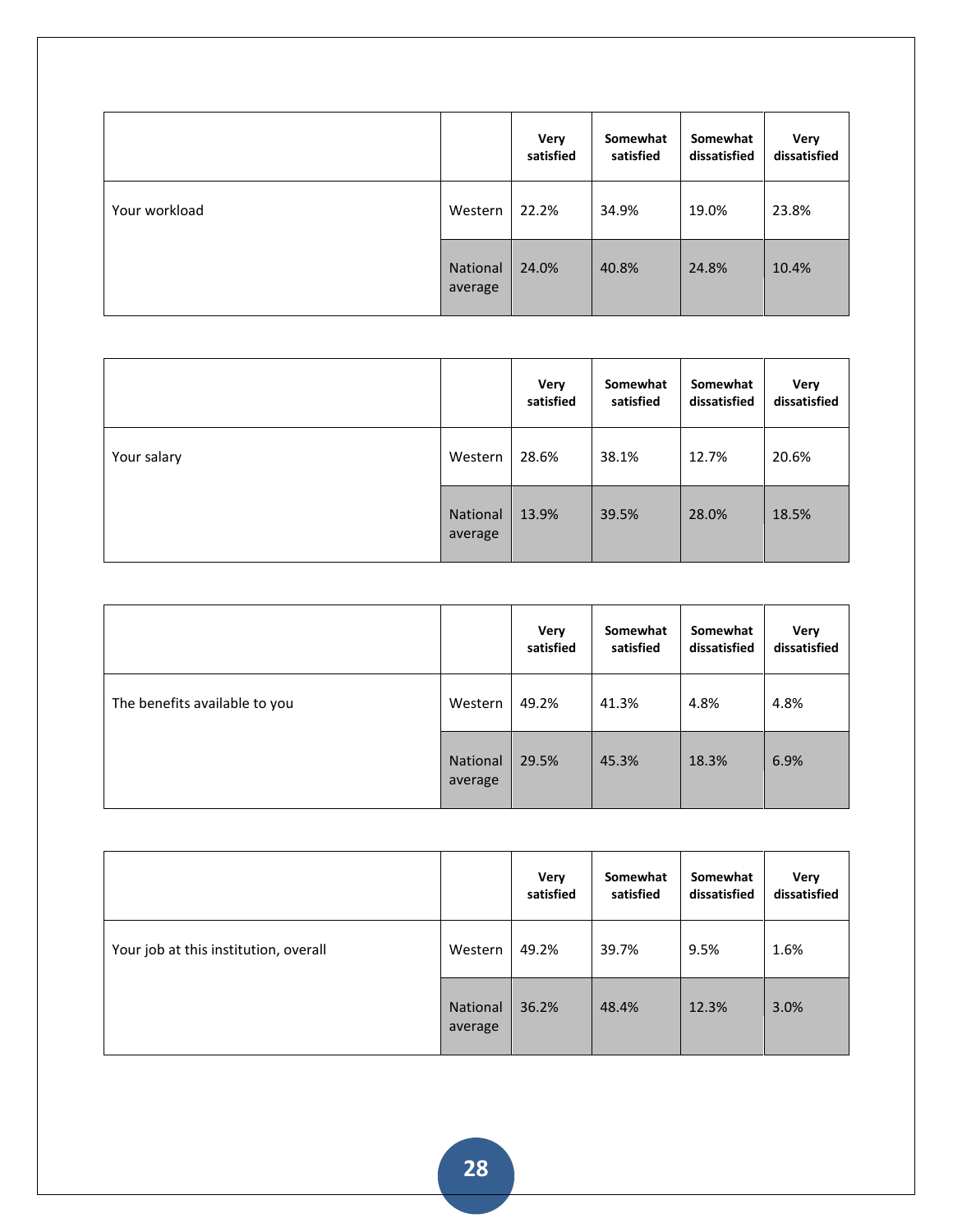|                                                                |                     | Agree<br><b>Strongly</b> | Agree<br>Somewhat | <b>Disagree</b><br>Somewhat | <b>Disagree</b><br><b>Strongly</b> |
|----------------------------------------------------------------|---------------------|--------------------------|-------------------|-----------------------------|------------------------------------|
| Faculty at this institution are rewarded for good<br>teaching. | Western             | 6.5%                     | 33.9%             | 38.7%                       | 21.0%                              |
|                                                                | National<br>average | 25.1%                    | 50.6%             | 16.6%                       | 7.7%                               |

|                                                                  |                            | Agree<br><b>Strongly</b> | Agree<br>Somewhat | <b>Disagree</b><br>Somewhat | <b>Disagree</b><br><b>Strongly</b> |
|------------------------------------------------------------------|----------------------------|--------------------------|-------------------|-----------------------------|------------------------------------|
| Women faculty members are treated fairly at this<br>institution. | Western                    | 27.0%                    | 50.8%             | 14.3%                       | 7.9%                               |
|                                                                  | <b>National</b><br>average | 50.9%                    | 35.5%             | 10.4%                       | 3.2%                               |

|                                                                                                           |                            | Agree<br><b>Strongly</b> | Agree<br>Somewhat | <b>Disagree</b><br>Somewhat | <b>Disagree</b><br><b>Strongly</b> |
|-----------------------------------------------------------------------------------------------------------|----------------------------|--------------------------|-------------------|-----------------------------|------------------------------------|
| Faculty who are members of racial or ethnic<br>minority groups are treated fairly at this<br>institution. | Western                    | 37.1%                    | 46.8%             | 8.1%                        | 8.1%                               |
|                                                                                                           | <b>National</b><br>average | 50.9%                    | 36.9%             | 9.3%                        | 2.9%                               |

|                                                              |                            | Agree<br><b>Strongly</b> | Agree<br>Somewhat | <b>Disagree</b><br>Somewhat | <b>Disagree</b><br><b>Strongly</b> |
|--------------------------------------------------------------|----------------------------|--------------------------|-------------------|-----------------------------|------------------------------------|
| Part-time faculty are treated fairly at this<br>institution. | Western                    | 21.0%                    | 45.2%             | 22.6%                       | 11.3%                              |
|                                                              | <b>National</b><br>average | 19.1%                    | 40.3%             | 26.3%                       | 14.3%                              |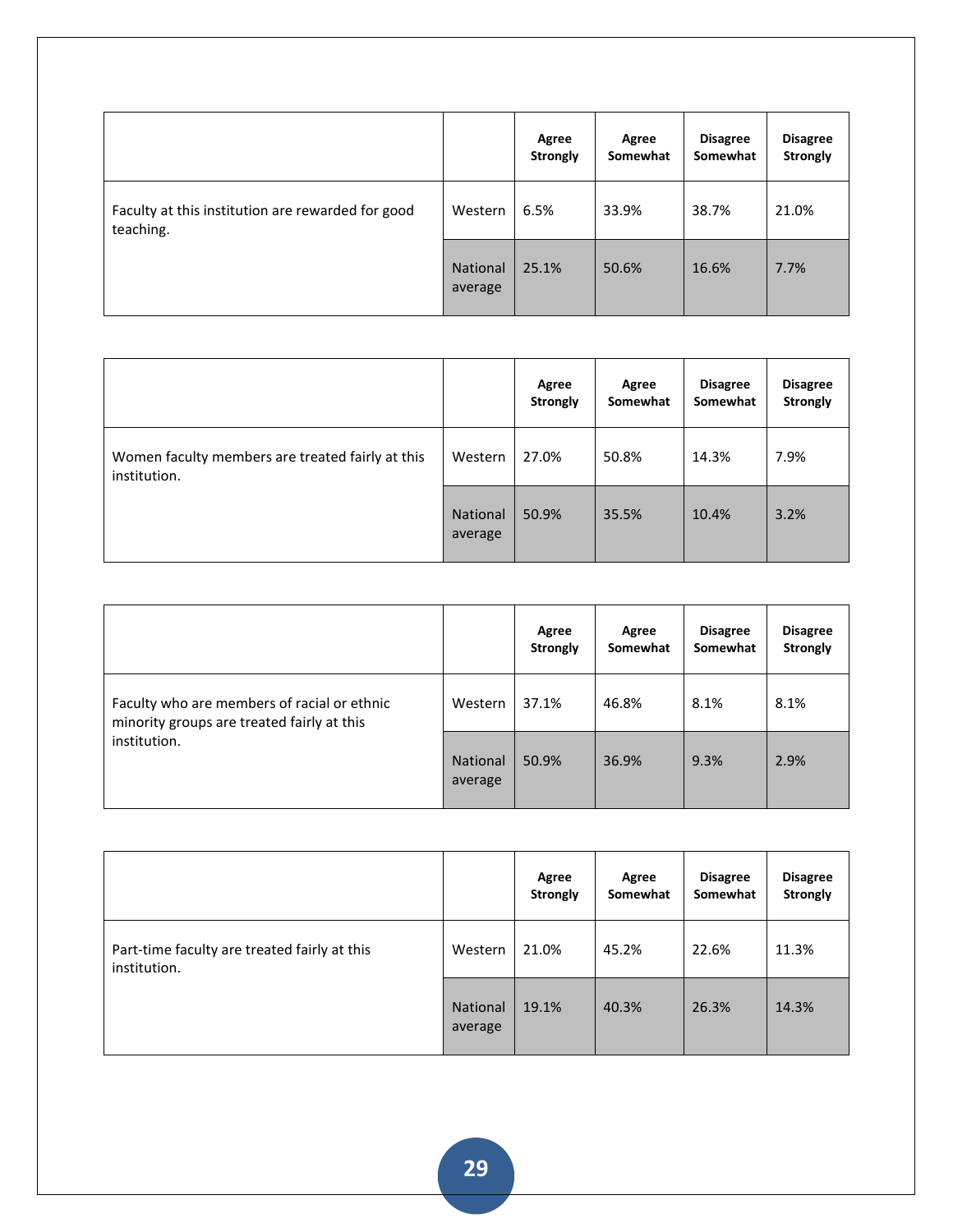## **Section 4.2 Time and work schedule pressures**

The spring 2009 faculty survey included four items that measured the extent of time pressure experienced by faculty members. Full-time faculty at Western reported high levels of dissatisfaction with:

- Time available for research and creative activity (61.9% somewhat or very dissatisfied)
- Time available for keeping current in their field or discipline (52.4% somewhat or very dissatisfied)

On the other hand, a majority of survey respondents reported some level of satisfaction with:

- Time available for advising students (71.4% somewhat or very satisfied)
- Time available for class preparation (68.3% somewhat or very satisfied)

|                                                                          | Very<br>satisfied | Somewhat<br>satisfied | Somewhat<br>dissatisfied | Very<br>dissatisfied |
|--------------------------------------------------------------------------|-------------------|-----------------------|--------------------------|----------------------|
| Time available for working with students as an advisor,<br>mentor        | 31.7%             | 39.7%                 | 22.2%                    | 6.3%                 |
| Time available for class preparation                                     | 30.2%             | 38.1%                 | 22.2%                    | 9.5%                 |
| Time available for research, creative, and other scholarly<br>activities | 9.5%              | 28.6%                 | 33.3%                    | 28.6%                |
| Time available for keeping current in your field                         | 11.1%             | 36.5%                 | 23.8%                    | 28.6%                |

## **Section 4.3 Institutional support for faculty work**

The spring 2009 faculty survey included nine items that measured faculty satisfaction with different dimensions of institutional support for faculty work. The majority of full-time faculty survey respondents at Western were somewhat or very satisfied with:

- Office space and equipment (80.7% somewhat or very satisfied)
- Institutional support for implementing technology-based instructional activities (75.8% somewhat or very satisfied; although this was less than the national average)
- Quality of equipment and facilities available for classroom instruction (71.5% somewhat or very satisfied)
- Institutional support to experiment with new teaching approaches (58.0% somewhat or very satisfied)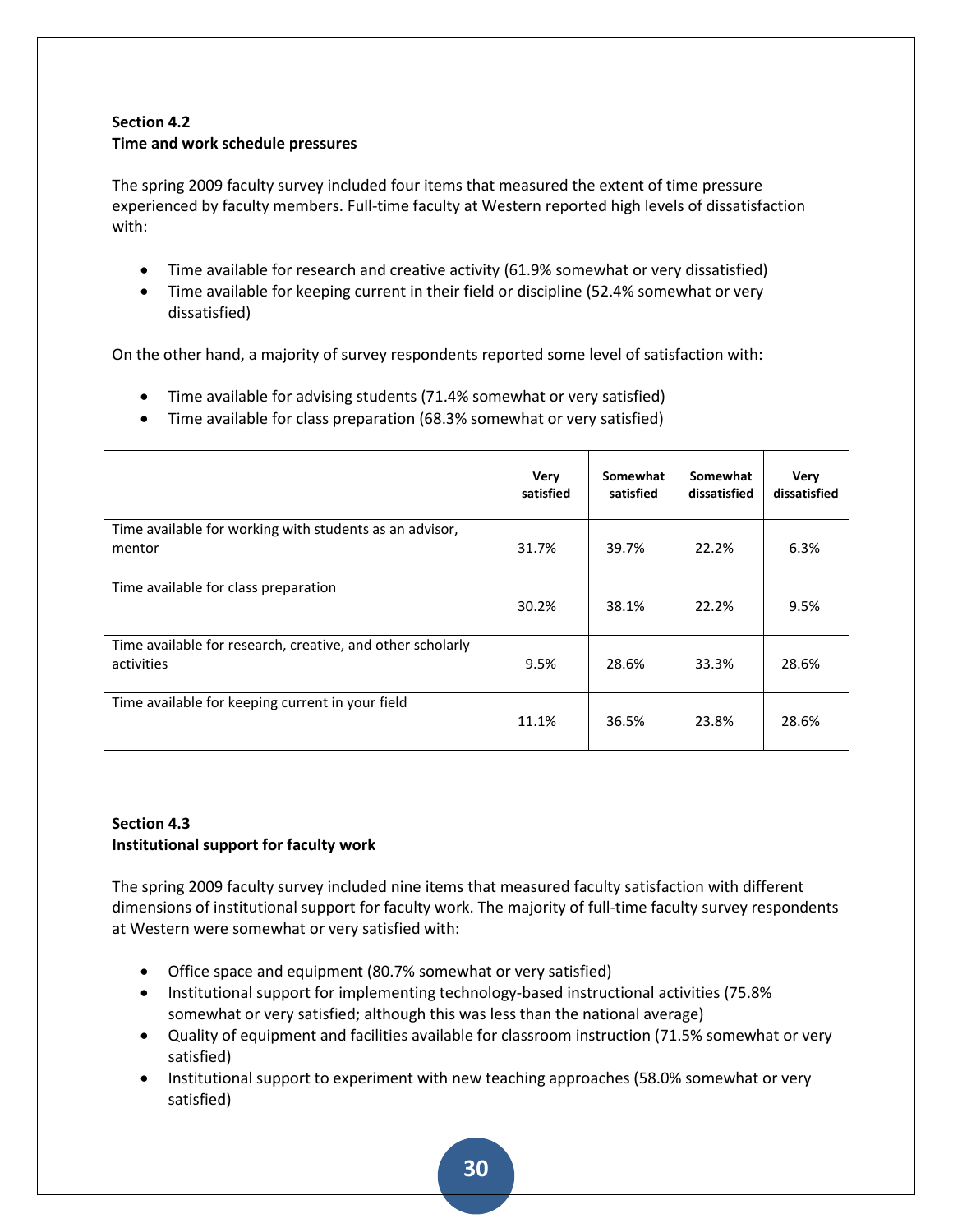- Quality of equipment and facilities available for research (53.3% somewhat or very satisfied)
- Institutional support for teaching improvement (50.8% somewhat or very satisfied; although this was less than the national average)
- Institutional support for research, creative, and other scholarly activities (50.8% somewhat or very satisfied)
- Institutional support for faculty to engage in public/community outreach (50.8% somewhat or very satisfied)

The majority of survey respondents (51.6%) were very or somewhat dissatisfied with support services (secretarial and/or professional staff).

This section of the survey also asked faculty to report on their level of satisfaction with the availability of child care. More than 85% indicated that the availability of child care is not applicable to them. However, among the faculty for whom child care is applicable, 77.8% were somewhat or very satisfied.

|                                                                                                                                                  | <b>Very</b><br>satisfied | Somewhat<br>satisfied | Somewhat<br>dissatisfied | Very<br>dissatisfied |
|--------------------------------------------------------------------------------------------------------------------------------------------------|--------------------------|-----------------------|--------------------------|----------------------|
| Institutional support to experiment with new teaching<br>approaches                                                                              | 17.7%                    | 40.3%                 | 29.0%                    | 12.9%                |
| Institutional support for implementing technology-based<br>instructional activities (teaching with technology) *                                 | 27.4%                    | 48.4%                 | 19.4%                    | 4.8%                 |
| The quality of equipment and facilities available for<br>classroom instruction *                                                                 | 41.3%                    | 30.2%                 | 22.2%                    | 6.3%                 |
| The quality of equipment and facilities available for research<br>(including labs, libraries, and research technology)                           | 21.0%                    | 32.3%                 | 32.3%                    | 14.5%                |
| Institutional support for teaching improvement (including<br>grants, release time, and professional development funds) *                         | 9.5%                     | 41.3%                 | 30.2%                    | 19.0%                |
| Institutional support for research, creative, and other<br>scholarly activities (including grants, release time, and<br>research administration) | 7.9%                     | 42.9%                 | 33.3%                    | 15.9%                |
| Institutional support for faculty to engage in<br>public/community outreach                                                                      | 7.9%                     | 42.9%                 | 39.7%                    | 9.5%                 |
| Office space and equipment                                                                                                                       | 33.9%                    | 46.8%                 | 12.9%                    | 6.5%                 |
| Support services (secretarial and/or professional staff<br>support)                                                                              | 17.7%                    | 30.6%                 | 22.6%                    | 29.0%                |

\* These data were also reported earlier in this report as comparisons to national averages from NSOPF data.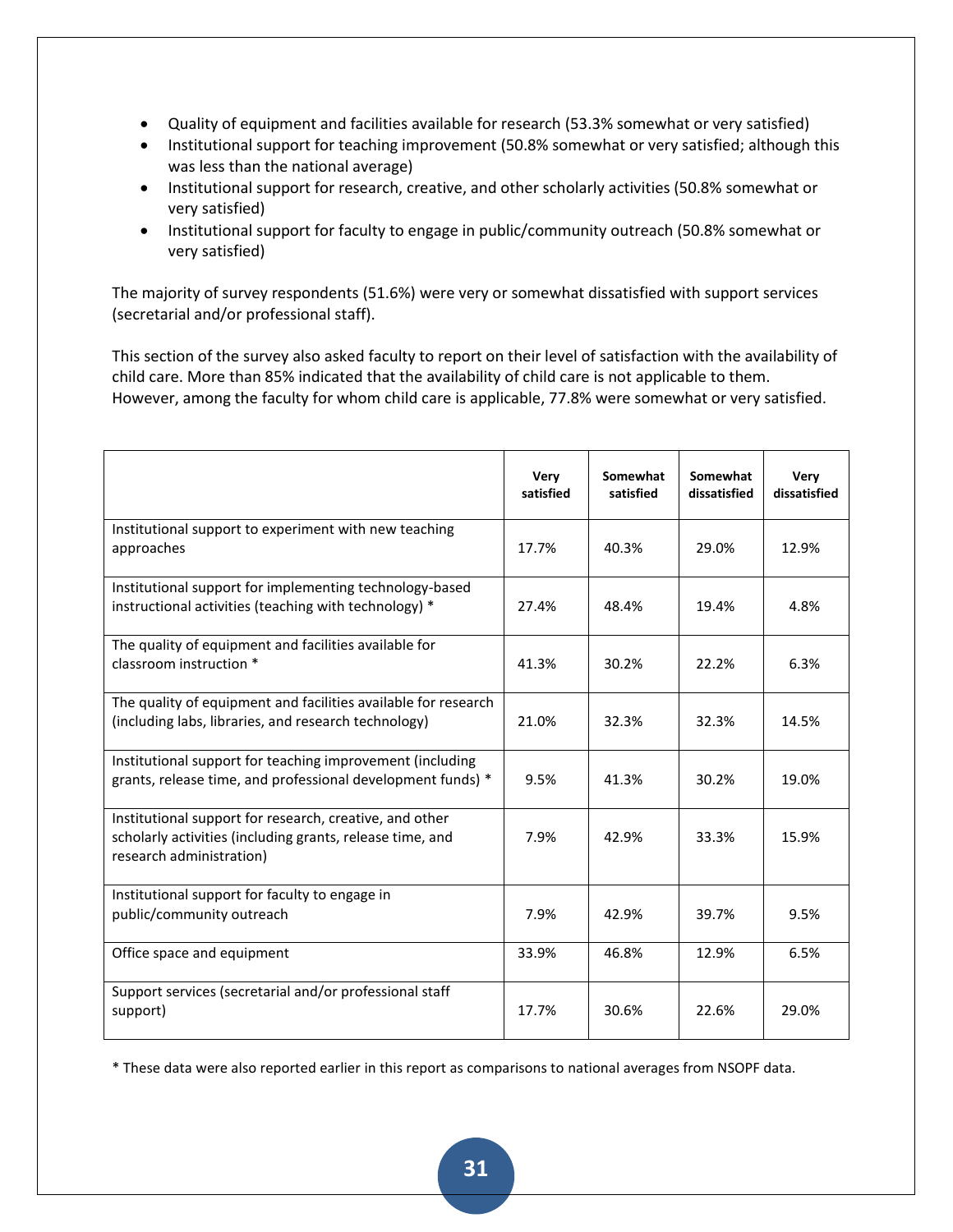|                                                | Very      | Somewhat  | Somewhat     | Verv         | <b>Not</b> |
|------------------------------------------------|-----------|-----------|--------------|--------------|------------|
|                                                | satisfied | satisfied | dissatisfied | dissatisfied | applicable |
| Availability of child care at this institution | 7.9%      | 3.2%      | 1.6%         | 1.6%         | 85.7%      |

## **Section 4.4 Organizational climate**

The spring 2009 full-time faculty survey included 17 items that measured different dimensions of organizational climate. At Western, high levels of agreement were reported for:

- Faculty having a voice in what occurs within their departments (85.7% agreed strongly or somewhat)
- Faculty feeling that they are part of an institutional community (79.3% agreed strongly or somewhat)
- Faculty reporting that diverse values and beliefs are respected at this institution (77.8% agreed strongly or somewhat)
- Faculty being able to talk openly with their faculty colleagues at this institution (76.2% agreed strongly or somewhat)

Conversely, the highest levels of disagreement were registered for:

- Faculty at this institution are rewarded for serving the public/community (77.4% disagreed strongly or somewhat)
- Faculty at this institution are rewarded for good teaching (59.7% disagreed strongly or somewhat)

|                                                                                     | Agree<br><b>Strongly</b> | Agree<br>Somewhat | <b>Disagree</b><br>Somewhat | <b>Disagree</b><br><b>Strongly</b> |
|-------------------------------------------------------------------------------------|--------------------------|-------------------|-----------------------------|------------------------------------|
| It is easy to talk openly with faculty in this institution.                         | 34.9%                    | 41.3%             | 15.9%                       | 7.9%                               |
| It is easy to talk openly with administrators at this<br>institution.               | 25.4%                    | 42.9%             | 14.3%                       | 17.5%                              |
| Diverse values and beliefs are respected at this institution.                       | 27.0%                    | 50.8%             | 15.9%                       | 6.3%                               |
| Administrators at this institution consider faculty concerns<br>when making policy. | 15.9%                    | 52.4%             | 17.5%                       | 14.3%                              |
| Faculty are sufficiently involved in campus decision making.                        | 17.5%                    | 41.3%             | 31.7%                       | 9.5%                               |
| I have a voice in what goes on at this institution.                                 | 11.1%                    | 42.9%             | 38.1%                       | 7.9%                               |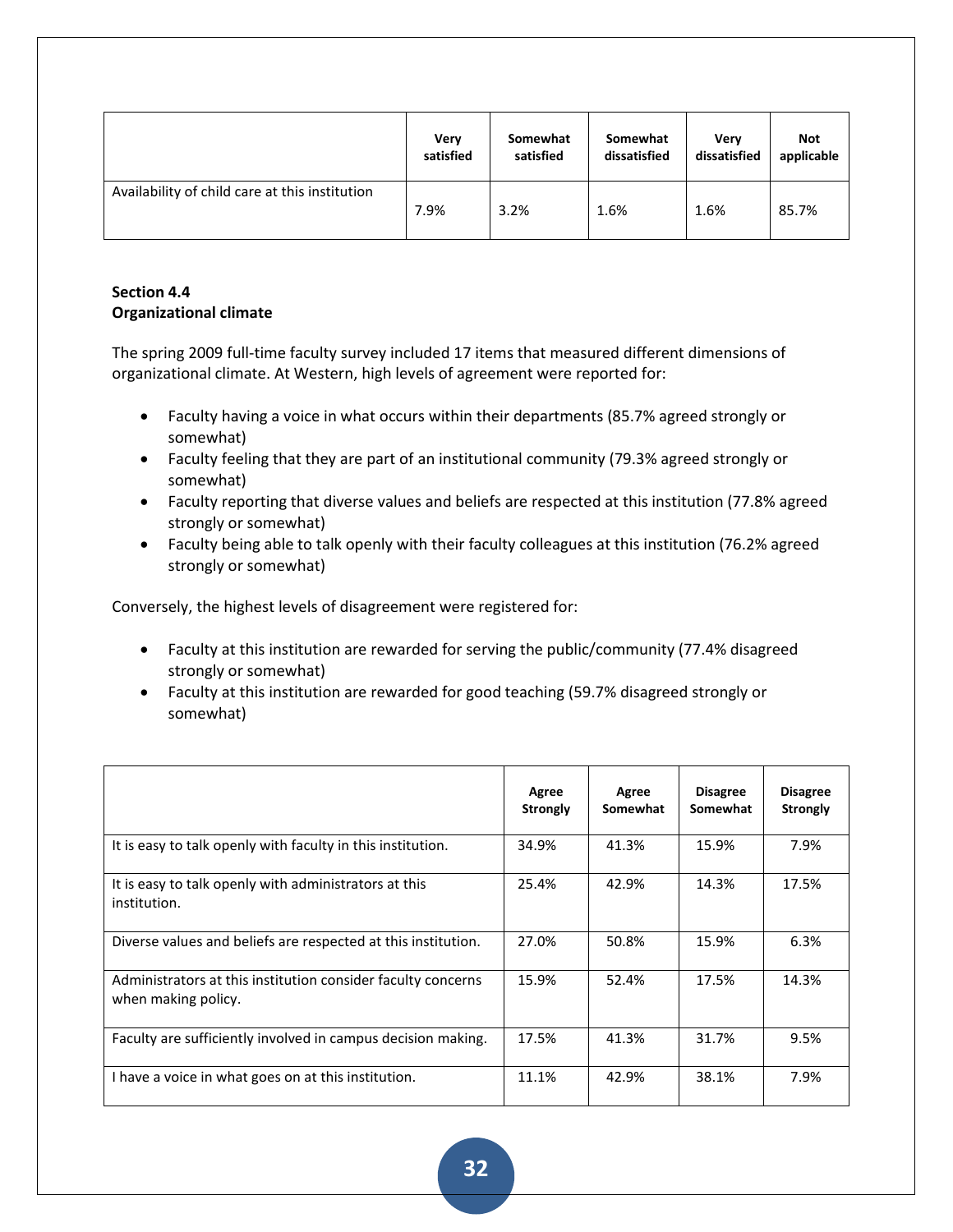|                                                                                                                             | Agree<br><b>Strongly</b> | Agree<br>Somewhat | <b>Disagree</b><br>Somewhat | <b>Disagree</b><br><b>Strongly</b> |
|-----------------------------------------------------------------------------------------------------------------------------|--------------------------|-------------------|-----------------------------|------------------------------------|
| My department does a good job of mentoring new faculty.                                                                     | 23.8%                    | 34.9%             | 22.2%                       | 19.0%                              |
| I have a voice in what goes on in my department.                                                                            | 47.6%                    | 38.1%             | 6.3%                        | 7.9%                               |
| This institution provides sufficient support for faculty<br>development.                                                    | 9.5%                     | 44.4%             | 28.6%                       | 17.5%                              |
| This institution's faculty evaluation and reward system is a<br>good fit with my scholarly research and teaching interests. | 12.7%                    | 46.0%             | 20.6%                       | 20.6%                              |
| The work environment at this institution fosters a balance<br>between work and personal life.                               | 19.0%                    | 44.4%             | 22.2%                       | 14.3%                              |
| Faculty at this institution are rewarded for good teaching. *                                                               | 6.5%                     | 33.9%             | 38.7%                       | 21.0%                              |
| Faculty at this institution are rewarded for being good<br>researchers.                                                     | 16.1%                    | 35.5%             | 29.0%                       | 19.4%                              |
| Faculty at this institution are rewarded for serving the<br>public/community.                                               | 3.2%                     | 19.4%             | 53.2%                       | 24.2%                              |
| The criteria for tenure and promotion at this institution are<br>clear.                                                     | 28.6%                    | 41.3%             | 17.5%                       | 12.7%                              |
| I feel that I am a part of the institutional community.                                                                     | 33.3%                    | 46.0%             | 12.7%                       | 7.9%                               |
| I plan to stay at this university as long as possible.                                                                      | 40.3%                    | 41.9%             | 12.9%                       | 4.8%                               |

\* These data were also reported earlier in this report as comparisons to national averages from NSOPF data.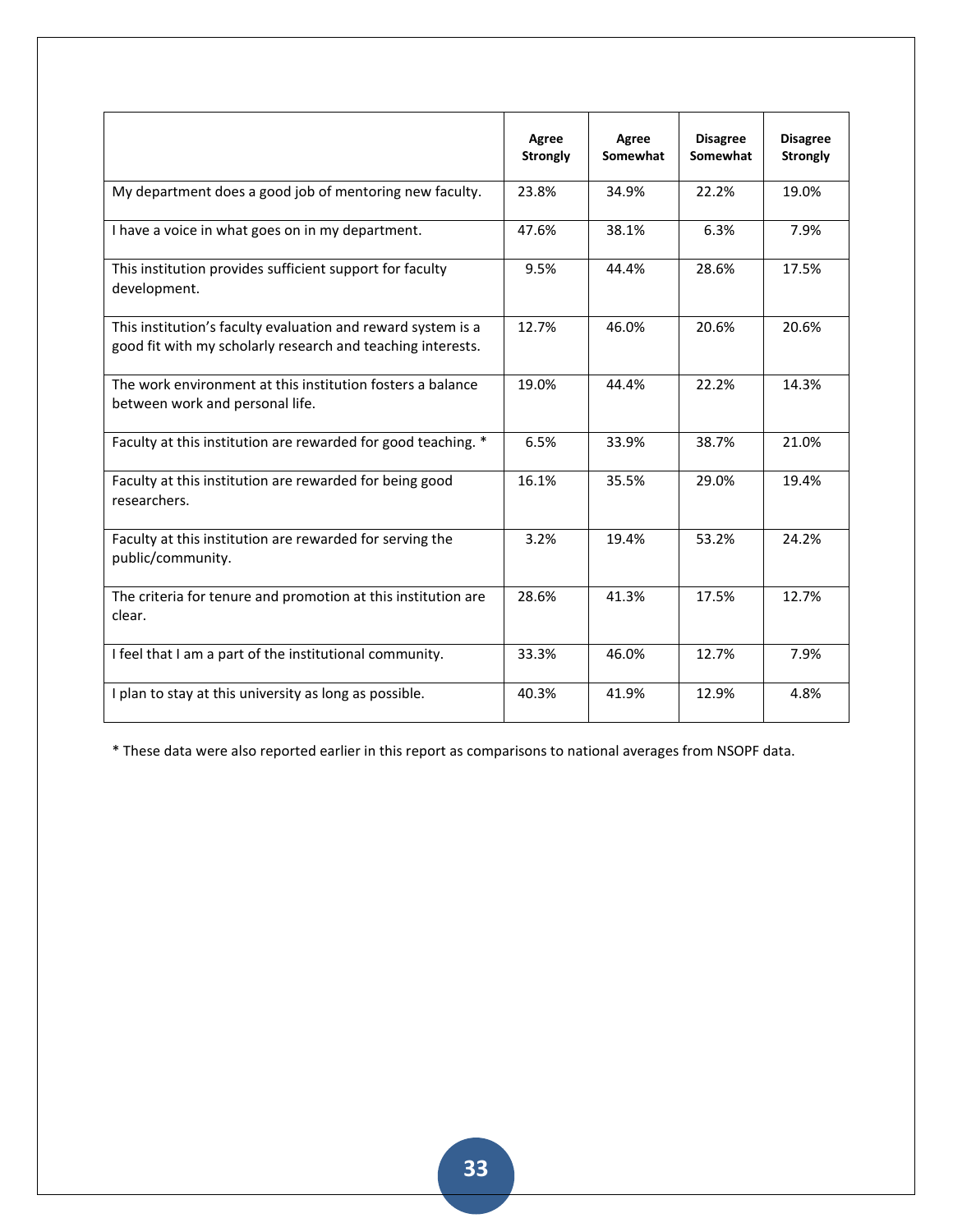# **Qualitative Analysis: Section 1 Teaching Loads and Teaching Effectiveness**

Faculty at Western argued that the 4-4 teaching load interferes with their ability to incorporate innovative pedagogical practices into their courses, and may shortchange their efforts to promote student learning, especially for students who need additional assistance in building basic academic skills. Study participants also discussed the need to link class sizes to normative practices recommended by the various professional associations of academic disciplines. Finally, faculty stated that the load credit system does not accurately account for several types of instructional activity, including labs, independent studies, undergraduate research projects, and field and clinical supervision.

## **Instructional workload**

Faculty indicated that Western's 4-4 teaching load does not allow them to remain current within their academic fields and disciplines; therefore, they expressed concerns regarding whether they can deliver an innovative, cutting-edge curriculum to students. A faculty member in arts and sciences, for example, noted that "I keep getting further behind reading the professional literature because of my teaching load. I can't maintain my professional stature, which is related to my teaching load." Similarly, a faculty member in a scientific discipline argued that faculty in her field need to be engaged in research within the discipline so that their teaching remains relevant and of high quality.

In our department, we want faculty who are actively engaged in peer-reviewed professional activities in the discipline so that they are able to teach our students the processes and culture of science. But the faculty workload model currently in place does not reflect the kinds of changes that we think should be happening in our department.

A department chair in arts and sciences argued that the current teaching load hinders the development of faculty as scholars and teachers. This chair suggested that changing to a 3-3 teaching load would enable faculty to remain current within their academic disciplines and provide faculty with greater opportunities to engage in innovative teaching practices. "In terms of faculty development, the first priority should be changing the teaching load. At least make the load be 3-3."

Other study participants noted that accreditation associations do not believe that a 4-4 teaching load is compatible with providing a high-quality, university-level education. A faculty member in arts and sciences, for example, discussed efforts by the School of Business to obtain AACSB accreditation. "The business school is under virtual orders from the accrediting agency to reduce the teaching load to 9 credits a semester."

Several faculty members indicated that their desire is not to work less, but to reallocate their current workloads in different ways. As a faculty member in arts and sciences explained:

Workload is not the issue. Teaching load is the issue. Faculty need to be working differently, not less. And they don't want to be working less. What they want to be doing is working in ways that encompass a range of professional activities, but they are prevented from doing so because of the high teaching load.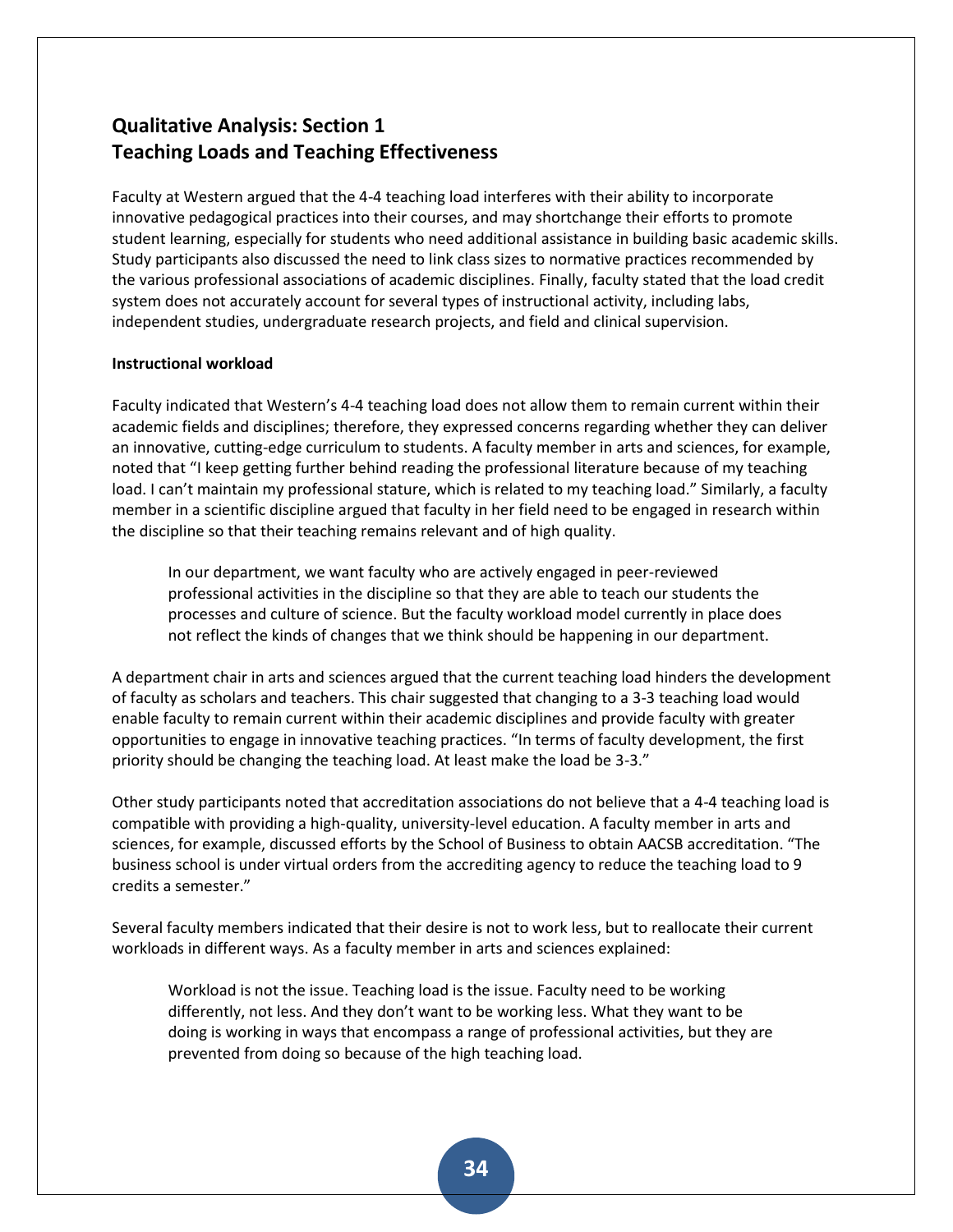Furthermore, study participants noted that the 4-4 teaching load puts additional strain on junior faculty members who are not only preparing to teach many courses for the first time, but also are attempting to build research agendas that establish their impact in their respective fields and disciplines. A junior faculty member in arts and sciences indicated that the teaching load, coupled with the university's research expectations, interferes significantly with work-life balance: "I don't have a family, and I can't fathom how junior faculty who do have children manage to do both their job and stay involved with their family."

Some departments have taken steps to help junior faculty members obtain greater balance between teaching and research. A department chair in a professional field, for example, indicated that some departments enable junior faculty to teach multiple sections of the same course, so that time for class preparation is reduced. "In our department, we try to give the junior faculty two of the same classes so that their preparation time is reduced." Other study participants, however, noted that this practice was not possible in their departments due to small size (not enough enrollment to warrant multiple sections) or degree of specialization (multiple sections of a highly specialized course are not necessary).

### **Academic skills of students**

Study participants explained that the 4-4 teaching load becomes even more daunting when one considers the academic skills of the students who enroll at Western. Faculty members explained that Western is attracting high quality students, yet their academic skills remain below what is required to succeed in college. As a department chair in arts and sciences explained, "Even the best students nowadays do not have the greatest skills with regard to writing and communication. They might have good SATs, but their writing skills aren't great."

A part-time faculty member in arts and sciences noted that students' writing skills are likely linked to their reading comprehension abilities. "As the years go by, I am finding that students are having a harder time performing well because they don't read well."

A department chair in arts and sciences attributed academic skill gaps to the amount of time that students spend working at jobs for pay. This chair asked: "How do you encourage young people to believe the life of the mind is something worth fighting for, when students are working 30 to 40 hours a week and trying to go [to college] full-time?"

**Faculty members stated that the teaching load at Western hinders their ability to offer a relevant, cutting-edge curriculum.**

Some faculty with extensive experience at Western argued that the current teaching load is an artifact of the university's history as a normal school, and that the 4- 4 load is now incompatible with providing a high-quality, university-level education.

A faculty member in arts and sciences, for example, stated that "the teaching load is a remnant of our origins as a normal school, and then a teachers college. In the 1970s, WestConn was reorganized into schools, and then the pressure mounted to hire faculty with doctoral degrees and research agendas."

Faculty who teach writingintensive courses expressed strong concerns regarding workloads and effective teaching practices. A faculty member in arts and sciences noted that "faculty who teach writing courses spend a great deal of time grading papers. It is a major workload issue. Let's say a faculty member is teaching three writing courses, and you're making students write like you should, meaning a paper every ten days or so, then that would amount to more than 60 papers to grade every two weeks."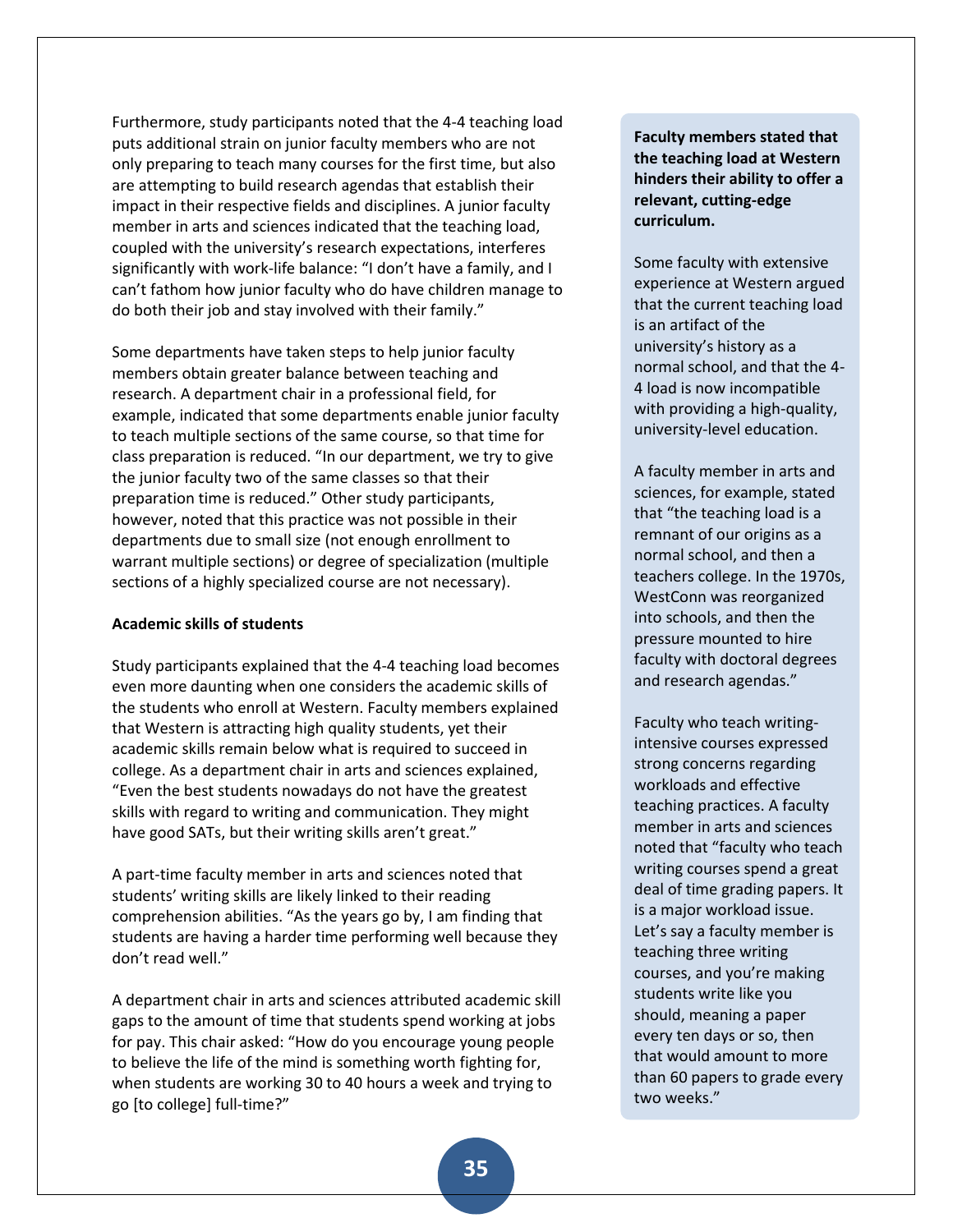A faculty member in a professional program indicated that graduate students also need writing support, but the university's writing center is not open when they are on campus.

I spend a lot of time working with students on basic writing skills… The graduate students who take classes in the evenings have no access to the writing lab, which is only open during the day. The university support isn't there for graduate students.

Study participants indicated that they are willing to help underprepared students build their academic skills, but they acknowledged that such work increases their workloads substantially. Put simply, underprepared students have needs, faculty are willing to assist, but the 4-4 teaching load stretches the faculty resource to the point where quality assistance cannot always be offered. An administrator summarized this critical dilemma for the university:

One of the major factors that affects faculty workload is that our students have more needs and expect more services than they used to. We want to do extraordinary things for our students, but that desire is combined with the extraordinary needs that our students have. And that makes [faculty work] challenging. Sometimes I feel like a social worker responding to student problems… So the main problem at the university is that we have extraordinary ambition teamed with extraordinary need.

### **Class size**

Study participants also noted that class size needs to be considered in any examination of teaching loads. Several faculty and administrators referred to Western's strategic plan, which aims to align class sizes with enrollment levels recommended by the professional societies of various academic disciplines. Some faculty described efforts to reduce class sizes in their departments, while others expressed apprehension that their class sizes would soon be raised.

Study participants strongly endorsed the current class size caps that are included in the collective bargaining agreement; they noted that these class size limits help ensure that students receive the personalized learning environment that Western's vision statement promises. Yet several study participants noted that budget concerns may jeopardize the university's ability to offer this type of learning environment for its students. An administrator, for example, acknowledged budget pressures regarding class size, but also described efforts to bring class sizes into alignment with the recommendations of the academic disciplines:

We are growing, maybe more than the other CSU institutions. While class size hasn't changed, we will have to see what the budget brings. Our largest class is 38 students…In some disciplines, we are going the other way and decreasing class size, since the strategic plan has decided that class size should be the size that the professional associations determine to be appropriate.

A faculty member in arts and sciences confirmed that the university was reducing class sizes in his department. "Our strategic plan says that class enrollments should be set according to what the professional organizations recommend. So now, we are actually reducing our class size [from 30 students] to 20 students over the next few years. Our professional organization recommends [a class size of] 15, so I guess that gets us somewhat closer."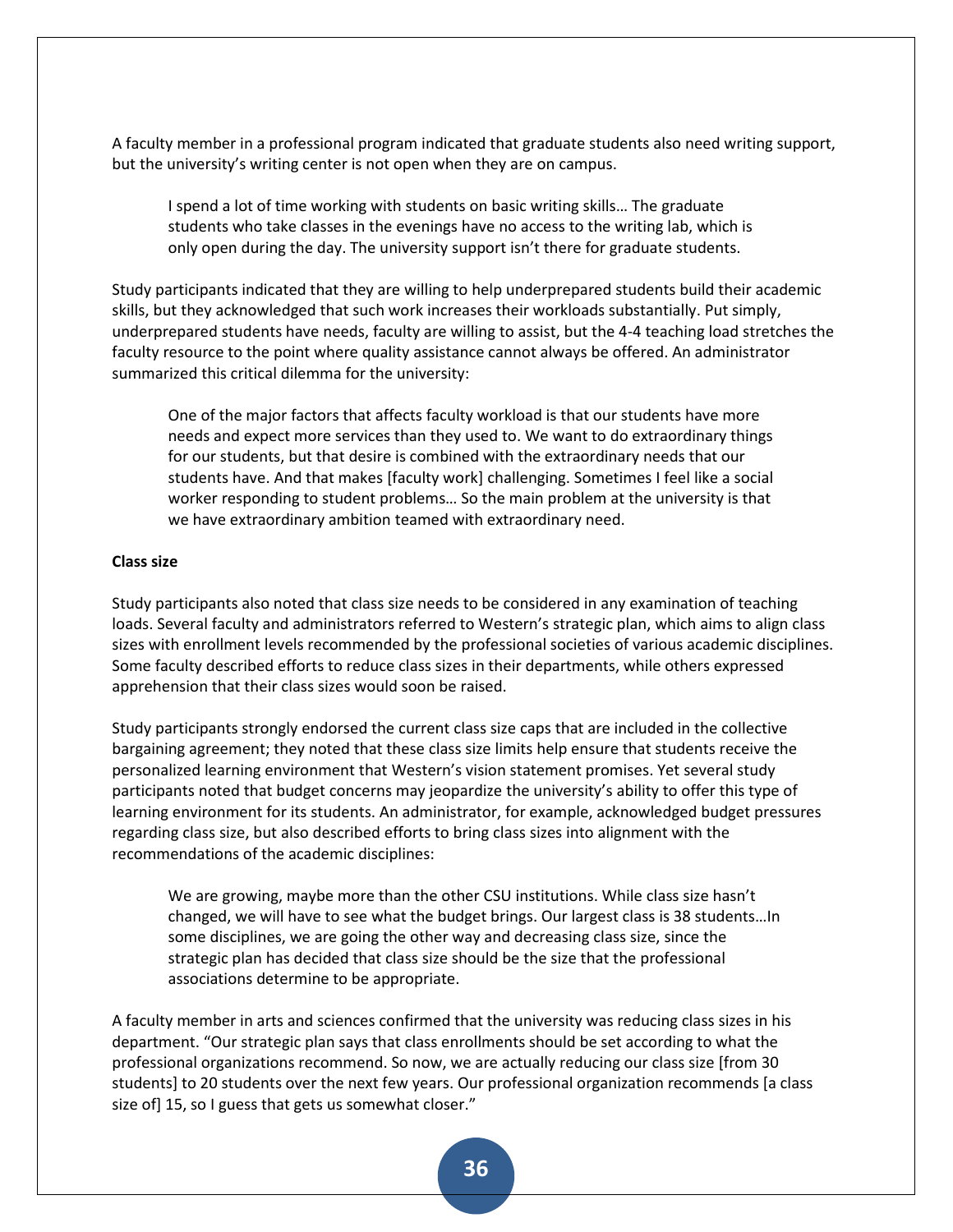In other departments, however, faculty were pessimistic regarding class size policies. A faculty member in the sciences, for example, indicated that her department was being pressured to increase class sizes, while at the same time, faculty were seeking to reduce class sizes in order to use more innovative pedagogical practices in the teaching of science. "There is pressure on increasing class size at the same time that faculty want to move toward more intensive activities to teach the process of science."

### **Faculty load credit system**

Faculty in the sciences argued that not only is the teaching load heavy, but the system designed to account for faculty workloads discounts their efforts to promote student learning. They indicated that lab-based instruction is perhaps the most critical component of teaching and learning in the sciences, yet the university's load credit system does not appropriately acknowledge the workload associated with teaching lab-based courses. As a faculty member in the sciences explained:

Labs are time intensive and critical to science education. But they are not accounted for adequately in the teaching workload. Also, since we don't have a graduate program with full-time students, we don't have graduate assistants, which means that it is up to faculty to set up and take down labs.

Currently, faculty receive 0.75 load credits for each hour of lab instruction, in contrast to the 1.0 load credit per instructional hour in other courses. Faculty in the sciences argued that the partial load credit does not account for the amount of time that it takes to organize and teach a lab-based course. The major workload issues regarding lab-based courses, according to study participants, include preparing the lab, taking down the lab, and grading the lab reports. A faculty member in the sciences, for example, described her workload in teaching a lab-based course: "Prepping the labs is very time consuming. And the students do lab reports every week, which takes a lot of time to grade. In my lab, the students do 10 experiments each semester with reports for each."

Another faculty member in the sciences reported a similar concern regarding the workload for lab-based courses: "The way they assign load credits for labs is a travesty. It takes 3 or 4 hours to prep a lab, and then the lab runs for 3 hours, and then it takes another 3 to 4 hours to clean it up. With all that work, it is insulting that we don't get full credit for it."

Study participants in the sciences and in professional fields also argued that faculty do not receive enough load credit for supervising undergraduate research projects or students' clinical or field-based work. A faculty member in the sciences, for example, explained that independent studies and undergraduate research projects are critical for preparing future scientists, and the supervision of these projects entails a great deal of faculty effort.

The load credit system does not adequately account for the time spent supervising students doing research. For example, senior research students are supposed to spend 12 hours per week in lab. We get a fraction of that in load credit; I think we get 1.5 credits per 4 credits that the student gets. Usually for undergraduates, you know, you have to spend a lot of time with them. When they first start out, they can't really be unsupervised in the lab. So that could be 8 or 12 hours that you have to spend in the lab getting them trained, making sure they understand how the process works before they can work somewhat independently.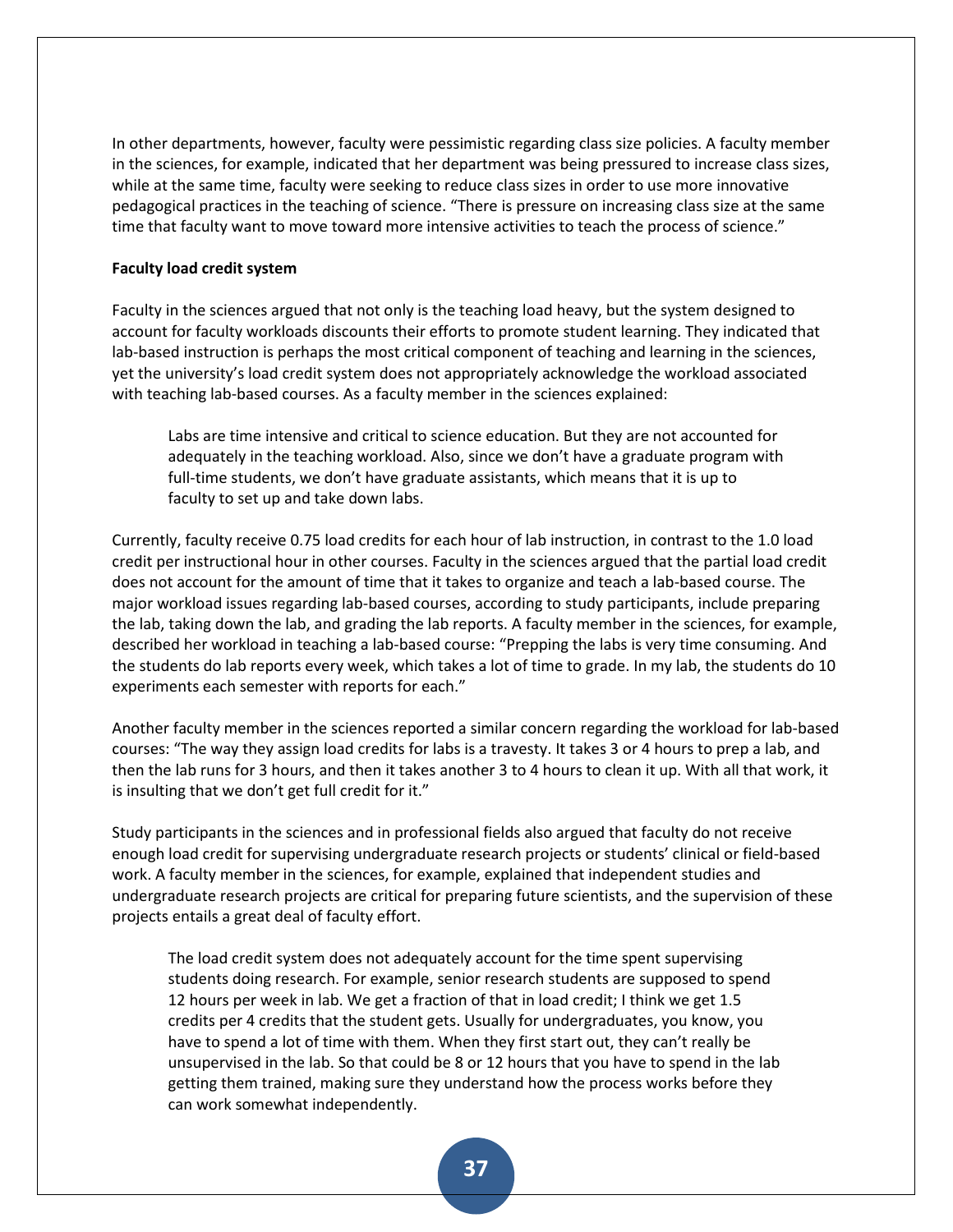In conclusion, the main issues regarding teaching load were:

- **1. Faculty indicated that the 4-4 teaching load may hinder their ability to remain current in their fields and disciplines, and may limit their ability to engage in innovative teaching practices**. This qualitative finding should be considered in the context of the quantitative survey findings, which showed that faculty at Western were less likely than the national average to assign research papers and more likely to use multiple-choice tests (see page 19). The teaching load at Western may, in fact, limit the use of innovative teaching practices. As one possible response, Western could designate a specific amount of reassigned time to be allocated to faculty who are engaged in innovative pedagogical practices. Faculty could receive reassigned time to participate in workshops or seminars on a specific innovative teaching practice that they want to implement in their courses. Faculty learning groups, supported with reassigned time, could also be organized around specific teaching and learning initiatives, such as service-learning or strategies for improving student writing. These groups could share information and resources, and promote the use of innovative pedagogies across the university. Furthermore, the university could establish a standard policy for granting course load reductions to new, junior faculty members so that they can develop their courses and try new teaching approaches.
- **2. Faculty reported that the 4-4 teaching load interferes with their ability to provide students with a personalized learning experience**. The strategic plan at Western indicates that class sizes should be set on the basis of recommendations offered by each discipline's academic society. This practice, if followed in each field, could enable faculty to devote more individualized attention to students, and to develop learning environments that contribute to higher levels of student learning. In addition to class size considerations, the university also needs to consider the number of courses that faculty teach, in relation to the expectations of accreditation associations. University leaders will need to assess the resource implications of pursuing accreditation for various academic programs, and acknowledge that reassigned time will be necessary in those fields in order to grant faculty the requisite teaching loads.
- **3. Faculty argued that the load credit system does not accurately account for the workloads associated with lab-based courses**. Lab-based courses are critical educational experiences in the preparation of future scientists. Teaching practices for lab-based courses, moreover, require extensive interactions between faculty and students, yet the university provides only partial load credit for teaching such courses. A potential response, here, would be to adjust the load credit amounts that faculty receive for teaching lab-based courses, so that the load credits reflect the current pedagogy employed in such courses. Given the central role that laboratory study plays in the development of the future scientific and technical workforce, the university should take steps to remove any disincentives that may dissuade faculty in the sciences from using effective pedagogical practices.
- **4. Faculty indicated that working with academically underprepared students increases their workloads.** The Center for Excellence in Learning and Teaching (CELT) at Western could convene open dialogues on teaching academically underprepared students, and enable faculty to share effective practices with their colleagues. The university could also assess the academic support services currently available for students, and determine the level and extent of support that students need. Then, faculty, staff, and administrators can work together to identify appropriate roles for faculty and staff in supporting academic skills development in the student population.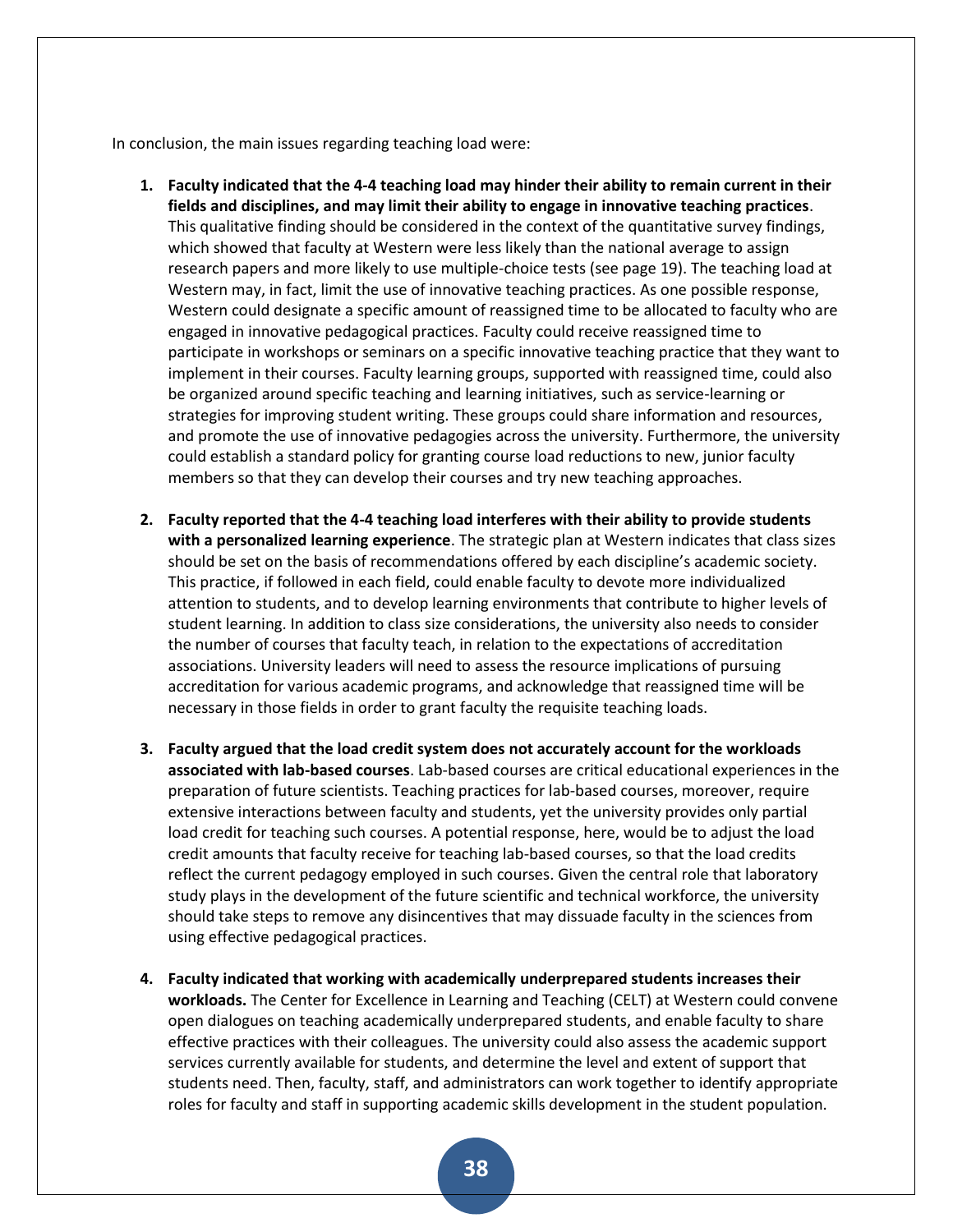# **Qualitative Analysis: Section 2 Research expectations, promotion, and tenure**

## **Rising research expectations**

Faculty members indicated that expectations for research productivity have increased in recent years, due in part to Western's ongoing evolution as a university. Study participants reported that Western now has a more ambitious mission and desire to be more visible within the region and nationally. Some study participants believe that this pursuit for prestige and reputation has led to the expectation that faculty will publish more research in highly-visible venues.

These rising research expectations, however, conflict with the university's maintenance of a 4-4 teaching load. A department chair in arts and sciences, for example, explained that "in the past, there were no research expectations and people had a 4-4 load. Now the research expectations have increased, but there is still a 4-4 teaching load." Similarly, a faculty member in arts and sciences stated that "expectations for research have increased, but the teaching load has remained the same."

The changing expectations for research manifest themselves in the promotion and tenure process, where review committees are now expecting to see greater productivity in peer-reviewed journals. A department chair in a professional field, for example, noted that "in P&T [promotion and tenure], there have been changes. Within the last 5 or 6 years, more publications are needed."

These increasing productivity expectations are causing some junior faculty members to question the priorities of the university, and to reassess whether Western is where they want to establish themselves as scholars. As a junior faculty member in arts and sciences explained:

I thought I was a very good fit with the department, since it is very teaching focused. But I am not sure if I am a good fit with the university, especially if the university is going to require more research. It is not that I don't like doing research. It is just that I have no time to do it.

The interaction between rising research expectations and the 4-4 teaching load created stress and anxiety for some junior faculty members.

Similarly, faculty who were seeking promotion to the rank of full professor indicated that the "bar has been raised" with respect to research output. A faculty member in arts and sciences reported that "the research and scholarship expectations are much higher, especially for a teaching school, with our teaching load. It is especially high for promotion from associate professor to full professor. There are a lot of rejections and people are going away very disappointed and devastated." Likewise, a department chair in arts and sciences noted that "people are well aware of the publication records of those who gain promotion [to full professor] and those who don't. It's not hard to figure out." Several faculty indicated that they had structured their careers around the teaching-university model, only to discover that when they sought promotion, the criteria resembled the research-university model.

An administrator, however, argued that research expectations at Western are manageable, appropriate, and in keeping with the teaching mission of the institution: "For P&T, teaching well is a must. But faculty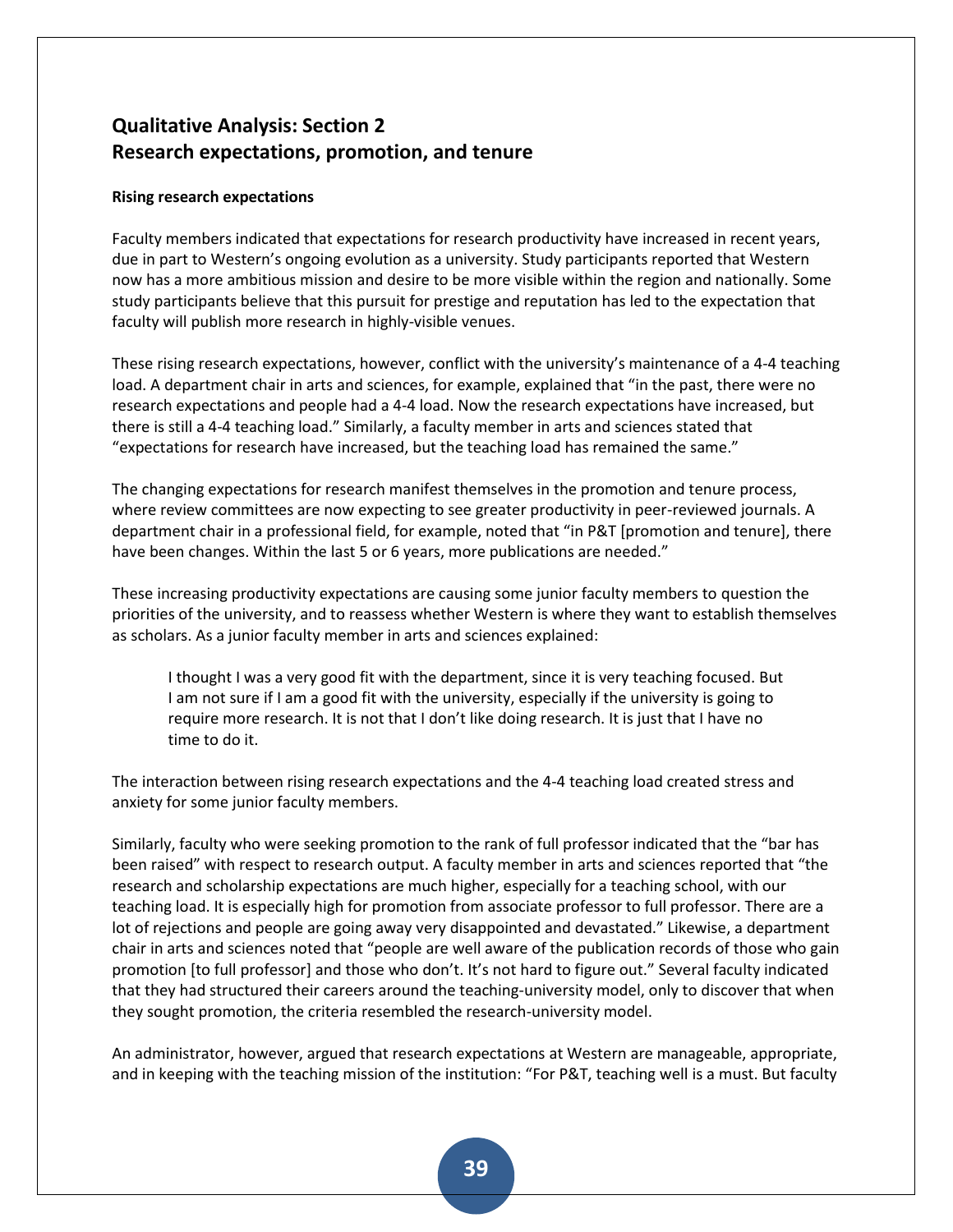are also expected to remain active in their fields. But our research expectations are adjusted to the teaching load."

## **Availability of reassigned time for research**

The provision of reassigned time does enable the university to adjust teaching loads in order to help faculty advance their research agendas. Several faculty members, however, indicated that the process for obtaining reassigned time for research is highly competitive. A junior faculty member in arts and sciences, for example, described how her application for reassigned time was rejected: "Right now, I am not able to do any research. I applied for research reassigned time, but didn't get it. I will try to make some progress [on research] this summer, but I don't know if that will be enough [for promotion and tenure." An administrator, however, offered a contrary perspective and noted that "a high percentage of those who apply get reassigned time [for research]."

Several faculty members in small departments felt compelled not to apply for reassigned time, so that their programs could offer the full range of courses that their students need to graduate. A department chair in arts and sciences, for example, explained that "there is research reassigned time, but a lot of us feel that we can't take it, because our department is so small. We wouldn't be able to offer the classes that our majors need, and we would probably lose majors as a result." Another department chair in arts and sciences expressed a similar concern: "Everyone is a team player in the department, and they know that if they take three credits off [for reassigned time], who is going to teach their classes?"

Other study participants argued that a one-semester allocation of reassigned time may be insufficient for carrying out more extensive research studies. A junior faculty member in the sciences, for example, stated that "even if you get reassigned time, you could just start a project, but still not be able to finish it before the reassigned time is up."

## **Impact on promotion and tenure**

To reiterate, faculty perceived that research expectations are rising, while teaching loads remain consistently high. This perception, in turn, generated a great deal of concern and anxiety regarding promotion and tenure reviews.

Study participants indicated that the university has made efforts to clarify performance expectations for faculty. Each academic department has created a set of guidelines regarding the quality of teaching, service, and research needed for promotion and tenure. A faculty member in arts and sciences described the guidelines that were developed in his department: "Our department has very clear criteria about P&T. We have developed statements that go on for several pages describing expectations. The expectations for scholarly activity are particularly clearly laid out." Likewise, an administrator noted that "the departmental guidelines are clear about how much publication and presenting junior faculty are expected to do, and every year we review their portfolios for renewal and we let them know what they need to work on."

Some junior faculty were pleased with the communication and guidance that they were receiving on issues of promotion and tenure. A recently-tenured faculty member in arts and sciences described the P&T process as "very transparent. The AAUP does a fantastic job of making the process and the priorities clear for junior faculty." In contrast, other study participants expressed concerns regarding whether they were producing sufficient amounts and appropriate types of research. These concerns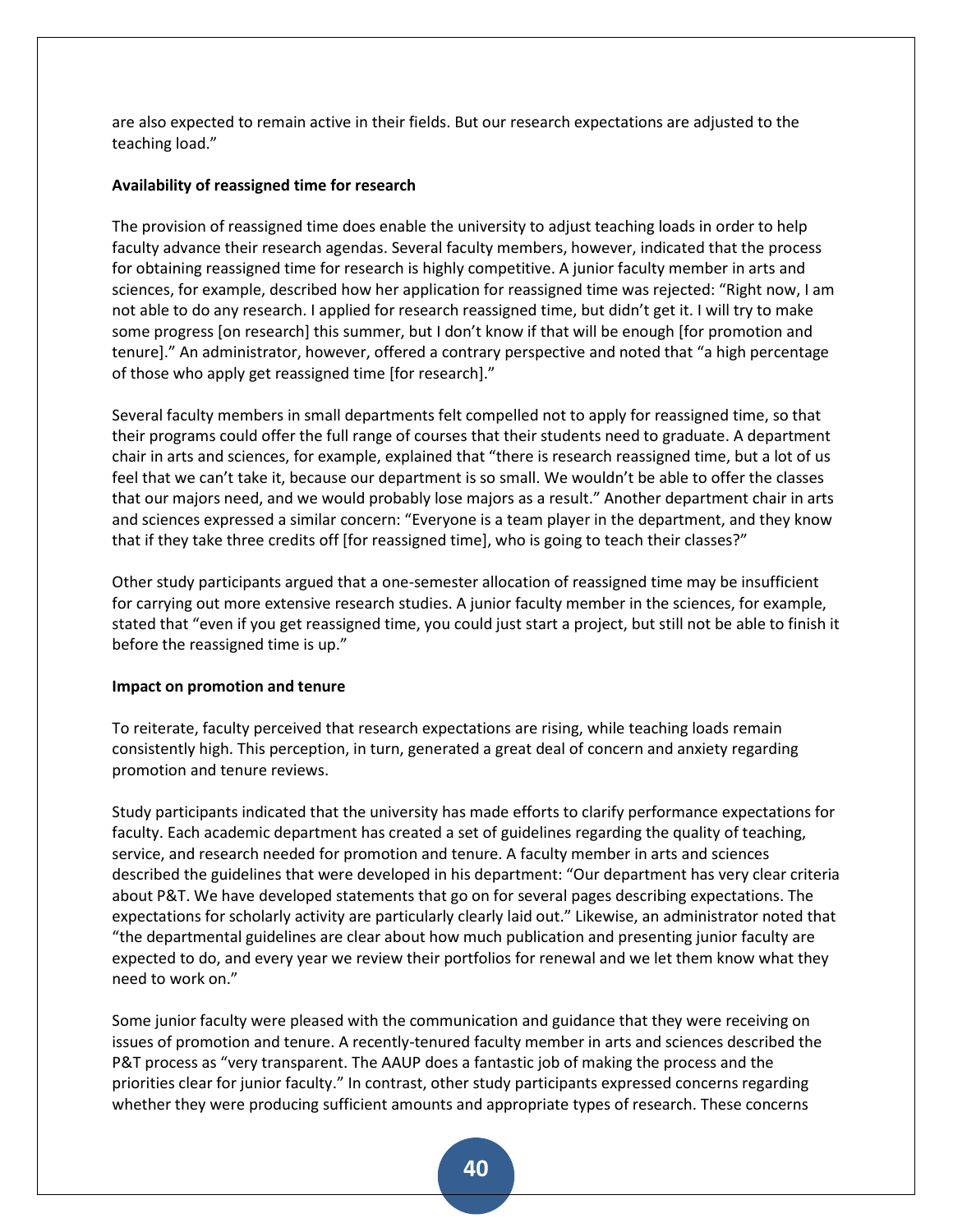were most prevalent among faculty in the sciences. A tenured faculty member in the sciences, for example, explained that the time horizon for publishing research in the sciences is longer than in most other disciplines, and these timeframes are extended further because Western's teaching load does not permit faculty to spend concentrated periods of time working on their own research.

I think it is really hard, from a faculty workload perspective, to be a young faculty member, to try to really develop some good pedagogical methods in your classroom and also be asked to do some research that is publishable. And there are some challenges that are specific to faculty doing research in the sciences. Because we don't have consistent, concentrated blocks of time that we can be in the lab, it may take us 5 or 6 years to complete research and publish the results.

Another faculty member in the sciences indicated that faculty in the sciences at Western often incorporate students into their own research projects. This arrangement not only advances the faculty member's research agenda, but also provides the student with a personalized learning environment that fosters their professional growth and development as scientists. Yet, this faculty member argued that these practices may be misunderstood and penalized by the university's P&T committee.

Perhaps it is particularly true in the sciences that we have students working on research projects that we've developed. They can take a long time to get results, and I'm not sure if all disciplines understand how it works in the sciences. I don't know, maybe there is a miscommunication between the humanities and the sciences. So, I guess that I would want to make sure that there is someone on the P&T committee who represents the sciences.

Similarly, another faculty member in the sciences argued that the university P&T committee may not consider fully the unique context of and constraints on faculty research in the sciences.

One of my concerns is the extent that sciences are represented on the promotion and tenure committee. There were several years when no one from the sciences sat on the committee. During that time, no one in the sciences was promoted. And I think that is linked to a lack of understanding on the part of the committee, rather than a lack of merit on the part of the candidates. They [faculty from outside the sciences] don't really understand the needs, the pressures, and the problems that we run into in the sciences.

An administrator acknowledged this challenge, but noted that "it is really up to the candidate to make the vagaries of their discipline understandable, and explain how it might affect expectations on the P&T committee, which can be tough."

Some study participants expressed a further concern that the university's P&T committee relies on a narrow conceptualization of what constitutes research. This conceptualization of research, they argued, emphasizes peer reviewed publications but neglects other forms of scholarship, including those that pertain to community engagement. As one administrator stated, "P&T seems to go by the old fashioned standards of books and articles published and is less tolerant of other forms of scholarship. Professional fields like nursing, social work, and education sometimes have a hard time getting their work with schools or social service agencies recognized as scholarship."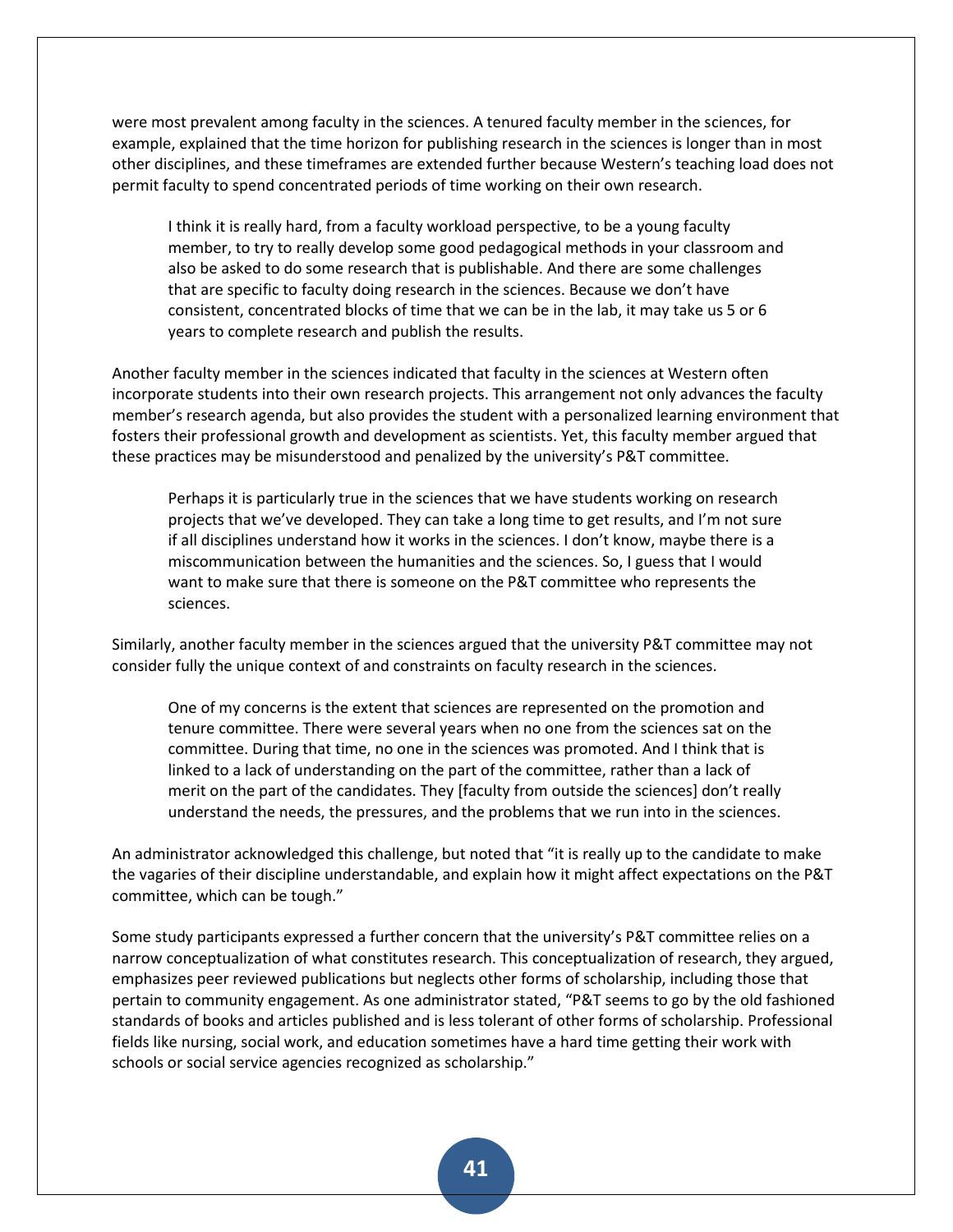In conclusion, the main issues regarding research expectations, promotion, and tenure were:

- 1. **The interaction between rising research expectations and the 4-4 teaching load has created stress and anxiety for junior faculty and for faculty seeking promotion.** Academic departments at Western have attempted to alleviate these concerns by producing discipline-specific guidelines that articulate research expectations for promotion and tenure, yet many study participants expressed the concern that they could not keep pace with the university's research expectations while maintaining a 4-4 teaching load. In response to these concerns, Western could examine its practices regarding the allocation of reassigned time for research. First, Western could create a number of multi-year awards of reassigned time for research. Faculty could receive, for example, a 3-3 teaching load over two or three consecutive years to accommodate more expansive lines of research inquiry (rather than simply rely only on singlesemester allocations of reassigned time). Second, Western could establish a standard policy for providing reduced teaching loads to new, junior faculty. This practice would not only help junior faculty build their research agendas, but also assist in their pedagogical development for teaching (see recommendation on page 38). Third, Western should address concerns of faculty in small departments regarding their reticence to apply for reassigned time. These faculty suggested that their departments would not be able to find qualified faculty to replace their absence in courses needed by their students. Is this perception related to a shortage of faculty in their respective departments, or do they lack appropriate part-time faculty who could teach courses for faculty who receive reassigned time? If the former, then the university should establish a faculty hiring plan to replenish faculty lines in departments that have been affected by hiring freezes and early retirement incentives. If the latter, then the university should assist with aggressive outreach in attempting to identify appropriately-qualified part-time instructors.
- 2. **Despite the creation of P&T guidelines in each academic department, faculty in the sciences and faculty in professional fields expressed concerns that their research would not be evaluated appropriately by university committees**. Faculty in the sciences expressed the concern that university P&T committees do not understand the time horizons necessary to complete research within the sciences. Faculty in the professions argued that university P&T committees prioritize peer-reviewed publications and give little consideration to other forms of scholarship, such as community engagement. In order to establish greater confidence in the P&T process, faculty and administrators at Western could develop a university-wide statement that endorses multiple forms of scholarship. Western could also establish stronger communication between departmental evaluation committees (DECs) and the university's P&T committee. Forums for open discussion among DEC chairs, P&T committee members, and university administrators could help all parties understand and interpret the broad range of scholarly contributions made by faculty at Western.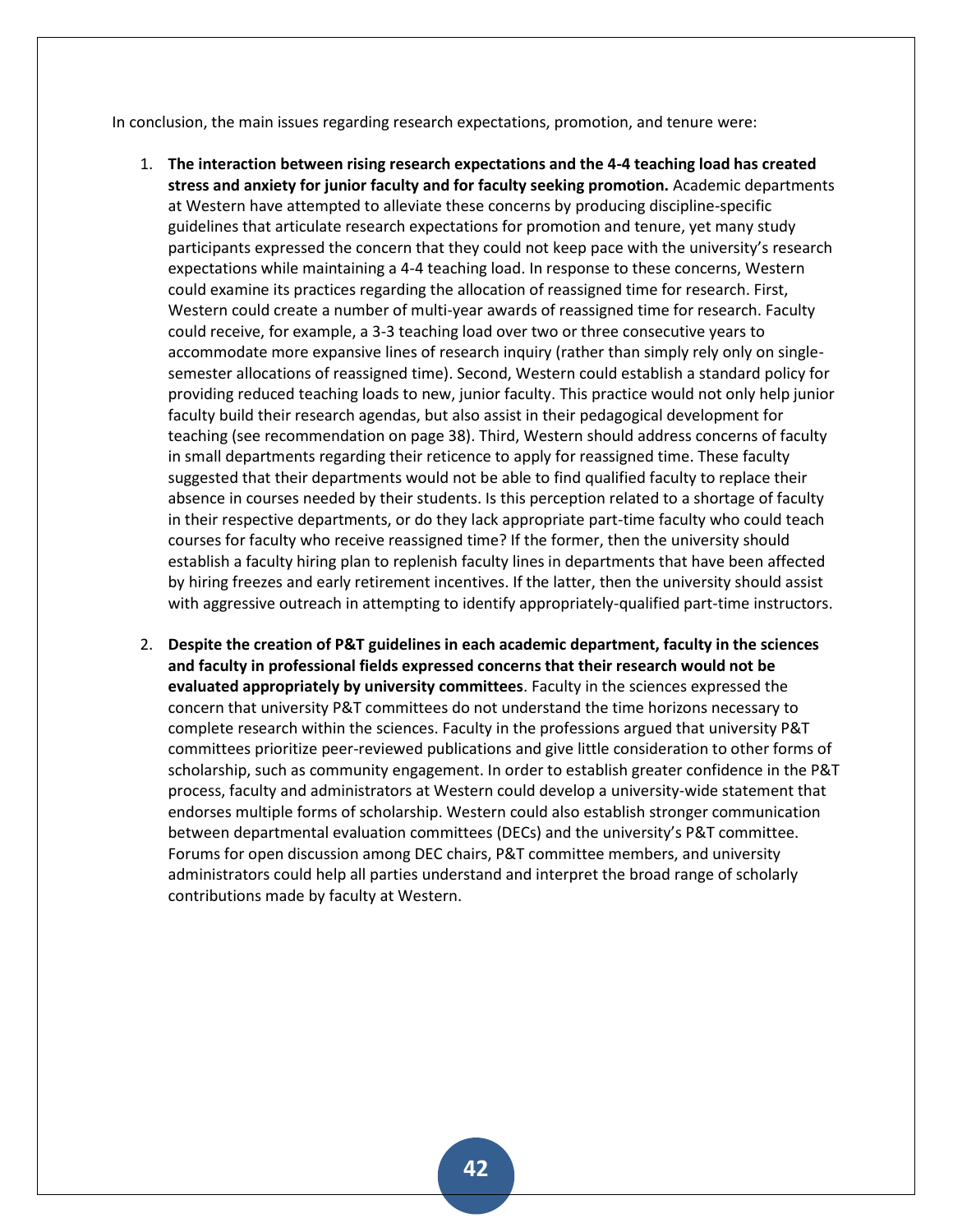## **Qualitative Analysis: Section 3 Administrative initiatives**

Study participants described Western as a university with growing ambitions to provide distinctive academic programs and a personalized learning environment for students. These ambitions are reflected in the university's 2007 strategic plan and have manifested themselves in a range of new initiatives, including an emphasis on assessment and accreditation of academic programs. Faculty members indicated that they were generally supportive of these efforts, yet they expressed concerns regarding workload implications. Department chairs, in particular, argued that their workloads had increased substantially in recent years. Furthermore, faculty indicated that the 4-4 teaching load and their efforts to attain higher research standards preclude any opportunity for them to contribute more extensively in service to the university.

### **Strategic initiatives and workload**

Faculty members generally agreed that the strategic planning process has been useful in setting a clear direction for the future of the institution. A department chair in arts and sciences, for example, explained that the strategic plan has not only catalyzed a range of new academic initiatives, but has also shifted the culture of the university.

The president did start a strategic planning process that has been very helpful. The vision for Western is that it becomes a private-level institution at a public school price, that has small classes and personalized instruction. The president and the provost are doing a good job in changing the culture of inferiority [at Western] and upgrading that feeling among faculty and staff.

Study participants were also supportive of the academic initiatives that have emanated from the strategic plan, but they expressed concerns regarding the workload implications of these initiatives. As a department chair in arts and sciences noted, "All these initiatives from the administration, like internationalization, advising, assessment, and accreditation, are all good, but we need more time to do them." Similarly, another department chair in arts and sciences described the workload that has been generated by the university's new ambitions:

The amount of work for the chair that comes from the administration has increased dramatically. It's not that anyone is being thoughtless about it, but the ambitions of the institution have grown. So when you divide out the responsibilities, a lot inevitably falls into the laps of the chairs.

Accreditation, assessment, internationalization, and the first-year experience program were noted by study participants as initiatives that have affected the workloads of faculty and department chairs.

Regarding accreditation for teacher education, department chairs in arts and sciences noted that they were compelled to participate in the NCATE process (since many of their majors are also seeking teacher certification), but these responsibilities were simply appended to their already extensive chair responsibilities. As one chair explained, "Every single year, more and more projects get handed down to us. For example, we just underwent the first accreditation process with NCATE… A lot was required of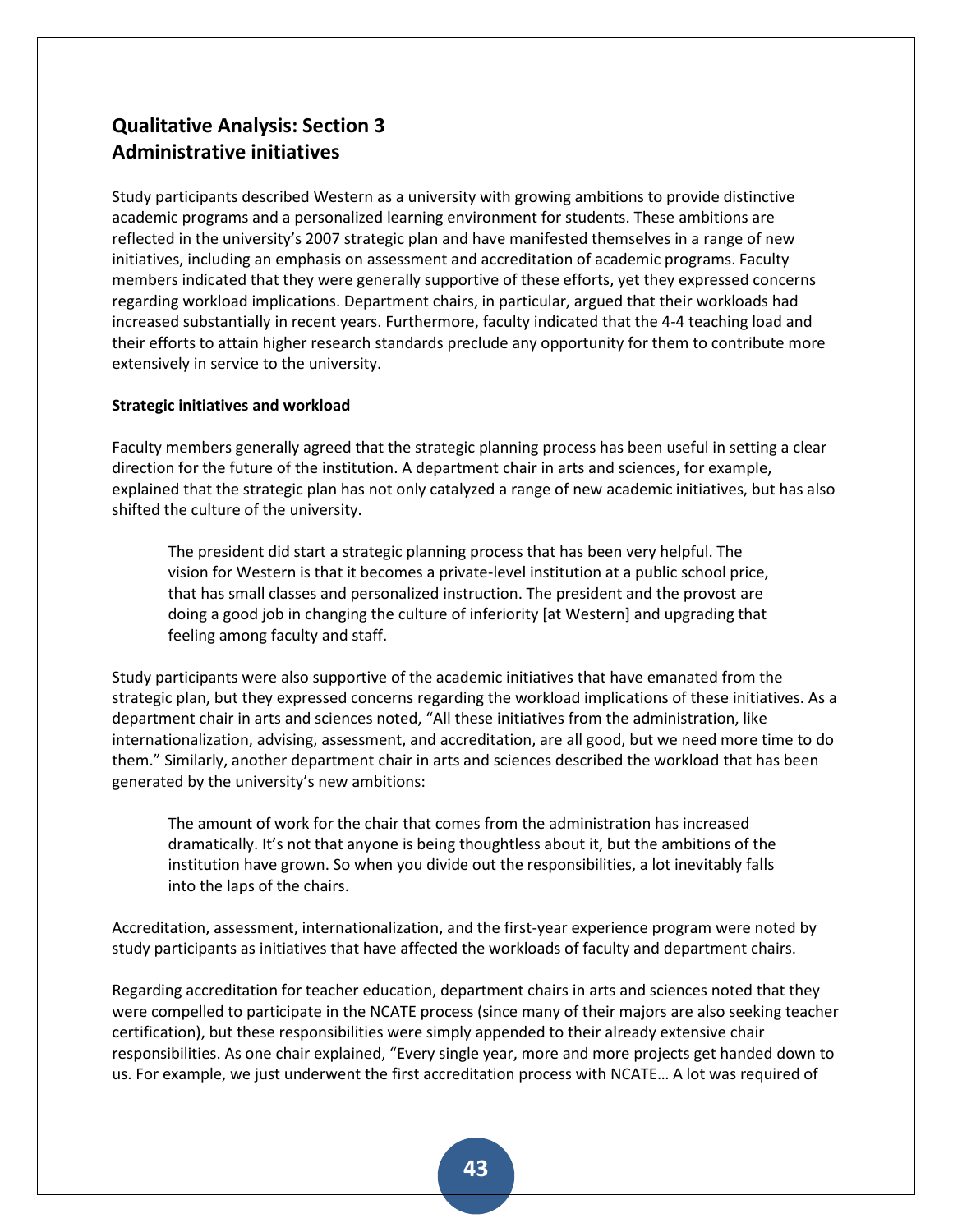chairs [for the NCATE review]. And this was added on to our regular responsibilities with no additional compensation."

Study participants noted a similar issue regarding assessment. A department chair in arts and sciences explained that "no load credits are given for assessment and I think that's a discrepancy. In arts and sciences, it is often the untenured faculty who are responsible for assessment, because the tenured faculty don't want to do it, or the chairs do it themselves." Study participants acknowledged that assessment can be carried out as an extension of routine teaching practices, but the management and organization of the assessment process for a department requires an extensive amount of time. Thus, for chairs and some faculty, assessment represents an expansion of their work roles. As a chair in arts and sciences explained, "So first, the research expectations have increased, and we still have a 4-4 teaching load. And now the same thing is happening with assessment. We have a new expectation, but without any change in the teaching load."

Study participants endorsed the university's new emphasis on internationalization, as a way for Western to extend and enhance its educational opportunities for students and prepare them for participation in a global society. Yet, faculty members indicated that developing international partnerships requires an extensive amount of time, and they argued that the university does not provide sufficient incentives for faculty to make that investment of effort. As a faculty member in arts and sciences noted:

> The internationalization of the campus has been huge, but seeking international partnerships requires a lot of work… We are getting 3 load credits for [taking students abroad for a course], so we might as well just teach a 100 level course and stay right here in Connecticut. There isn't an understanding [among administration] of the amount of time and work that it takes to set up an international program.

The first-year experience program is part of the university's approach to improving student retention rates. Chairs were generally supportive of allowing faculty in their departments to teach in the program, but they explained that when faculty teach in the FYE program, the department sometimes struggles to find faculty to teach courses within the major. A department chair in arts and sciences, for example, noted that:

> Retention has been a concern, and that is where the firstyear experience [program] came from... We need more faculty members who are committed to teaching the first-

#### **Faculty members**

**acknowledged the benefits of Western's strategic plan and wanted to contribute to new academic initiatives, but they indicated that their efforts were constrained structurally by a 4-4 teaching load and rising research expectations.**

As a department chair in arts and sciences explained, "The amount of new work – assessment, accreditation, emphasis on advising, annual reports tied to the strategic plan – it's just too much."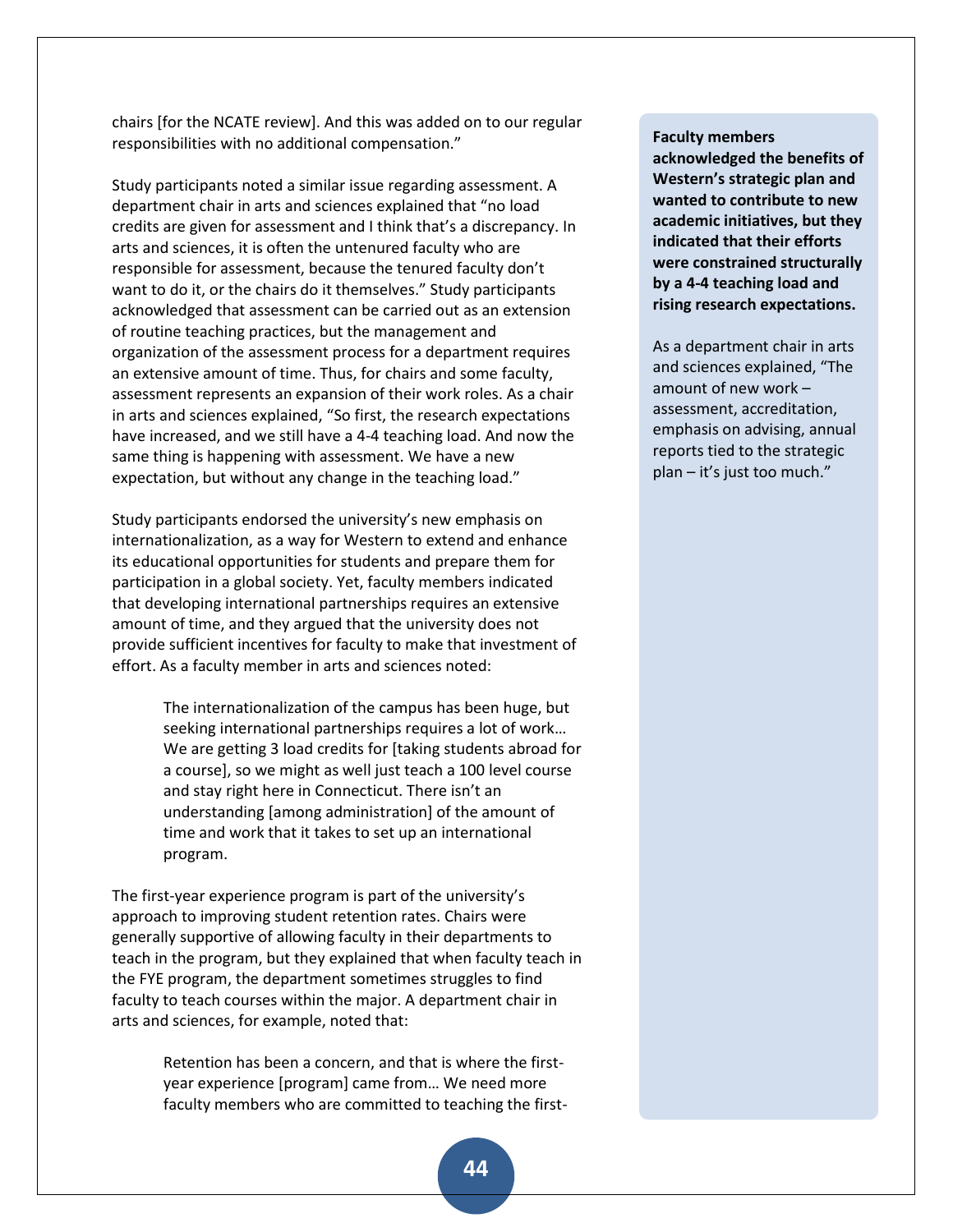year experience classes, but by doing that, these faculty would be giving up teaching classes in their majors, because we don't have enough faculty.

Faculty and chairs explained that the workload implications of new initiatives are complicated by the lack of a mid-level administrative structure to support the work at the department level. Staffing levels in administrative offices have not been able to keep pace with growth in enrollments and aspirations at Western. A recent hiring freeze has complicated matters further. For example, an administrator noted that "we lost our grants officer and haven't been able to hire due to the freeze." Similarly, a department chair in arts and sciences noted that the university lacks an infrastructure to support community engagement and outreach: "We do a lot of community partnerships with local schools, but there isn't any infrastructure [at Western] to do this kind of work in an organized way." This study participant noted that other universities have offices of community engagement that support teaching and research in the local community, but Western lacks such a structure.

Similarly, a faculty member in education identified the need for additional administrative support for their ongoing assessment efforts, which are necessary to maintain NCATE accreditation. This study participant explained that it was unlikely that the university would hire an assessment coordinator, and that the administration would attempt to allocate load credits to a faculty member in order to perform those tasks: "The goal is to have a specific person working with [assessment]. Right now, we are without one, but hopefully next year, we will get someone on the faculty with an assessment background who can serve as faculty coordinator. And they would receive load credits, but I'm not sure how much."

#### **Department chair workloads**

New academic initiatives at Western have had a significant effect on the workloads described by academic department chairs. A department chair in a professional field, for instance, explained that the workloads for chairs have expanded dramatically at Western, and the load credit allocations are not sufficient to alleviate the workload pressures: "I get 9 load credits for being chair. This might have been okay 10 years ago, but not now… There are just more students, more programs, more faculty, and more accreditation demands on a chair than there used to be."

In addition to implementing university initiatives at the department level, chairs explained that they receive frequent requests from the administration for data and reports. Some of these requests are made on short notice, according to study participants. For example, a chair in arts and sciences noted that:

We are asked to write a lot of reports. Some reports are predictable, scheduled on the academic planning calendar. But others are requested on short notice. Once, the dean asked me at 4:00 on a Thursday afternoon, when Friday was a three-day holiday, if I would write a report on [a recent state initiative in the discipline] and it was due on Monday. And I didn't have anything [prepared] about this [state initiative], so I spent all three of those days in my office writing the report. But nothing came of it. No new resources. Nothing. I feel that we do a lot of things as chair that don't come to anything.

Another arts and sciences chair described an effort by the administration to decentralize the budget process for hiring part-time faculty. This effort increased the workload of chairs, and they resisted. As a chair in arts and sciences explained, "One year, the administration asked departments to manage their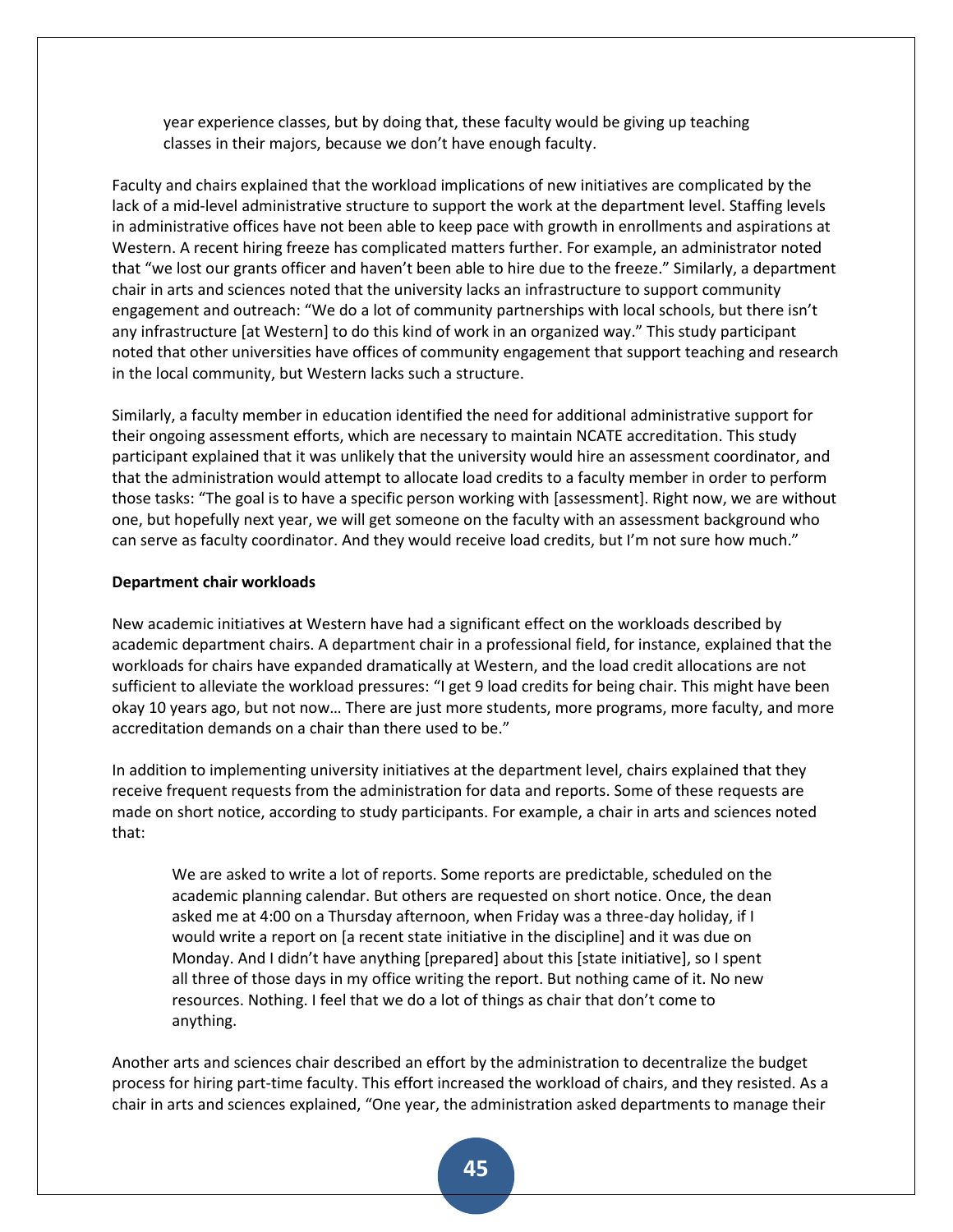own adjunct faculty budgets. When our department was close to exhausting our funds for adjuncts, the administration said that I should contact other departments and see if they had any spare funds to share. That was ridiculous. Other chairs felt the same way, and we got vocal about the issue with the administration, and we refused to do it anymore."

Other chairs described data requests from the administration, which they characterized as unreasonable or unfeasible. A chair in arts and sciences, for example, explained how the administration asked his department to collect data regarding why students leave the major.

> Sometimes the administration asks us for things that aren't possible to track. They asked us to track how many students begin as majors and how many of them graduate, and if they leave [the major], why they leave. Now, we keep very organized files on all current majors, but it just isn't feasible for us to keep up with students who change their mind about the major and go somewhere else.

Several department chairs noted that dealing with under-enrolled courses and approving overrides to enrollment caps consumes a great deal of their time each semester. These two issues – underenrolled courses and enrollment cap overrides – are interconnected. As one chair explained, "A week before classes start, the university cancels any course with fewer than 12 students, but then when students actually get around to registering, the courses are cancelled and then they have to get overrides to get in. It's just a revolving door of work for chairs."

Another department chair in arts and sciences explained that "we give overrides, and a lot of negotiation goes on to keep the underenrolled classes alive by giving overrides in others." Likewise, a department chair in arts and sciences argued that "there needs to be a change to the foolish method of cancelling under-enrolled classes the week before the semester begins. They need to change the student culture of how they enroll. Currently, there are a lot of students who don't register for classes until the first week of class, and by that time, all of the under-enrolled classes are cancelled."

Furthermore, some chairs indicated that their workloads have been extended by the need to manage a growing pool of part-time faculty in their departments. Enrollment growth, coupled with restricted hiring of full-time faculty, has resulted in the hiring of many more part-time faculty at Western, according to study participants. A department chair in a professional field, for example, noted that:

**Department chairs indicated that administrative initiatives, data requests, and inefficient bureaucratic procedures made their workloads unsustainable.**

A department chair in arts and sciences, for example, explained that "I will be stepping down, because I just can't take it anymore. Too much work, not enough sleep. Last minute projects that cause me to cancel personal plans… I have been in the building after midnight three times this week. These things [last minute requests] happen all the time, and it isn't because I'm sitting here spinning my wheels. I work at least 65 hours a week and most of it is chair related."

Another chair in arts and sciences also lamented the workload: "I could never have done this [serve as chair] if I had children and that should never be a requirement for anyone. That's sad."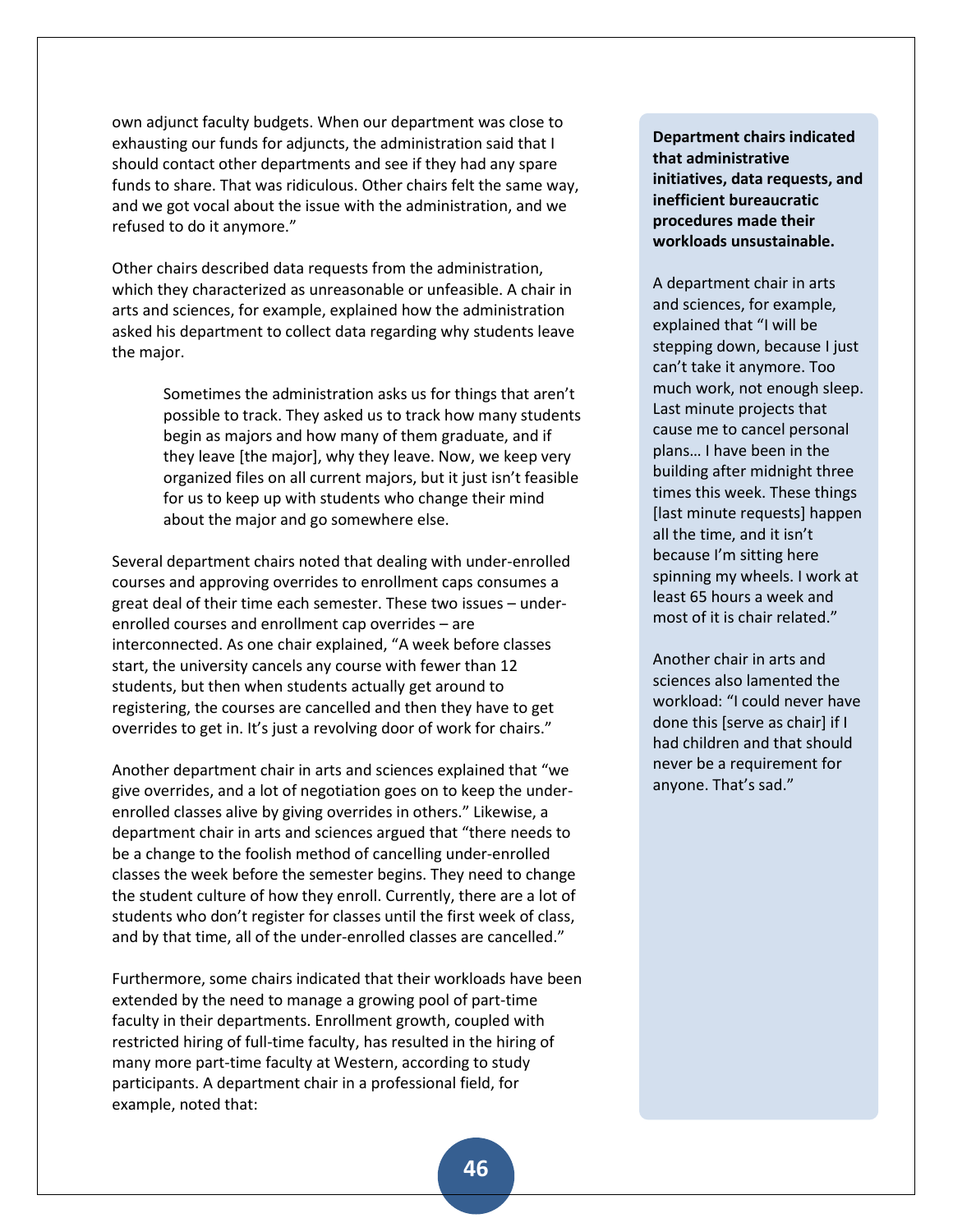Our department is being pushed to grow, which means that we have to hire part-time faculty to handle the enrollment. Now, these faculty come out of the clinical setting and don't have much teaching experience, so I need to spend a lot of time mentoring them… I have to bring on so many part-time faculty each semester that it feels like I am running an employment agency.

Department chairs explained that they try to manage the workload by delegating responsibilities to their colleagues, but this approach has its limits. A department chair in arts and sciences noted that he allocates 3 of his 9 load credits to a colleague who shares some of the chair duties, yet he hesitates to burden the faculty in his department with more demands on their time.

The chair needs to delegate responsibilities among his colleagues. But our faculty are already overloaded with teaching and other responsibilities. They won't cut back on their duties to their students, so when are they going to find the time to do more? So I really hesitate to ask them to take on additional tasks. And I think a lot of other chairs don't pass on the work either.

Another chair in arts and sciences indicated that most chairs are carrying an overload, but the only way for chairs to "cash in" the overload credits for a reduced teaching load would be for them to leave the chair role: "I get 9 load credits as chair and I am required to teach 3 load credits. But if I have an overload, when am I ever going to be able to give that back? So it is a very exasperating situation."

#### **The relationship between faculty and administration**

The long-term success of any strategic initiative in higher education is tied to the level and extent of collaboration between faculty and administration. And despite the workload challenges associated with new initiatives at Western, study participants described generally productive and collaborative relationships between faculty and administration. A faculty member in arts and sciences explained that the relationship between faculty and administration was "the best in years. The energy is good, and they're generally competent and generally don't get in your way." Similarly, a librarian noted significant improvements in recent years regarding the level of respect and trust between faculty and administration.

We have a new provost and a relatively new president, and there is a huge difference in the climate. When the president first arrived, the faculty were at war with the administration and everyone was miserable and unproductive. Now, we are fine, because we have a good provost, a good president. It is remarkable how much is dependent on who is in major administrative positions.

A few study participants, however, identified issues in which they believed that the administration did not communicate or consult sufficiently with the faculty. A chair in arts and sciences, for example, described a recent change by the administration regarding how the load credit policy is applied to independent studies:

If a faculty member leads an independent study for nine students, then that used to count as three load credits, one-third of a load credit for each student. But somehow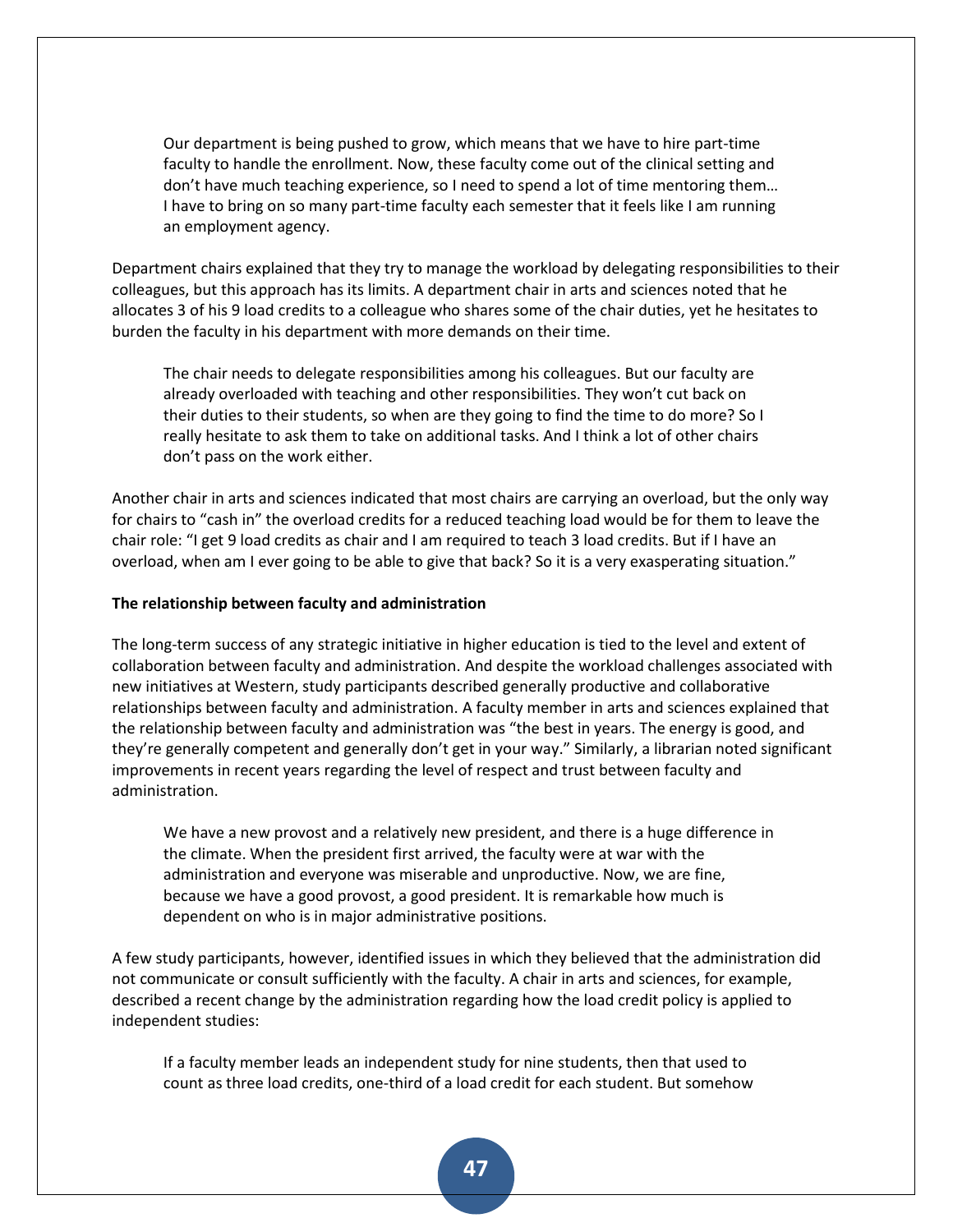that has edged up to 12 students (to count as three load credits). That's been an administrative fiat, not a faculty decision.

In conclusion, the main issues regarding administrative initiatives were:

- 1. **New emphases in accreditation, assessment, internationalization, and first-year experience programs have expanded the workloads of faculty and chairs.** Study participants noted that the administrative infrastructure to support new initiatives is severely limited. Staffing levels in administrative offices have not been able to keep pace with growth in enrollments and aspirations at Western. University leaders need to consider the resource implications of the strategic plan at Western, and identify the levels of faculty and staff support that are necessary to carry out new initiatives. Initially, the university may need to provide more reassigned time for faculty and chairs to engage in related strategic initiatives. For the longer term, the university should develop a faculty and staff hiring plan, which would link future position allocations to specific initiatives in the strategic plan. A hiring plan for administrative staff, for example, may need to include positions to support assessment and accreditation work in the academic departments. A faculty hiring plan, moreover, would need to account for faculty who elect to teach in the university's first-year program. Western could prioritize hiring more fulltime faculty members, in part, to ensure that first-year seminars are taught by full-time faculty, while also maintaining sufficient numbers of faculty to teach courses within the major.
- 2. **Department chairs indicated that their work roles have become increasingly complex and time consuming**. Chairs noted that their workloads have expanded significantly due to administrative initiatives, data reporting requirements, inefficient bureaucratic procedures, and the need to hire and prepare more part-time faculty. In order to support department chairs, Western should develop a more streamlined system for collecting and retrieving data related to assessment and academic program performance. Such a system would reduce the likelihood that chairs will receive multiple requests for the same data, or requests for data that should be readily available in centralized offices. Inefficient bureaucratic procedures should also be simplified. For example, study participants noted that students must obtain the chair's approval for an enrollment cap override; chairs instead recommended that the university allow students to obtain such approvals directly from the faculty member teaching the course. Moreover, on the issue of under-enrolled courses, the university should establish an earlier deadline for student registration (and perhaps a late fee for students who do not comply), so that students are encouraged to register for courses well in advance of administrative decisions to cancel lowenrollment courses. Such efforts would also decrease the number of enrollment cap overrides that students would typically seek after under-enrolled sections of the course had been cancelled. Finally, department chairs who are actively engaged in mentoring part-time faculty should receive additional support and acknowledgment. Western's Center for Excellence in Learning and Teaching (CELT), for example, could work with chairs in developing appropriate strategies for preparing part-time faculty for the classroom.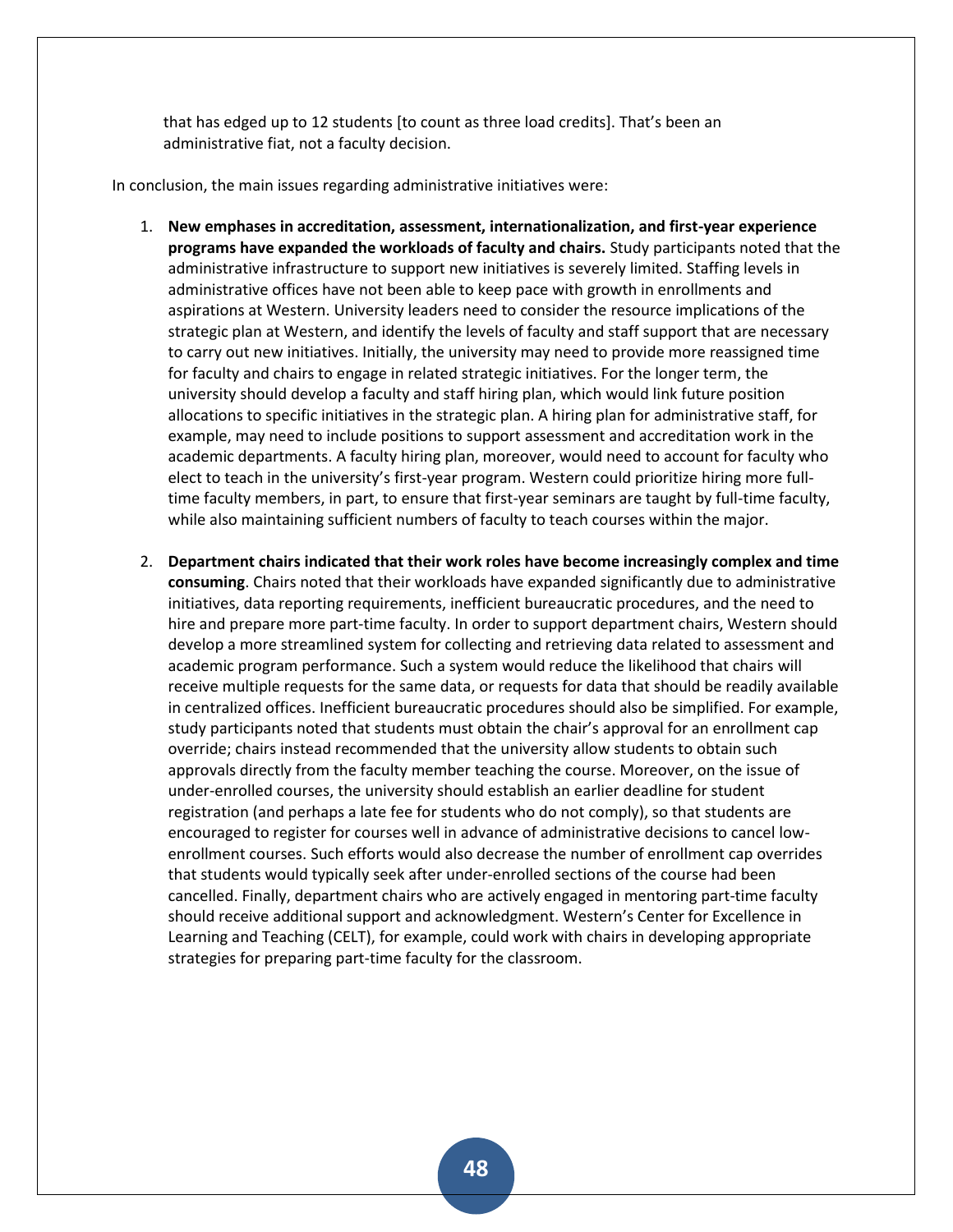# **Qualitative Analysis: Section 4 Faculty recruitment, hiring, and professional development**

## **Faculty recruitment and hiring**

Search committee chairs indicated that administrative coordination needs to be improved in order to foster an effective recruitment and hiring process. Study participants described procedural changes that were made without consulting them. These changes unnecessarily increased their workloads. For example, a search chair described the implementation of a new, electronic system for submitting application materials:

The affirmative action office sometimes makes decisions without telling us. So they suddenly decided that all applications would go to that office first, electronically. Then, when the application deadline would arrive, the search chair would get all the applications electronically. But the system couldn't handle the large amount of data, and so we [search chairs] received just the cover letters without the resumes. It was a complete mess.

Similarly, another search chair in arts and sciences described an administrative directive for chairs to provide more information and personal guidance to candidates who were interviewing for faculty positions. Ultimately, the search chairs objected, and the practice was disbanded.

The administration started telling search chairs that they needed to take the candidates around the local community and show them possible schools for their children, and the search chairs were also asked to consult with the local chamber of commerce in order to gather information about housing, and transportation, and so on. This is the kind of stuff that [search] chairs simply don't have time to do... I recognize that this probably came from a conference that one of the affirmative action, equal opportunity staff attended, giving them ideas about helping candidates feel connected to the community. So I understand that, but the administration didn't think through what all of this means…. When our dean was told of this, she said, "This is simply not possible. There's just no way that my faculty should be asked to do this."

Search chairs across the university raised concerns about the lack of clerical support for conducting faculty searches. As one search chair explained, "There is no clerical support for the search. The chair does it all."

Faculty in the School of Business raised a broader concern regarding the salary levels offered to prospective faculty. They attributed several failed searches to the lack of competitive salaries: "We have conducted at least six consecutive searches without a hire. We send names to the dean and nothing happens. I think the university is low-balling people on money. We're a collective bargaining school, so there is not much room to negotiate to begin with. It is frustrating."

All search committee chairs emphasized the importance of fit in selecting faculty who will be successful at Western. Search chairs explained how they and their committee members carefully explain to candidates the workload and expectations at Western. As a search chair in arts and sciences noted: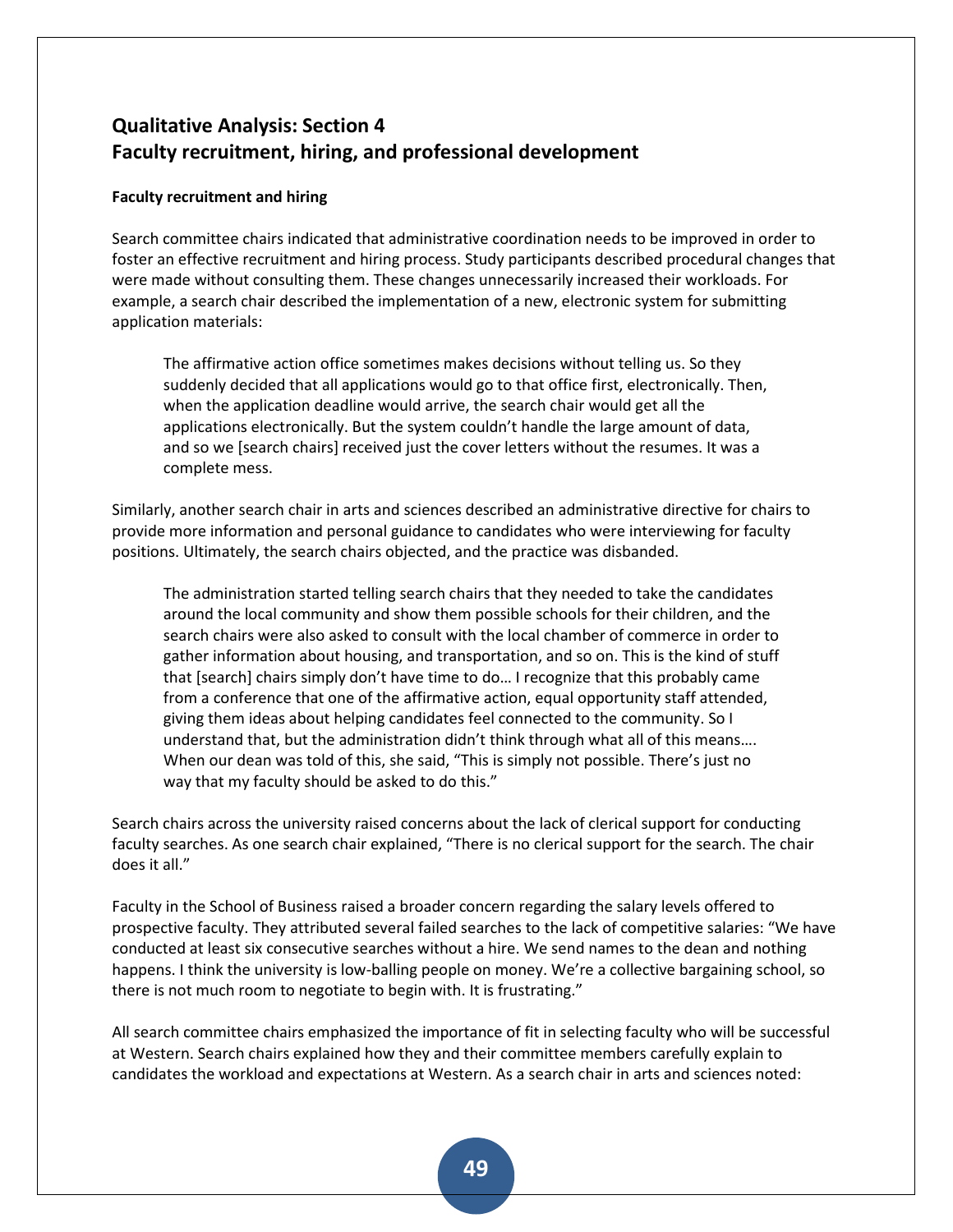Anyone who would decide to come to Western would need to be happy teaching a 4-4 load and under-prepared students. But we explain that to applicants in advance. Two of our recent hires are good researchers, but they decided to come here because they want to work with under-prepared students, which is great… Our students need a lot of interaction and support, and since the candidates do a sample teaching of a class, we get to see how they build a rapport with the students.

Finally, study participants also described searches that were cancelled due to a hiring freeze (actually, searches that were converted from tenure-track lines to emergency, one-year hires). The inability to hire new, full-time faculty constrains the ability of academic departments to meet the needs of students and accommodate the university's plans for growth. As a department chair in arts and sciences noted, "we have been asked to increase the number of courses offered to accommodate the rising numbers of students in majors that need courses in our field. But we haven't been able to do that because of a lack of faculty." Another arts and sciences department chair explained that the hiring freeze has created a faculty shortage in her department, and the full-time faculty have felt compelled to teach overloads in order to serve their students: "We need more faculty. We are being asked to carry overloads, and frequently. Even though we are only supposed to carry 12 credits, I average more than 15, and I've got 26 credits built up."

#### **Faculty professional development**

Most study participants indicated that the Center for Excellence in Learning and Teaching (CELT) provides a broad range of faculty development offerings, which are relevant to the pedagogical approaches that faculty are seeking to implement in their courses. A few study participants, particularly junior faculty members, noted that the university offers a large number of workshops on instructional technology, but relatively fewer offerings on teaching improvement. As a junior faculty member in arts and sciences reported, "There are a lot of workshops on Blackboard [course management software] and technology, but I haven't seen any for how to become a good teacher."

Junior faculty suggested that their workloads preclude them from full participation in professional development activities, and several professed that they cannot maintain an awareness of workshops offered on campus due to extensive competing workload demands. Such conditions may limit pedagogical innovation and experimentation among junior faculty. A junior faculty member in the sciences, for example, explained that he attended a pedagogical workshop, but was unable to allocate additional time to deepening his understanding of related teaching practices: "I attended a workshop on process oriented inquiry, and I used it twice, but I don't have time to look into other activities that are part of this pedagogy."

Junior faculty indicated that the university provides a cross-departmental mentoring program, which provides new faculty with a source of support outside their departments and potentially offers a venue in which junior faculty can discuss problematic departmental dynamics without the possibility of negative repercussions or retribution. Yet, study participants noted a preference for more mentoring within their departments. A junior faculty member in arts and sciences, for example, explained that "I was assigned a mentor from another department, but I meet with her rarely, since there is hardly any time to meet, and also, it is more useful to meet faculty in the department who are in my field and know the issues."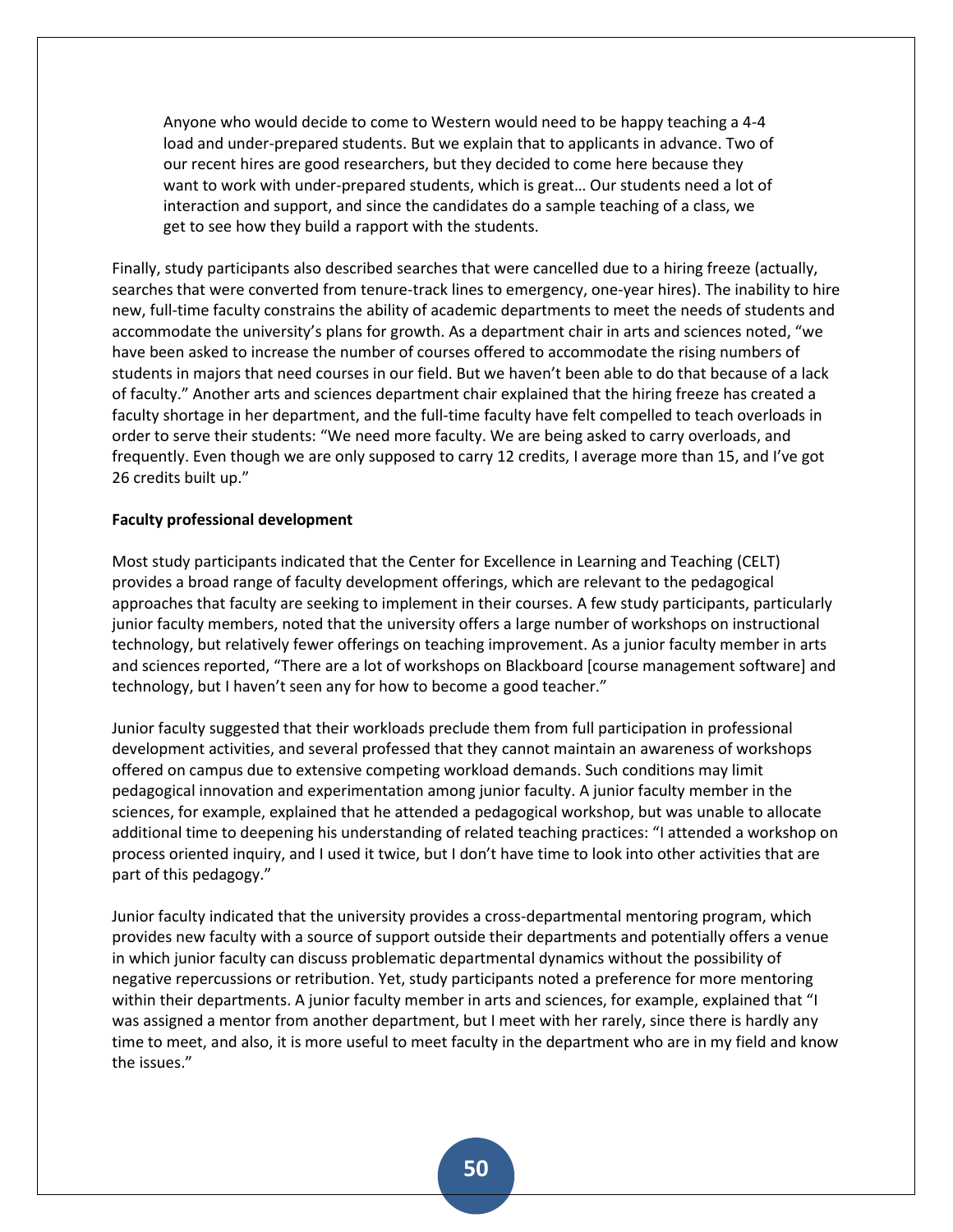Furthermore, regarding professional development, study participants expressed different views on the level and quality of support for instructional technology. Administrators and some faculty praised the university's efforts to incorporate technology into teaching, while other faculty reported limitations on support due to understaffing. A department chair in a professional field noted that "there is an excellent tech center for faculty training in Blackboard [course management software]." Likewise, an administrator noted that "the university has a very good support system for Blackboard and promotes it everywhere. Even the part-time faculty are well aware of it." In contrast, a department chair in arts and sciences argued that "the university computing center is very understaffed and needs to be available more to help faculty." And a faculty member in a professional field noted that "there is a lack of IT support due to understaffing. And there are few resources available for classes taught in the evenings."

In conclusion, the main issues regarding faculty recruitment, hiring, and professional development were:

- 1. **Study participants suggested the need for greater administrative coordination of faculty search procedures**. The increasingly competitive academic job market requires Western to develop quick, efficient processes for recruiting and attracting high quality faculty to the institution. In order to foster greater coordination and efficiency in the search process, a committee of administrators, faculty, and affirmative action staff could develop a procedures manual to guide faculty searches and specify the steps necessary at each stage of the search process.
- 2. **University leaders need to examine claims that salary offers are not competitive in certain fields and disciplines**. Survey data from spring 2009 indicated that the level of faculty satisfaction with salary at Western was higher than the national average for "public master's I" institutions (see pages 26). Nevertheless, Western offers academic programs in areas where faculty labor markets intersect with those in business and industry. Careful benchmarking with peer institutions at the level of the academic department may be necessary in order to maintain faculty salaries at competitive levels.
- 3. **Enrollment growth, hiring freezes, and early retirements have created full-time faculty shortages in some academic departments**. Programs that are experiencing or planning for growth may not have the necessary faculty resources to address student enrollments. As Western emerges from current financial constraints and is able to hire new full-time faculty, the university will need to consider decisions regarding the allocation of faculty lines in relation to the institution's long term priorities. Faculty leaders should also be involved in the process of determining faculty hiring priorities, as the institution begins to add new full-time positions.
- 4. **Junior faculty members reported that it is difficult for them to find time to engage in professional development activities**. Other universities have responded to this challenge by offering a voluntary seminar for faculty on college teaching. Junior faculty could receive a course load reduction (reassigned time) to participate in a year-long or semester-long institute on college teaching and learning. The institute or seminar could be led by a senior faculty member at Western, who has been recognized for teaching excellence and whose practice represents significant pedagogical innovation. Faculty seminar members could explore the research literature on college teaching, experiment with new teaching approaches in their classes, and seek feedback from the group on the results of their practice. Several universities convene these types of voluntary seminars; they are sometimes referred to as "faculty learning groups." If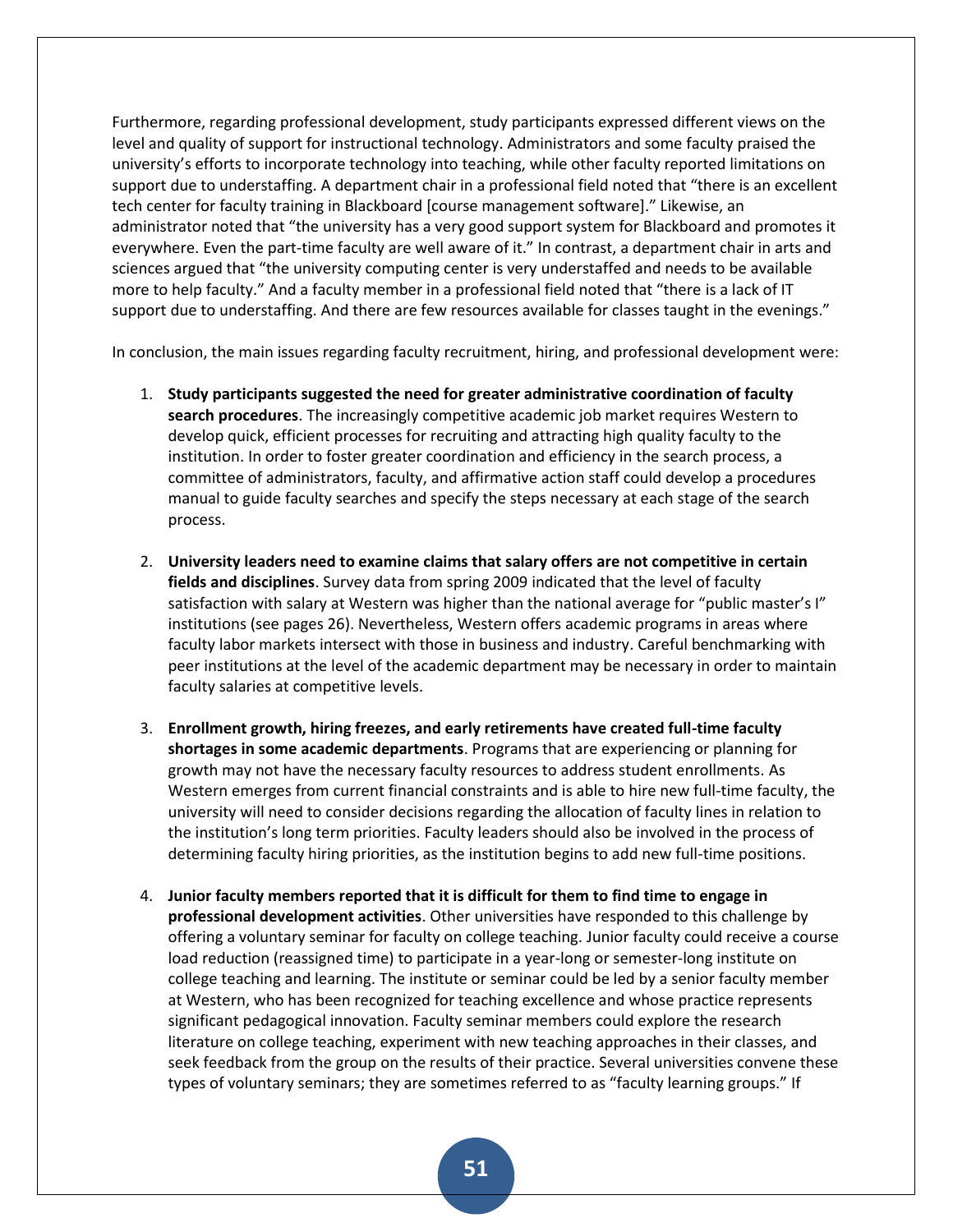properly supported, faculty learning groups could revitalize Western's approach to faculty development.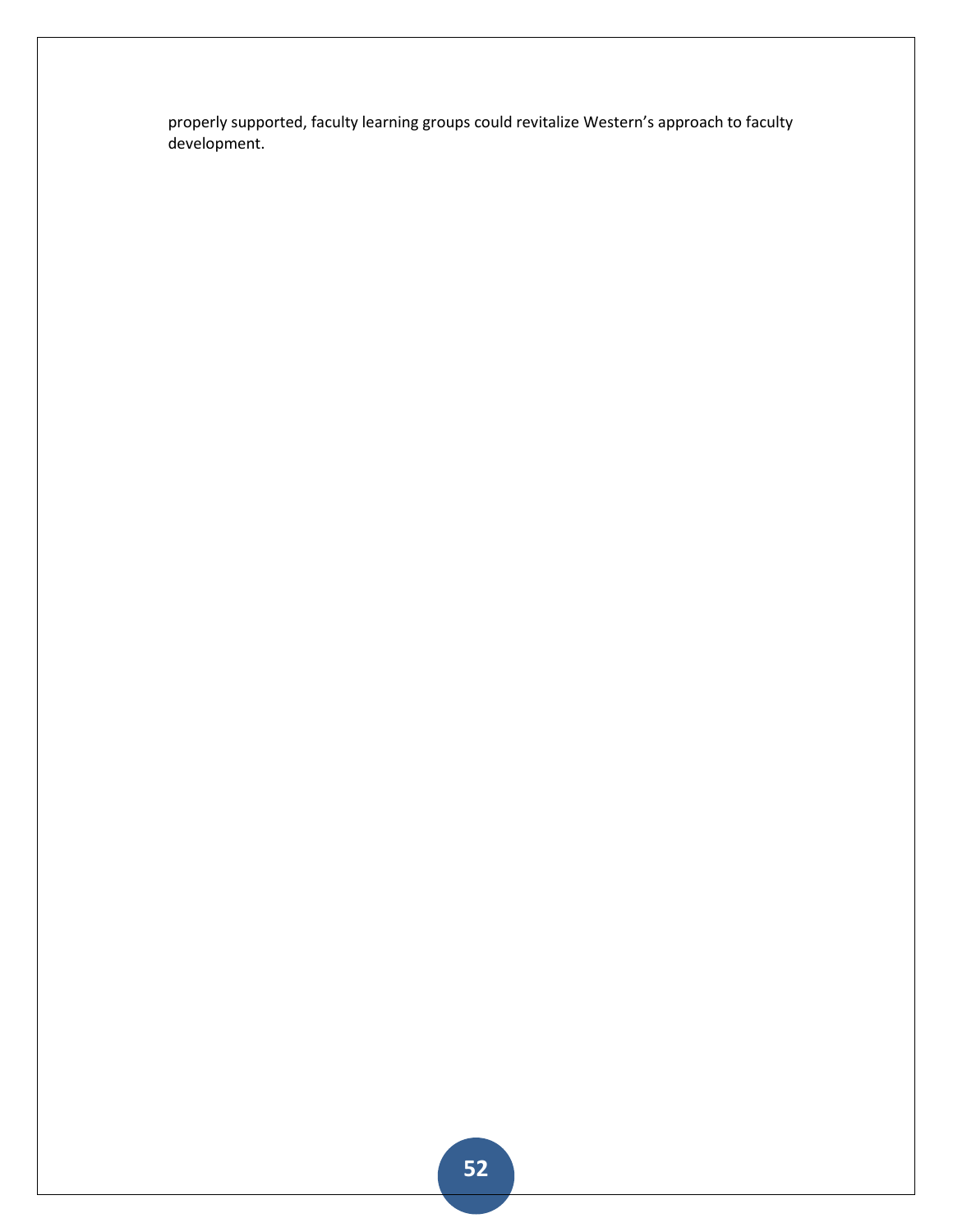## **Qualitative Analysis: Section 5 Librarians, Coaches/Trainers, Counselors, and Part-Time Faculty**

Due to the comparatively small number of survey respondents among part-time faculty, as well as the small number of full-time and part-time librarians, coaches/trainers, and counselors employed at Western, the survey data for those groups will be analyzed in a separate, system-wide report. In this report for Western, however, we will address salient issues, which emerged for each group in interviews and focus groups.

It is important to note that many part-time faculty, as well as librarians, coaches, trainers, and counselors, indicated a great deal of appreciation for being included in this study. As they stated on numerous occasions, they are AAUP members as well, yet as smaller constituencies within the collective bargaining unit, they feel that their issues and concerns are sometimes marginalized – not only by the administration, but sometimes by the AAUP itself. The vital roles that these professionals play in fostering student learning at Western should be widely recognized and appropriately acknowledged.

## **Part-time faculty**

Part-time faculty indicated that the university provides minimal orientation or professional development that addresses their needs. A part-time faculty member in arts and sciences, for example, noted that:

I honestly can't recall any professional development activities that I felt I was specifically invited to participate in. There may have been some activities that I thought were interesting, but I didn't particularly feel that they were for me… I didn't feel I was invited to participate.

Part-time faculty also indicated that they received no orientation to their instructional roles at Western. A part-time faculty member in arts and sciences, for example, recalled that "my orientation consisted of being told, 'classes start in three days, get the books and get ready.'"

In addition to limitations in professional development and orientation, part-time faculty also reported a tension between themselves and the full-time faculty. The lack of communication between full-time and part-time faculty has prevented the part-time faculty from contributing their insights to discussions of curriculum, and has also interfered with the ability of part-time faculty to develop a deeper understanding of the program's intended learning goals and objectives. A part-time faculty member in arts and sciences, for example, stated that "as adjuncts, we go in, do our jobs, and leave campus. There is no dialogue [with full-time faculty]."

Part-time faculty mentioned that full-time faculty occasionally make comments that disparage part-time faculty members' contributions to the university. For example, when full-time faculty criticize the university for relying too extensively on part-time faculty, part-time faculty members may interpret those comments as criticisms of their teaching practices. In fact, some full-time faculty members made comments that could be interpreted by part-time faculty as criticisms of their performance. A department chair in arts and sciences, for example, noted that: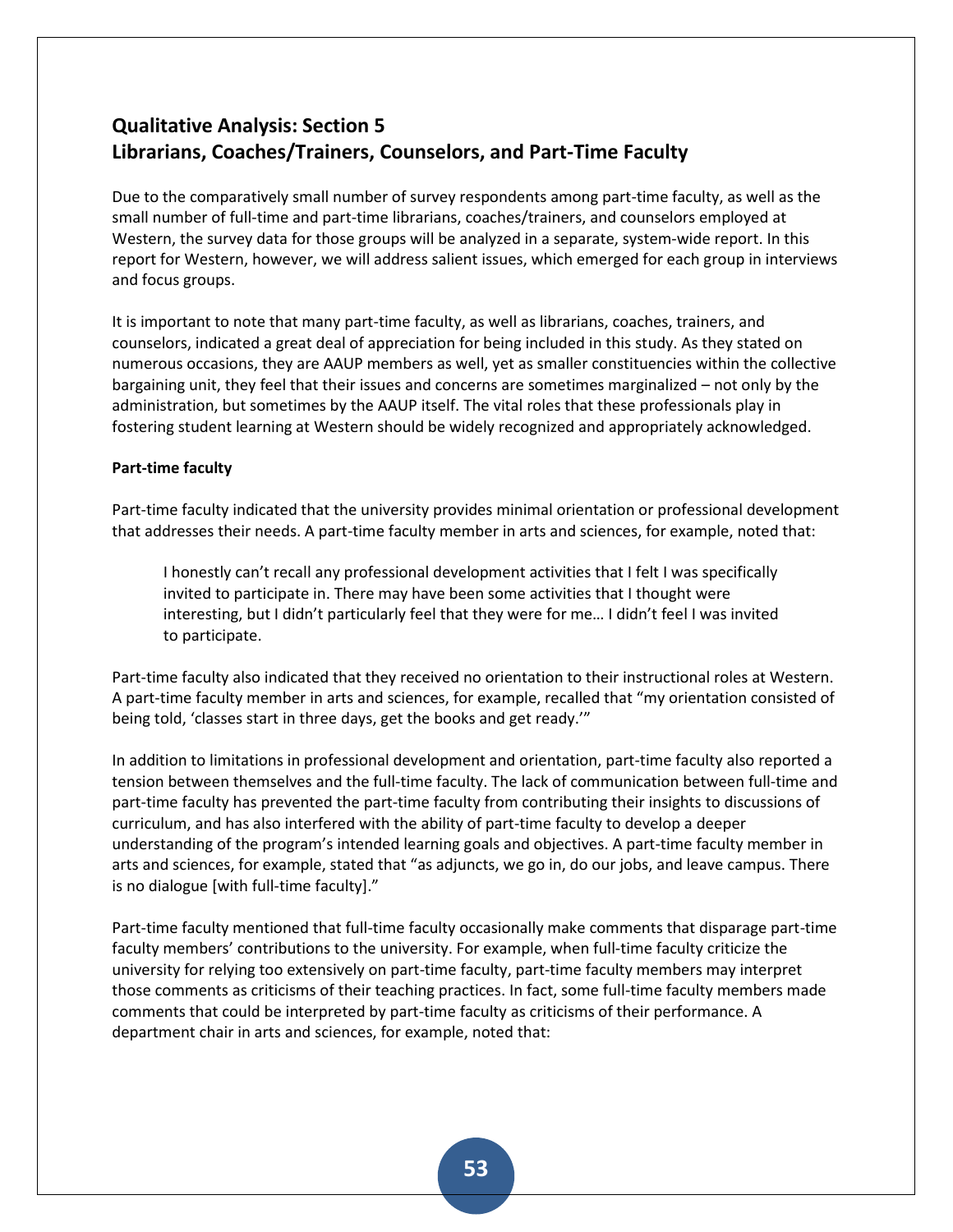The adjunct faculty are not contractually required to keep office hours and they can be difficult for students to reach, so the students will take their complaints directly to the chair… And they [part-time faculty] do tend to choose multiple choice tests as their primary assessment tool. We [full-time faculty] see the limitations of that, but the adjuncts don't, and so their use of multiple choice tests has a direct effect on the curriculum and it affects the teaching that they do, and the quality of the courses that they teach. I mean, I don't blame them at all for opting out of doing the extra work that the fulltime faculty do, because I think that they are already being exploited financially.

Likewise, a full-time faculty member in arts and sciences declared, "Thank God the contract places limits on the number of adjuncts. Otherwise, they would be teaching the majority of the classes."

For their part, part-time faculty noted that they are not always welcome at department meetings, and that the communication they receive from the department is limited or condescending. A part-time faculty member in arts and sciences, for example, indicated that:

> For the past five years, adjunct faculty have not been invited to department meetings. We were invited in previous years, but not recently. We are ignored. There is an unspoken attitude among the full-time and part-time faculty, which is an 'us versus them' attitude. We have been spoken down to and made to feel like we have no status or nothing of value to offer… When the chair communicates to us [part-time faculty], it is mainly the chair telling us what we can't do, like we can't request secretarial help because it is not in the union contract, and things like that.

Communication with full-time faculty is further constrained, because the evaluation process for part-time faculty relies almost exclusively on student evaluation scores; part-time faculty have few opportunities to talk with and receive feedback on their teaching from full-time faculty. Part-time faculty were also concerned that these limited evaluation practices would have negative repercussions on academic program quality. As a part-time faculty member in arts and sciences noted, "From an overall improvement aspect, there should be some [classroom] observation [of part-time faculty]."

Furthermore, part-time faculty expressed concerns regarding the university's cap on the number of classes that they can teach each semester. They argued that part-time faculty should be allowed to teach more than two courses per semester. They also noted that there are few opportunities for part-time faculty to teach courses at

**Part-time faculty indicated that they receive little feedback on their teaching. Evaluations are limited to student course evaluations, and even those results are not always readily available.**

A part-time faculty member in a professional field, for example, stated that "student evaluations are the only method that we have, but again, sometimes those results are difficult to obtain. To get my evaluations last fall, I had to request them myself… I don't think I would have gotten them unless I specifically asked for them. We don't get feedback of any kind on a regular basis."

Likewise, a part-time faculty member in arts and sciences reported that "I don't have a clue about how the student evaluation results are used. It all goes back to the office, and a year later, we get to see them."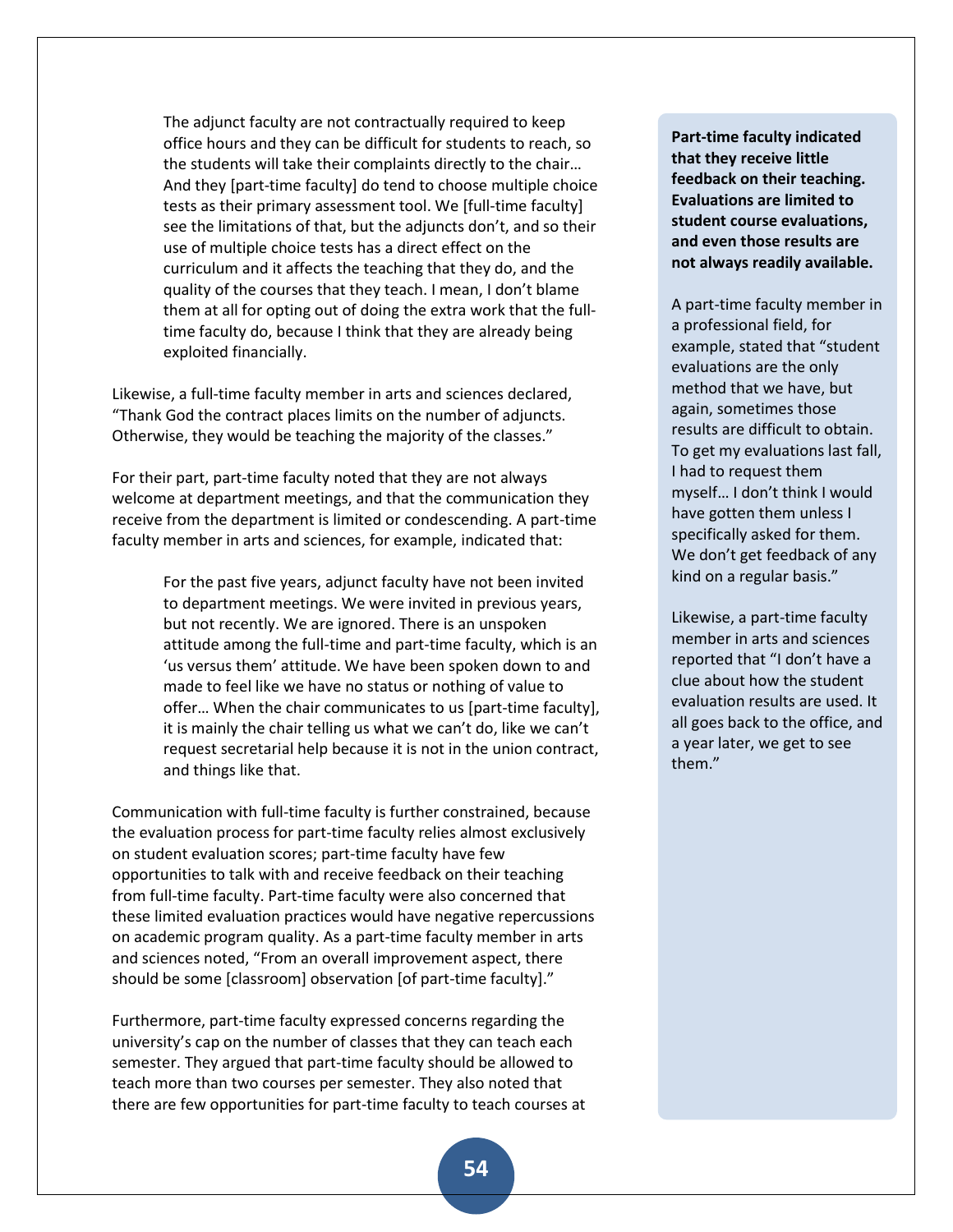Western during the summer. A part-time faculty member in arts and sciences, for example, argued that "the union should raise the ceiling so that we can earn more. I guess the teaching limits are supposed to spread out the workload among all the available adjuncts, but there are many of us who could and want to teach more." Similarly, a department chair in arts and sciences explained that "I could in fact use them [part-time faculty] to teach more."

Finally, part-time faculty expressed concerns regarding job security. They were concerned that the university would increase class sizes, reduce the number of sections offered, and therefore hire fewer part-time faculty. As a part-time faculty member in arts and sciences noted, "Job security is an issue, in light of the cut back in funding. We don't know where we stand. We don't know what will happen, who will get laid-off. We don't know if the full-time faculty will take over all the adjunct positions. So the budget cuts are a major, major concern."

Despite the need to engage part-time faculty more extensively in departmental discussions of curriculum and learning outcomes, part-time faculty reported that they are largely disconnected from matters within their departments. University leaders at Western should take actions to improve the work environment for part-time faculty and establish a stronger basis for collaboration between parttime and full-time faculty.

- **1. Orientation and professional development opportunities need to be enhanced for part-time faculty members at Western**. The university could first conduct a needs assessment to determine what part-time faculty members believe are their most important faculty development needs. Then, Western could develop a series of professional development activities and orientation sessions, which are designed to address the needs and expectations of part-time faculty. Moreover, faculty development workshops at Western may currently be scheduled at times that are not convenient for part-time faculty members, who may have fulltime day jobs or teach at multiple institutions. Western should, therefore, consider allocating resources to develop alternative delivery mechanisms for faculty development programs, such as webcasts and blogs, which would be available to part-time faculty at any time.
- **2. Western should extend its evaluation practices for part-time faculty**. Part-time faculty indicated that they receive minimal feedback on their teaching. Primarily, the feedback that they receive is in the form of student course evaluation results. They typically do not have opportunities to discuss their teaching with department chairs or full-time faculty colleagues. Additional modes of formative evaluation, including classroom observations and feedback sessions, should be developed for part-time faculty.

Part-time faculty issues are analyzed and discussed further in the system-wide report.

## **Librarians**

Librarians at Western reported a high level of satisfaction with shared governance and with the promotion and tenure process. Regarding governance and decision making in the library, a full-time librarian noted that "governance works well. We have a lot of autonomy. We meet with the director, but we also have our own faculty meeting. Everything on policy matters that the director communicates to the administration goes from the faculty." Another study participant suggested that a high level of autonomy for librarians is compatible with their status as academic professionals: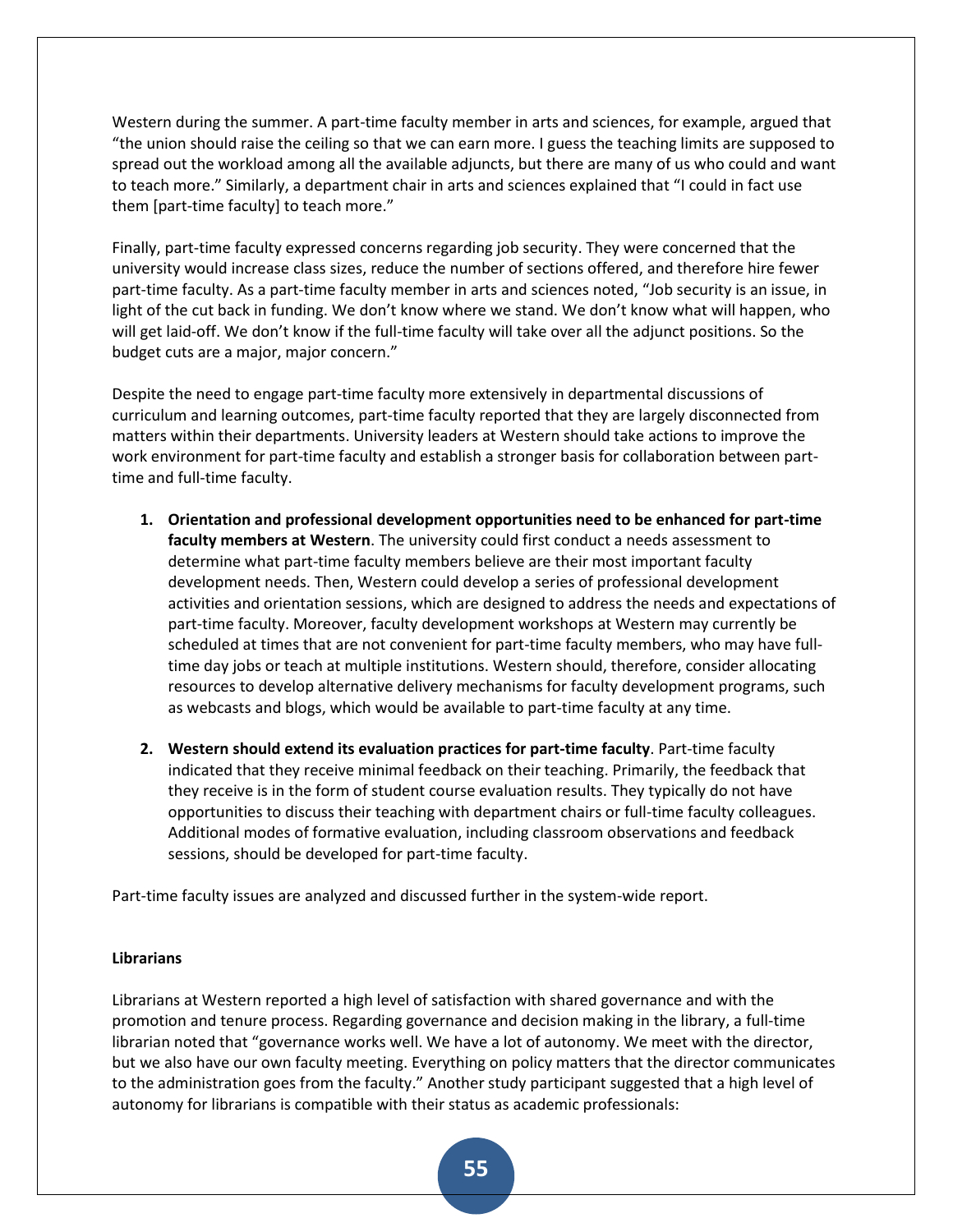We have a very high degree of autonomy. But we are all very accountable to each other. We are responsible to do the right thing, the right thing by the students, the faculty, and the university, and by our profession as a whole. Being a professional, you know what you have to do, but no one needs to be there telling us what to do.

In terms of promotion and tenure, librarians were confident that the process would acknowledge the unique aspects of their work context and appropriately assess their work performance. A full-time librarian noted that "librarians have done well in the P&T process at Western. The P&T committee always has one representative from the librarians, coaches, and counselors group."

Departments at Western have created their own guidelines for the promotion and tenure process, which aim to clarify discipline-specific expectations for faculty performance. The library has produced its own set of guidelines, and librarians have noted the benefits of these guidelines for conveying to multiple constituencies the unique qualities and expectations of librarianship. As a full-time librarian noted:

We have an excellent record in our library on tenure and promotion. We do a great job of mentoring each other… The P&T criteria are clear, and we have our own guidelines. The Senate requested that departments develop their own guidelines for promotion and tenure, so that clarified it even further [in the library].

Library staffing levels, however, were viewed as problematic. Library functions were covered by a bare minimum of library faculty, while many support staff positions remained unfilled. A full-time librarian explained how limited staffing levels make it difficult for librarians to pursue professional development opportunities: "A big problem is time. When one of us goes off to a conference, then we are so lowstaffed that someone has to fill in the reference shift. I am going to a conference in my field for the first time in years, because the date falls within an optimal window [where it does not negatively impact the schedules of other librarians]."

As a further concern, librarians indicated that more effective coordination is needed between the library and the university computing office. Specifically, librarians argued that the computing office maintains such tight control over systems and servers that innovation is stifled. A full-time librarian noted that the computing office is "unwilling to give up any control. There are people in the library who can do some of the computer work, but University Computing is unwilling to let them do it. But then, they don't do it either. So it is a constant struggle." Another librarian noted that:

There's a push and pull between the library and IT. There is a very tight hold on systems… That may be good in some situations, but when you are trying to develop new ways of doing things and need a little bit of freedom, it becomes a hindrance… There is some resistance to giving autonomy for server space and to have applications run on those servers, and all that goes with it… They are the police on the playground; they are not there to help build things.

Workload issues for librarians are analyzed and discussed further in the system-wide report.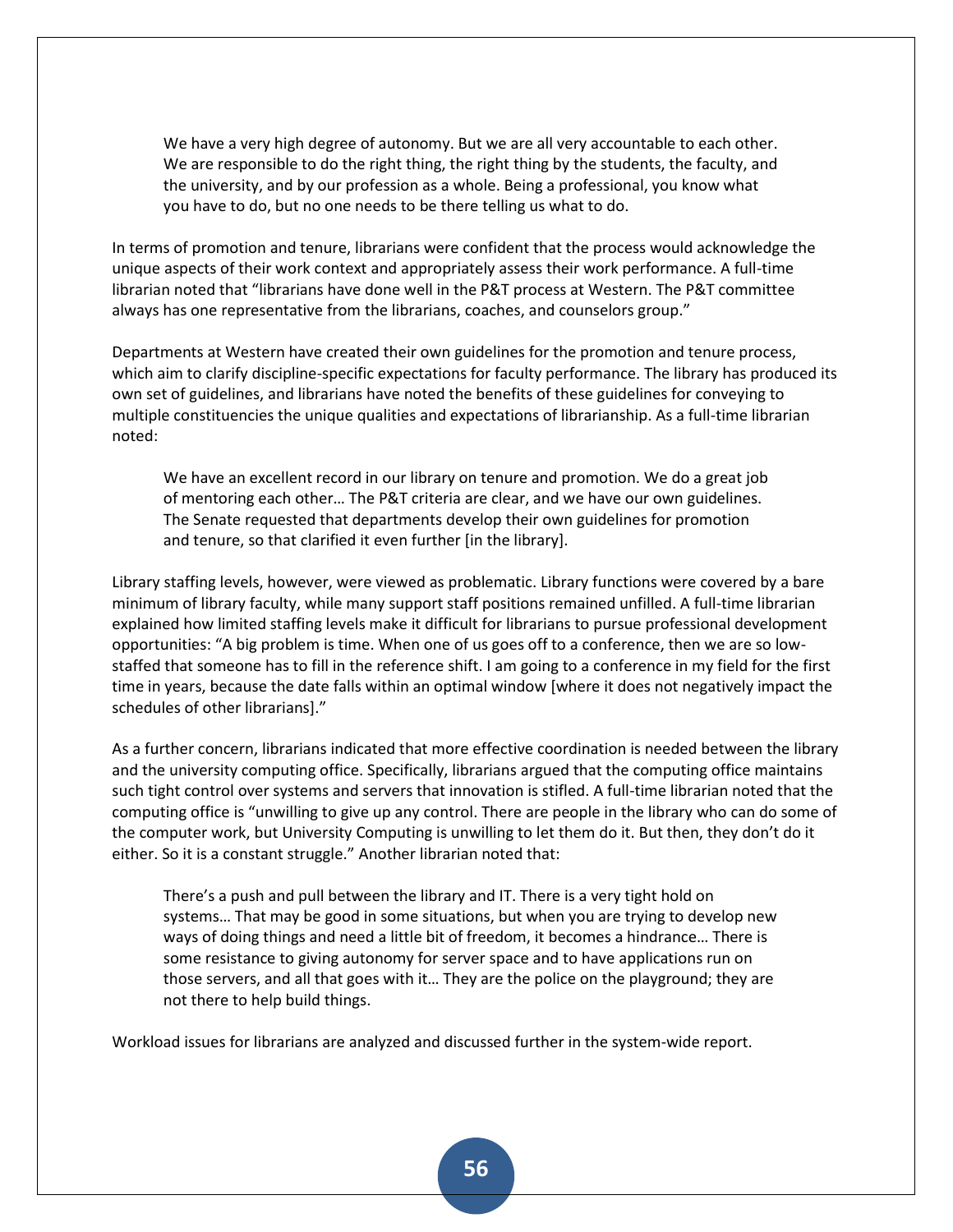#### **Coaches/trainers**

Coaches and trainers described a demanding workload, which they believe is not well understood by other constituencies within the university. As one full-time coach noted, "There's no such thing as a 40 hour work week. We don't know what a two-day weekend is." Another study participant argued that coaches work longer hours than faculty, yet their contributions to the university are often ignored.

I know coaches put in a lot more time than people would assume or understand… so professors put in a certain amount of hours, and as coaches, we put in three times as many hours. There is no coach here that has a 40-hour work week. That would be a short week. We are working between 50 and 75 hours being on campus. There is no overtime or anything.

Workloads are further complicated by not having full-time assistant coaches and by limitations in the number of support staff within the athletic department. A full-time coach, for example, described the athletic department as a "bare bones operation," which does not have enough staff to manage events or prepare for contests. Another study participant explained the lack of full-time assistant coaches in terms of salary levels for head coaches.

We have no full-time assistant coaches… Salaries for head coaches in the Connecticut state system are set at a rate higher than elsewhere. This means that we can't afford to bring in assistant coaches at the full-time level, other than for football. So for assistant coaches, we rely on a pool of part-time people, often school teachers, who can come in late afternoon to assist with the sport. My ideal would be to hire full-time assistants who could cover two sports.

Another study participant explained how Western's limited athletics facilities affect the workloads of trainers. "Athletic trainers are stretched. Limited facilities means that events must share a field and can't overlap in schedule. For trainers, that means that they may have to come in early in the morning, and stay late into the evening to cover all the practices and competitions."

Coaches also indicated that they are expected to be increasingly involved in promoting student learning. As one coach noted, "We have seen more emphasis on working with the student-athlete to see growth in them as a whole, not just on the athletic side, but also the academic side." Study participants endorsed this more holistic approach to working with student-athletes, but they indicated that such efforts have significant workload implications, including the loss of work-life balance. As a full-time coach explained:

Work-life issues are a big one, because coaching involves weekends, and Monday through Friday, when you are in season. Just making sure you have enough time to deal with your students as well as your personal home life is a real challenge.

Workload issues for coaches and trainers are analyzed and discussed further in the system-wide report.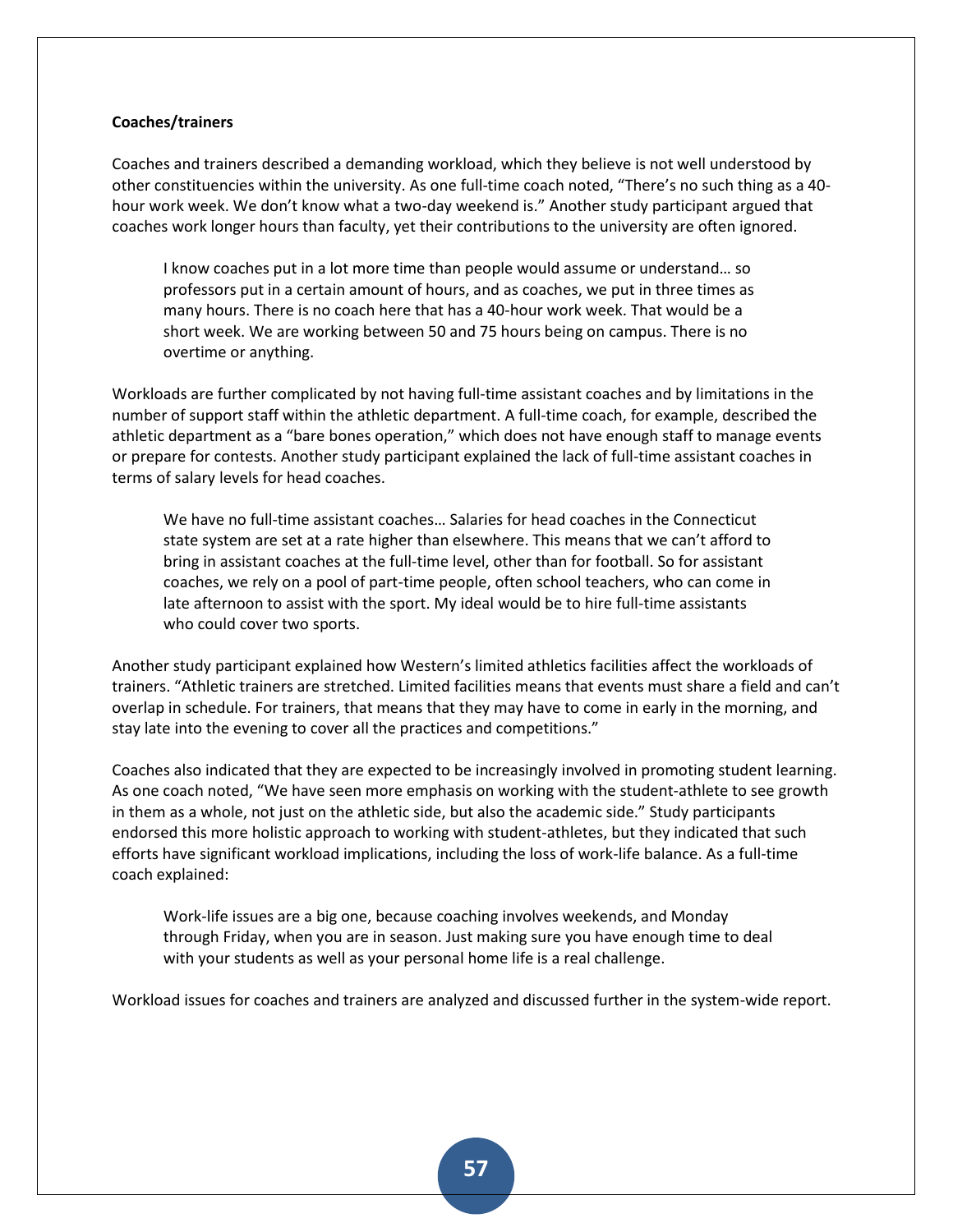### **Counselors**

Study participants indicated that the counseling center has a staffing level of three full-time counselors. The counselors described high clinical case loads, as well as growing mental health needs within the student population. A full-time counselor explained that:

The number of students returning from wars has meant that the counseling center is dealing with more cases of post-traumatic stress… There is an increase in the number of students on [mental health] medication in high school and have expectations that they bring to college. These students can become frustrated that they have to seek out services themselves… They expect that we would all come together and get them what they need.

A counselor also noted that the director of the counseling center has attempted to respond to these challenges and "has made an effort to increase referrals to outside therapists, and that has created some [workload] relief."

Counselors explained that, due to the small size of the counseling center, the director also serves as the Department Evaluation Committee (DEC). "In this department, the DEC is often just a single person, the director." Thus, the evaluation of the director alone carries significant weight in promotion and tenure reviews for counselors.

Workload issues for counselors are analyzed and discussed further in the system-wide report.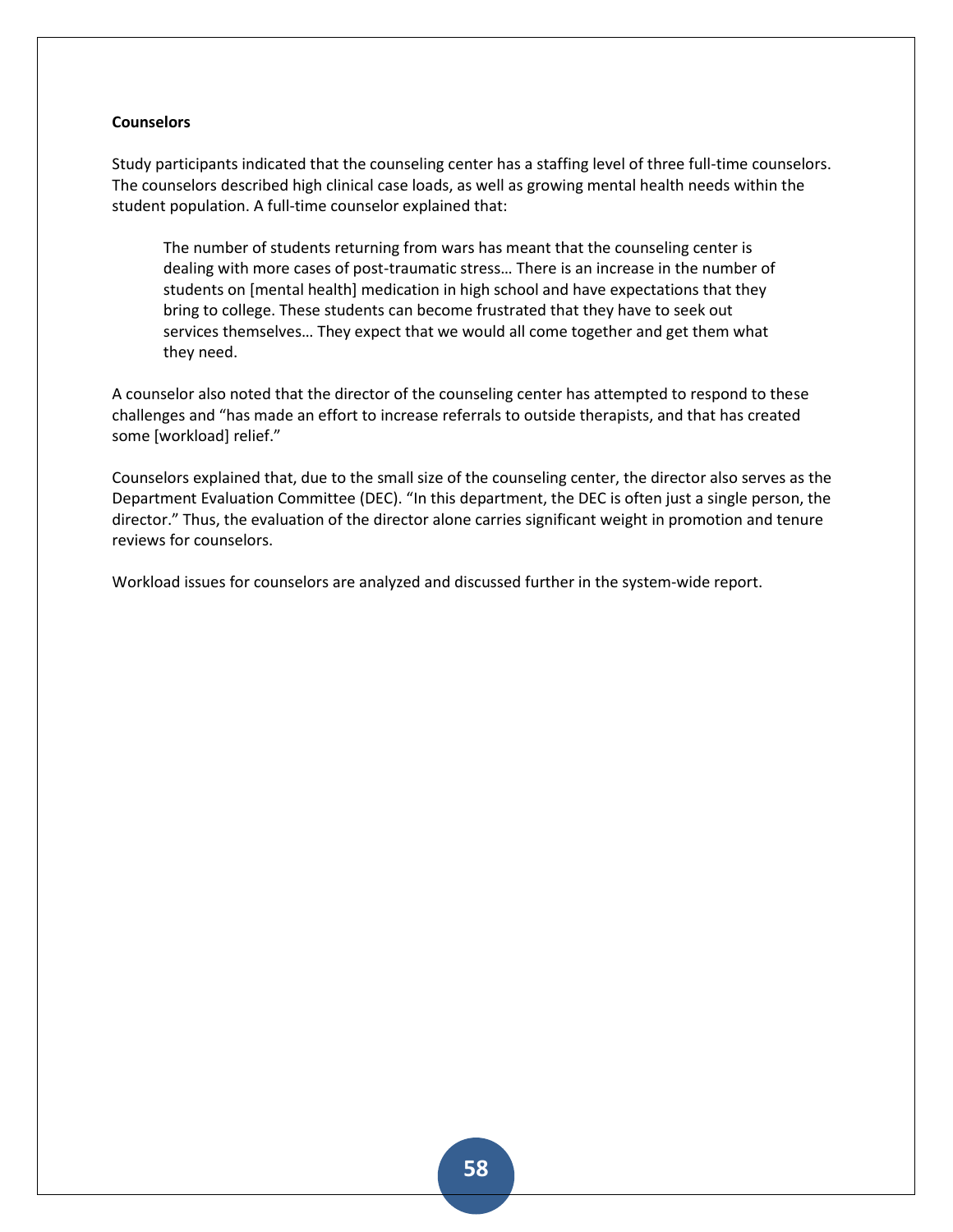## **Conclusions**

## **Quantitative research findings**

- 1. Full-time faculty at Western reported working an average of 53.4 hours per week, which is nearly equivalent to the national average for faculty at "public master's I" institutions (53.2 hours per week).
- 2. Full-time faculty at Western allocated more hours per week to undergraduate instruction than the national average for faculty at "public master's I" institutions.
- 3. Full-time faculty at Western reported that they spent 173.4 hours on academic work during summer 2009 (not including summer teaching). This is the equivalent of more than four 40-hour work weeks, during the months for which faculty are not "on contract."
- 4. Full-time faculty members at Western received an average of 12.16 load credits per semester, and 81.3% of those load credits were awarded for activity that pertains directly to instruction.
- 5. Reassigned time for research comprised 2.2% of the total load credits awarded to faculty at Western. The comparable percentages at the other CSU institutions were 4.2% at Central, 3.3% at Southern, and 1.4% at Eastern.
- 6. Reassigned time for curriculum development comprised 7.9% of the total load credits awarded to faculty at Western. The comparable percentages at the other CSU institutions were 10.3% at Southern, 4.5% at Eastern, and 4.4% at Central. Thus, Western and Southern awarded comparatively more load credits for curriculum development than did Eastern and Central.
- 7. At Western, 38.7% of all load credits awarded for instruction were earned by part-time faculty members. The 2007-2011 collective bargaining agreement specifies that no more than 20% of instructional load credits should be attributable to part-time faculty.
- 8. Faculty at Western earned an average of 2.27 non-instructional load credits per semester. Comparatively, faculty at Southern received 3.18, faculty at Central received 2.10, and faculty at Eastern received 1.70.
- 9. The academic departments that carried the highest number of instructional load credits per semester were chemistry (11.88), music and music education (11.19), biology (10.88), health promotion and exercise science (10.70), and nursing (10.62). Three of these departments (chemistry, biology, and nursing) have large numbers of lab-based courses. The number of instructional load credits for these departments would have been even higher, if the university had allocated 1.0 load credit for each hour of lab class time. Therefore, this finding has important implications for the current method of assigning load credits for laboratory courses.
- 10. In order to award one load credit for each laboratory/studio hour taught, Western would need to allocate 20.4 additional load credits per year (beyond those already designated as supplemental lab credits).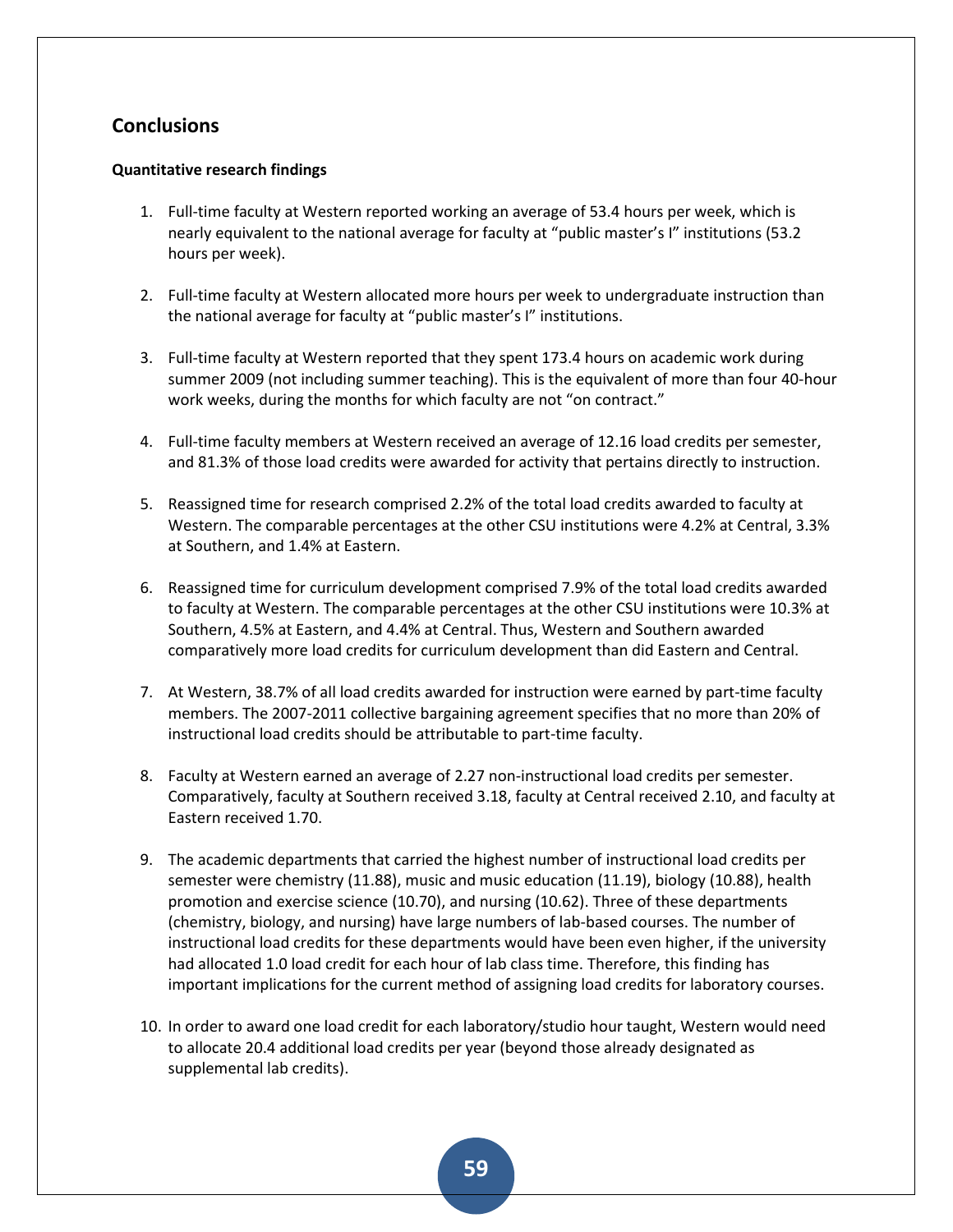- 11. Full-time faculty members who teach undergraduate courses at Western were more likely than the national average for faculty at "public master's I" institutions to use the following teaching practices: multiple-choice exams, short-answer exams, student presentations, and peer feedback on student work. Full-time faculty members at Western were less likely than the national average to use the following teaching practices: essay exams and research papers and writing assignments. The limited use of research papers and the reliance on multiple-choice exams may be related to heavy teaching loads that limit the ability of faculty to engage in more time-consuming pedagogical practices.
- 12. The findings indicate that large majorities of full-time faculty at Western are actively engaged in experimenting with new teaching methods (84.1%), changing their teaching practices to get students more involved in their own learning (77.8%), and incorporating new instructional technologies into their courses (74.6%).
- 13. Survey findings indicated that 77.8% of full-time faculty at Western reported involvement in scholarly work that spans multiple disciplines; 68.3% reported that they participate in teaching enhancement workshops; and 66.7% reported involvement in mentoring new faculty.
- 14. Full-time faculty members at Western were less satisfied than the national average for faculty at "public master's I" institutions with the following dimensions: institutional support for instructional technology, institutional support for teaching improvement, and workload.
- 15. Full-time faculty members at Western were less likely than the national average to believe that good teaching is rewarded by the institution, and that women faculty members are treated fairly at this institution.

### **Qualitative research findings**

- 1. Faculty indicated that Western's 4-4 teaching load does not allow them to remain current within their academic fields and disciplines; therefore, they expressed concerns regarding whether they can deliver an innovative, cutting-edge curriculum to students.
- 2. Study participants noted that the 4-4 teaching load puts strain on junior faculty members who are not only preparing to teach many courses for the first time, but also are attempting to build research agendas that establish their impact in their respective fields and disciplines.
- 3. Faculty members explained that Western is attracting high quality students, yet their academic skills remain below what is required to succeed in college. Study participants indicated that they were willing to help under-prepared students build their academic skills, but they acknowledged that such work increased their workloads substantially.
- 4. Several faculty and administrators referred to Western's strategic plan, which aims to align class sizes with enrollment levels recommended by the professional societies of various academic disciplines. Some faculty described efforts to reduce class sizes in their departments, while others expressed apprehension that their class sizes would soon be raised.
- 5. Faculty in the sciences argued that not only is the teaching load heavy, but the system designed to account for faculty workloads discounts their efforts to promote student learning. They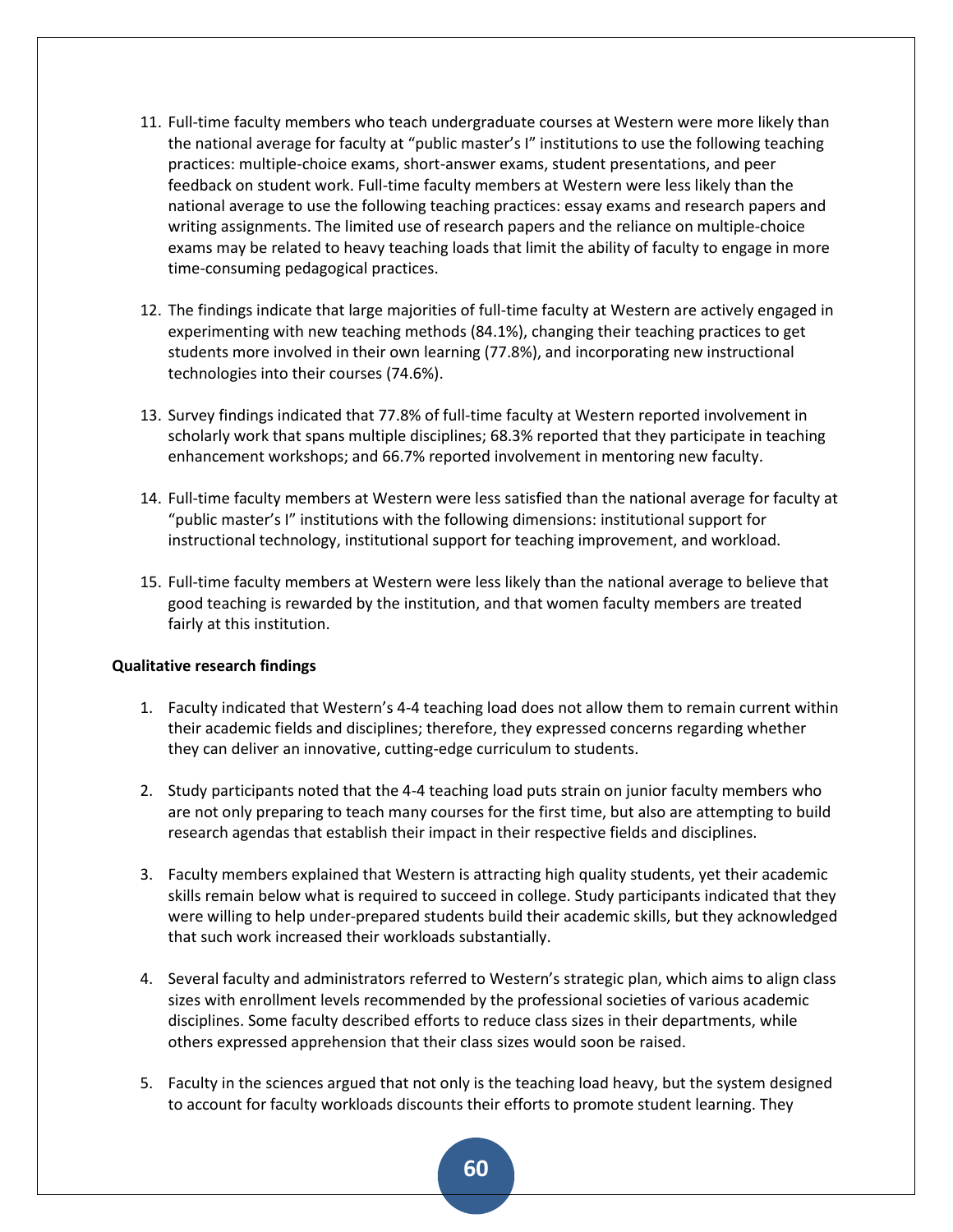argued that lab-based instruction is perhaps the most critical component of teaching and learning in the sciences, yet the university's load credit system does not appropriately acknowledge the workload associated with teaching lab-based courses.

- 6. Faculty members indicated that research expectations are rising, while teaching loads remain consistently high. This perception, in turn, generated a great deal of concern and anxiety regarding promotion and tenure reviews.
- 7. Despite the creation of P&T guidelines in each academic department, faculty in the sciences and faculty in professional fields expressed concerns that their research would not be evaluated appropriately by university P&T committees.
- 8. Study participants were supportive of the academic initiatives that have emanated from the strategic plan, but they expressed concerns regarding the workload implications of these initiatives. Accreditation, assessment, internationalization, and the first-year experience program were noted by study participants as initiatives that have affected the workloads of faculty and department chairs.
- 9. Department chairs indicated that administrative initiatives, data requests, and inefficient bureaucratic procedures made their workloads unsustainable.
- 10. Search committee chairs suggested that administrative coordination needs to be improved in order to foster an effective recruitment and hiring process.
- 11. Faculty in the School of Business raised a concern regarding the salary levels offered to prospective faculty. They attributed several failed searches to lack of competitive salaries.
- 12. Junior faculty suggested that their workloads preclude them from full participation in professional development activities, and several professed that they cannot maintain an awareness of workshops offered on campus due to extensive competing workload demands.
- 13. Part-time faculty indicated that the university provides minimal orientation or professional development that addresses their needs.
- 14. The evaluation process for part-time faculty relies almost exclusively on student evaluation scores. In addition, part-time faculty members have few opportunities to talk with or receive feedback on their teaching from full-time faculty.
- 15. Librarians indicated that more effective coordination is needed between the library and the university computing office. Specifically, librarians argued that the university computing office maintains tight control over systems and servers and does not promote innovation.
- 16. Coaches and trainers described a demanding workload, which they believe is not well understood by other constituencies on campus. Their workloads are complicated further by not having full-time assistant coaches and by limitations in the number of support staff within the athletic department.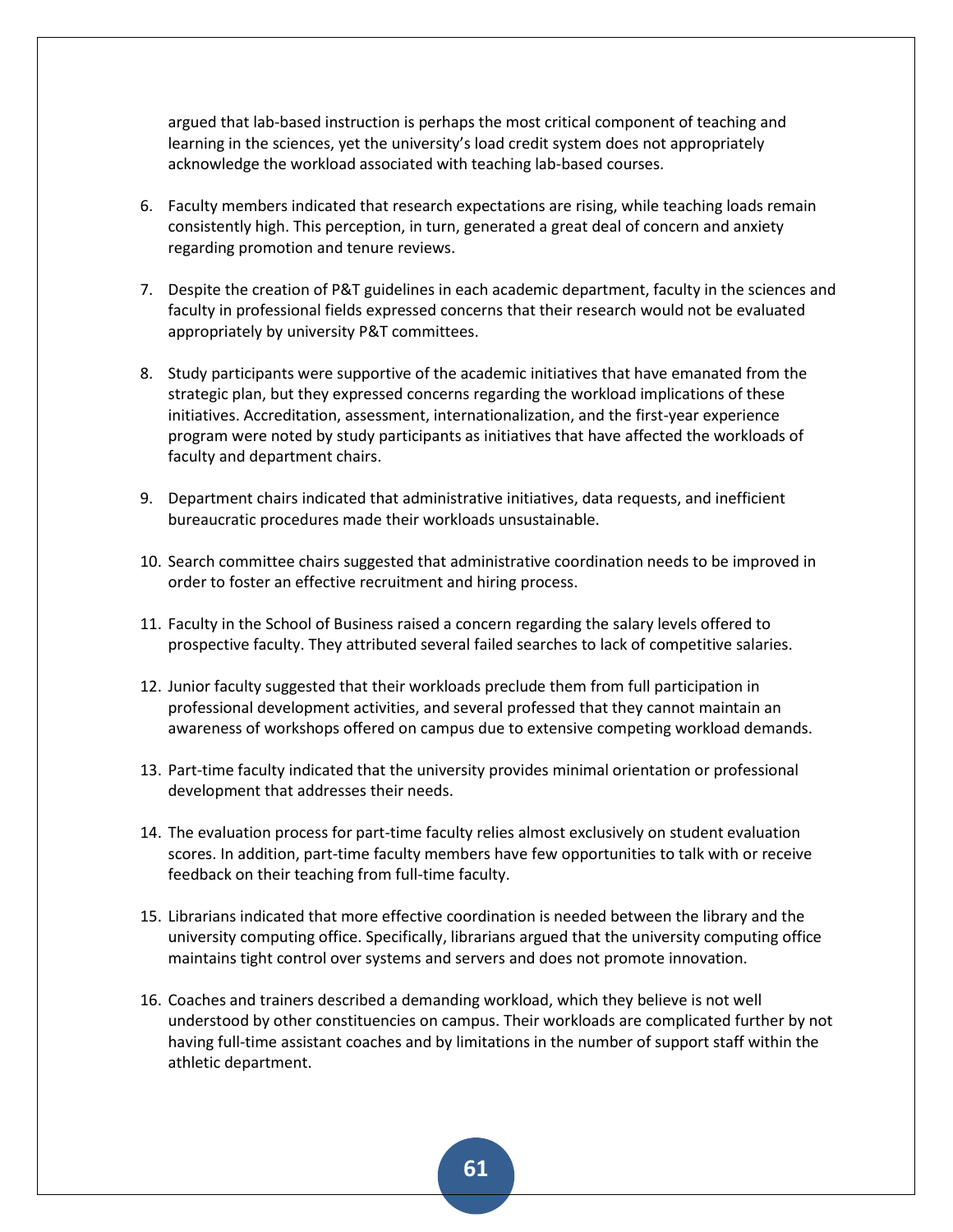17. Counselors explained that, due to the small size of the counseling center, the director of the center also serves as the Department Evaluation Committee (DEC).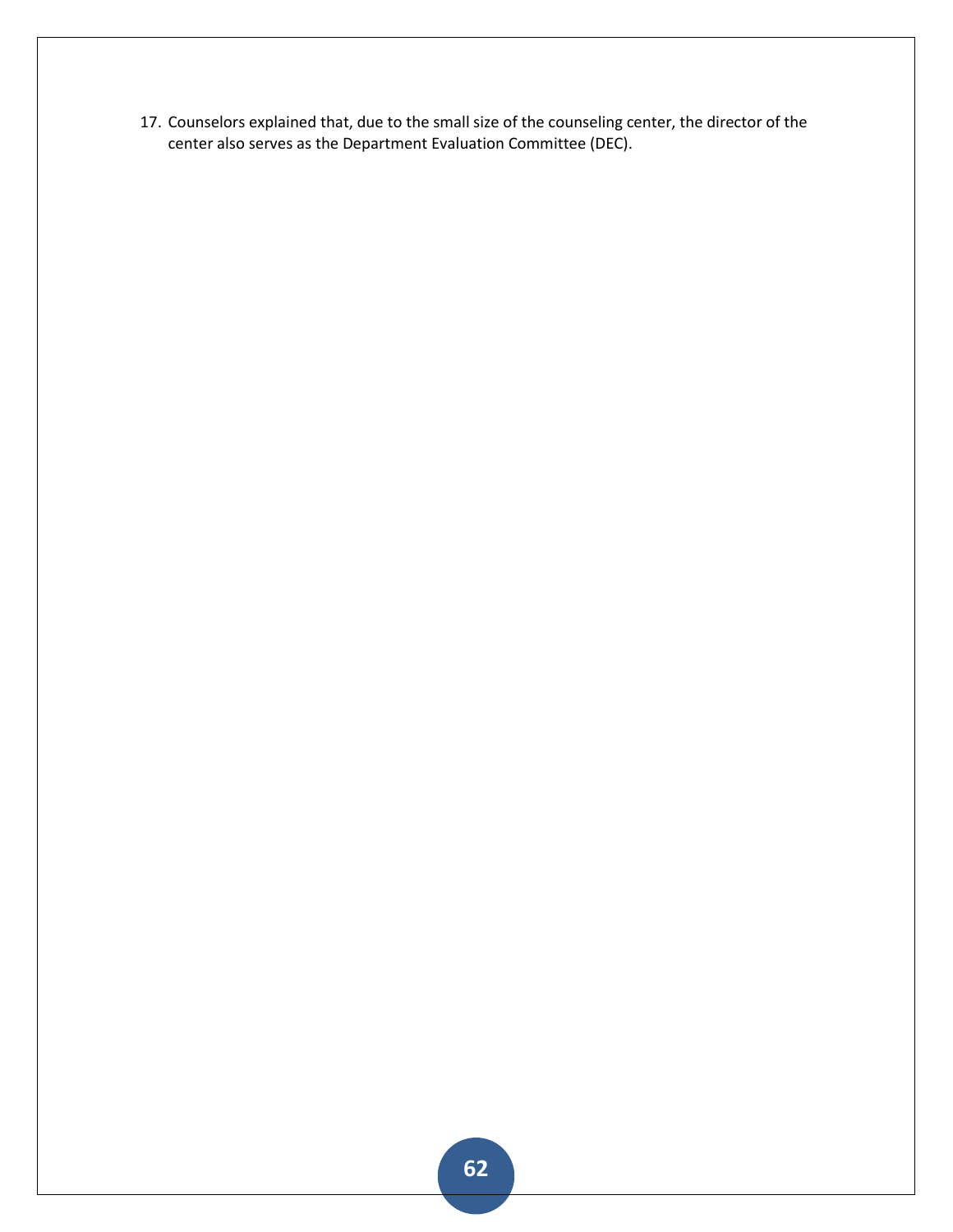## **Some initial recommendations**

- 1. Western could designate a specific amount of reassigned time to be allocated to faculty who are engaged in innovative pedagogical practices. Faculty could receive reassigned time to participate in workshops or seminars on a specific innovative teaching practice that they want to implement in their courses.
- 2. University leaders need to assess the resource implications of pursuing accreditation for various academic programs, and acknowledge that reassigned time will be necessary in those fields in order to grant faculty the requisite teaching loads.
- 3. Lab-based courses are critical educational experiences in the preparation of future scientists. Teaching practices for lab-based courses, moreover, require extensive interactions between faculty and students, yet the university provides only partial load credit for teaching such courses. A potential response, here, would be to adjust the load credit amounts that faculty receive for teaching lab-based courses, so that the load credits reflect the current pedagogy employed in such courses.
- 4. The Center for Excellence in Learning and Teaching (CELT) at Western could convene open dialogues on teaching academically under-prepared students, and enable faculty to share effective practices with their colleagues. The university could also assess the academic support services currently provided to students, and determine the level and extent of support that students need. Then, faculty, staff, and administrators can work together to identify appropriate roles for faculty and staff in supporting academic skills development in the student population.
- 5. Western could examine its practices regarding the allocation of reassigned time for research. First, Western could create a number of multi-year awards of reassigned time for research. Faculty could receive, for example, a 3-3 teaching load over two or three consecutive years to accommodate more expansive lines of research inquiry (rather than simply rely only on singlesemester allocations of reassigned time). Second, Western could establish a standard policy for providing reduced teaching loads to new, junior faculty. This practice would not only help junior faculty build their research agendas, but also assist in their pedagogical development for teaching.
- 6. In order to establish greater confidence in the P&T process, faculty and administrators at Western could develop a university-wide statement that endorses multiple forms of scholarship. Western could also establish stronger communication between departmental evaluation committees (DECs) and the university's P&T committee. Forums for open discussion among DEC chairs, P&T committee members, and university administrators could help all parties understand and interpret the broad range of scholarly contributions made by faculty at Western.
- 7. Study participants noted that the administrative infrastructure to support new strategic initiatives is severely limited. Staffing levels in administrative offices have not been able to keep pace with growth in enrollments and aspirations at Western. University leaders need to consider the resource implications of the strategic plan at Western, and identify the levels of faculty and staff support that are necessary to carry out new initiatives. Initially, the university may need to provide more reassigned time for faculty and chairs to engage in related strategic initiatives. For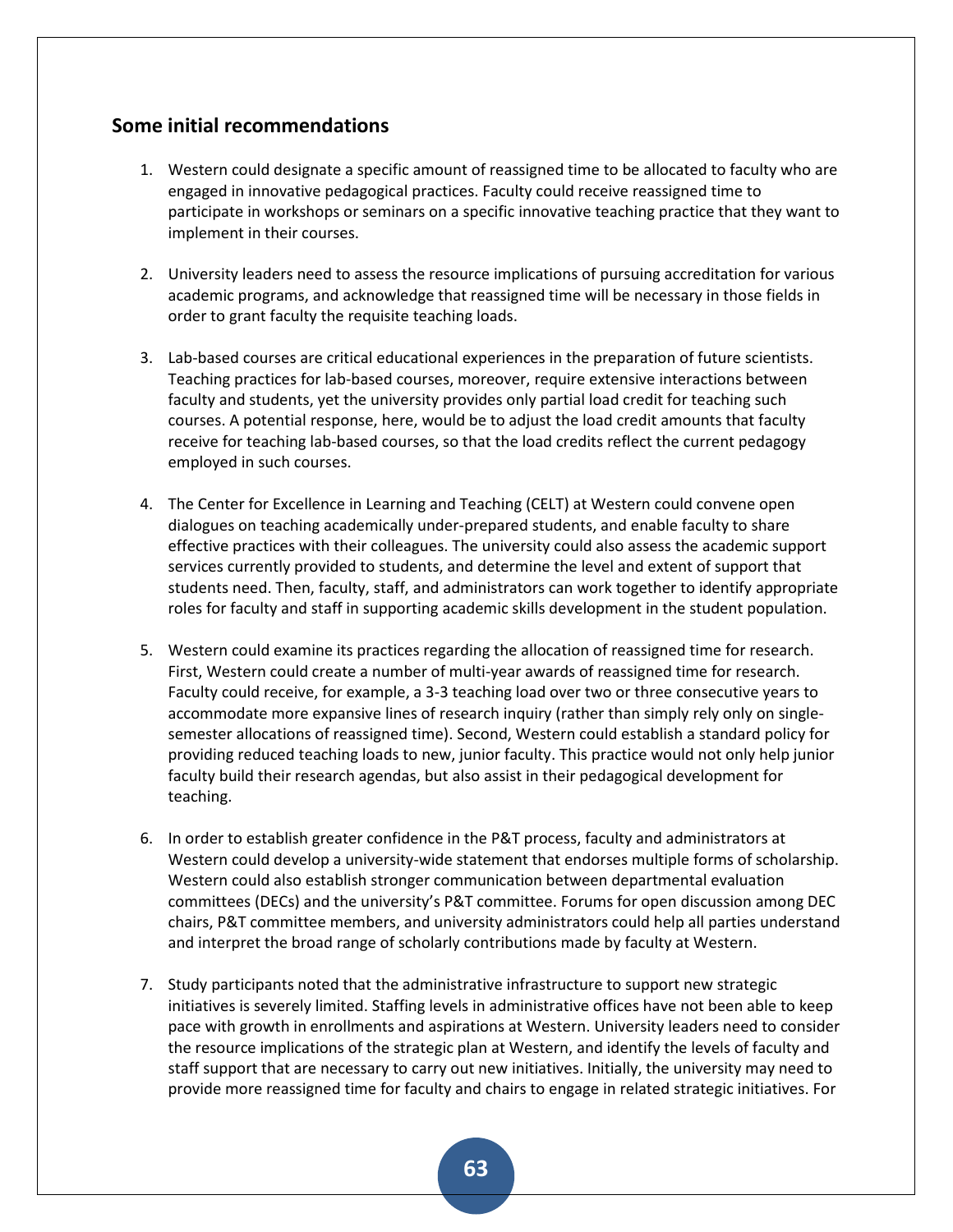the longer term, the university should develop a faculty and staff hiring plan, which would link future position allocations to specific initiatives in the strategic plan.

- 8. In order to support department chairs, Western should develop a more streamlined system for collecting and retrieving data related to assessment and academic program performance. Such a system would reduce the likelihood that chairs will receive multiple requests for the same data, or requests for data that should be readily available in centralized offices. Inefficient bureaucratic procedures should also be simplified. For example, on the issue of under-enrolled courses, the university should establish an earlier deadline for student registration (and perhaps a late fee for students who do not comply), so that students are encouraged to register for courses well in advance of administrative decisions to cancel low-enrollment courses. Such efforts would also decrease the number of enrollment cap overrides that students would typically seek after under-enrolled sections of the course had been cancelled.
- 9. In order to foster greater coordination and efficiency in the search process, a committee of administrators, faculty, and affirmative action staff could develop a procedures manual to guide faculty searches and specify the steps necessary at each stage of the search process.
- 10. Western can develop a voluntary seminar for faculty on college teaching. Junior faculty could receive reassigned time to participate in a year-long or semester-long institute on college teaching and learning. The institute or seminar could be led by a senior faculty member at Western, who has been recognized for teaching excellence and whose practice represents significant pedagogical innovation. Faculty seminar members could explore the research literature on college teaching, experiment with new teaching approaches in their classes, and seek feedback from the group on the results of their practice.
- 11. Western can conduct a needs assessment to determine what part-time faculty members believe are their most important faculty development needs. Then, Western could develop a series of professional development activities and orientation sessions, which are designed to address the needs and expectations of part-time faculty.
- 12. Additional modes of formative evaluation, including classroom observations and feedback sessions, should be developed for part-time faculty.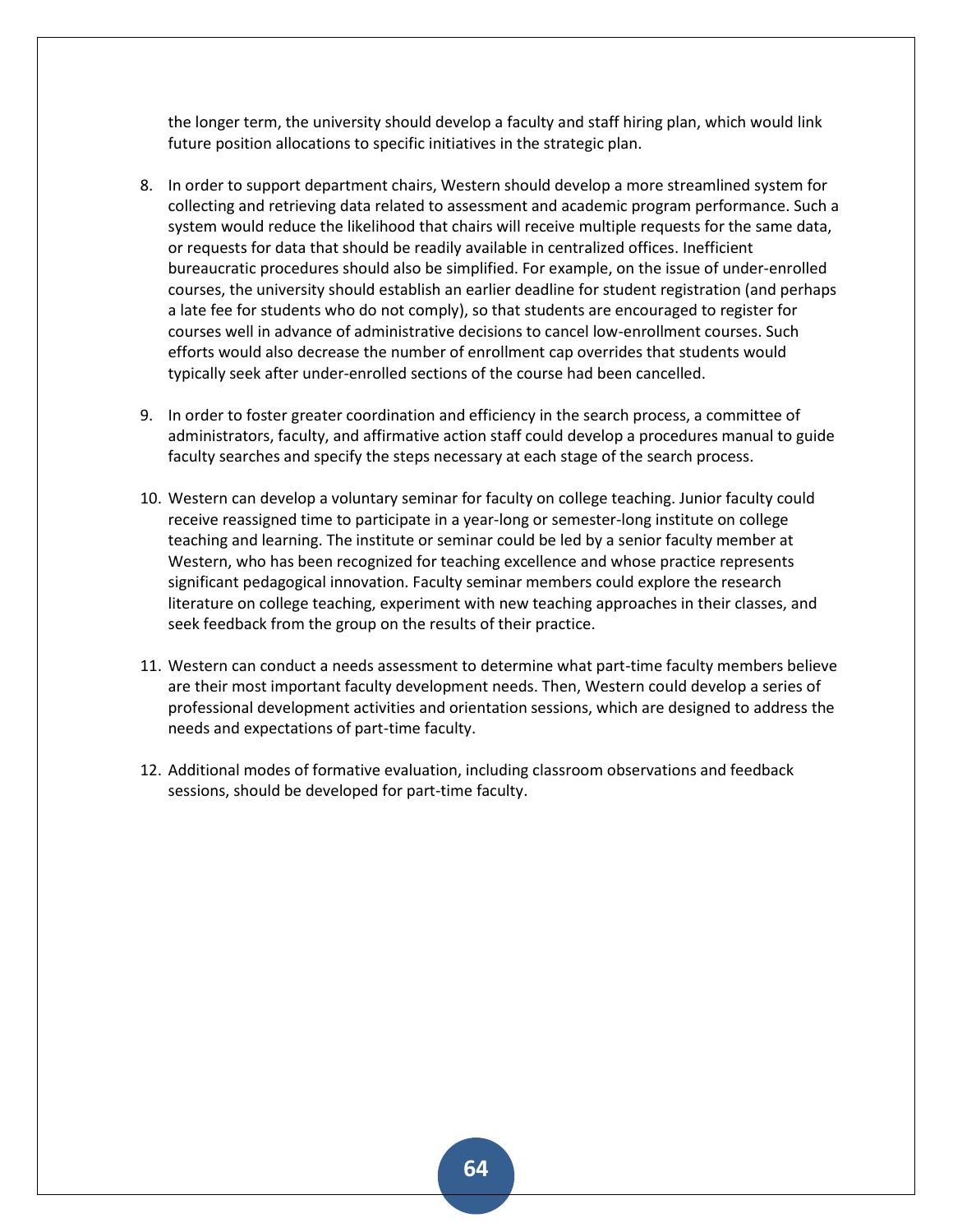## **APPENDIX Western Connecticut State University Open-Ended Survey Responses**

This appendix contains verbatim responses to open-ended survey items, from the spring 2009 and fall 2009 full-time and part-time faculty surveys. The data below were selected to represent various themes and findings that were highlighted in this report.

## **1. Teaching loads and teaching effectiveness.**

- Most of the students entering WestConn are underprepared for college studies. They need a lot of help with reading, critical thinking, and writing. Faculty members are saddled with large classes where they cannot be any help to students. Faculty and students are equally frustrated at the present system.
- Lab preparation and supervision of senior research students requires significant hands-on time not really reflected in workloads.
- Grading of music theory homework is very time-intensive, since it's a class very focused on the writing and analysis of music. There were some weeks this semester that I spent nearly 20 hours grading homework for 68 students. It would be nice to have TAs or grading help for classes like music theory.
- Lack of diversity of faculty contributes to increased workload for those of us who mentor diverse student groups. There is no reduction in workload although a faculty member may feel compelled to assist students with additional advising/mentoring. These students have extended families who also call and appear in the office for advice. Do we turn them away? How do we live by our vision of a "Diverse University Community?"

## **2. Research expectations, promotion, and tenure.**

- The 12-credit teaching load within the CSU system leaves no room for scholarly research. Sadly, we have to do both (teach 12-credit load every semester and publish) equally to stand a chance for tenure and promotion. Worse part, CSU continues to admit many unprepared students.
- I am very satisfied with my current job and hope that I will get tenure. I am just concerned about getting research done with all the teaching responsibilities that I have during the semesters.
- We have a very high teaching load (4x4) and in turn are expected to be also productive in research and be in touch with our discipline. The teaching load is very high and it is actually not helpful from the perspective of teaching as well because the more time you have on your research, the better a teacher you can become. It is ridiculous to have high expectations from an instructor with such a high teaching load. Students suffer in the end. I think the teaching load needs to be reduced to allow for continued intellectual growth of the instructor that will in the